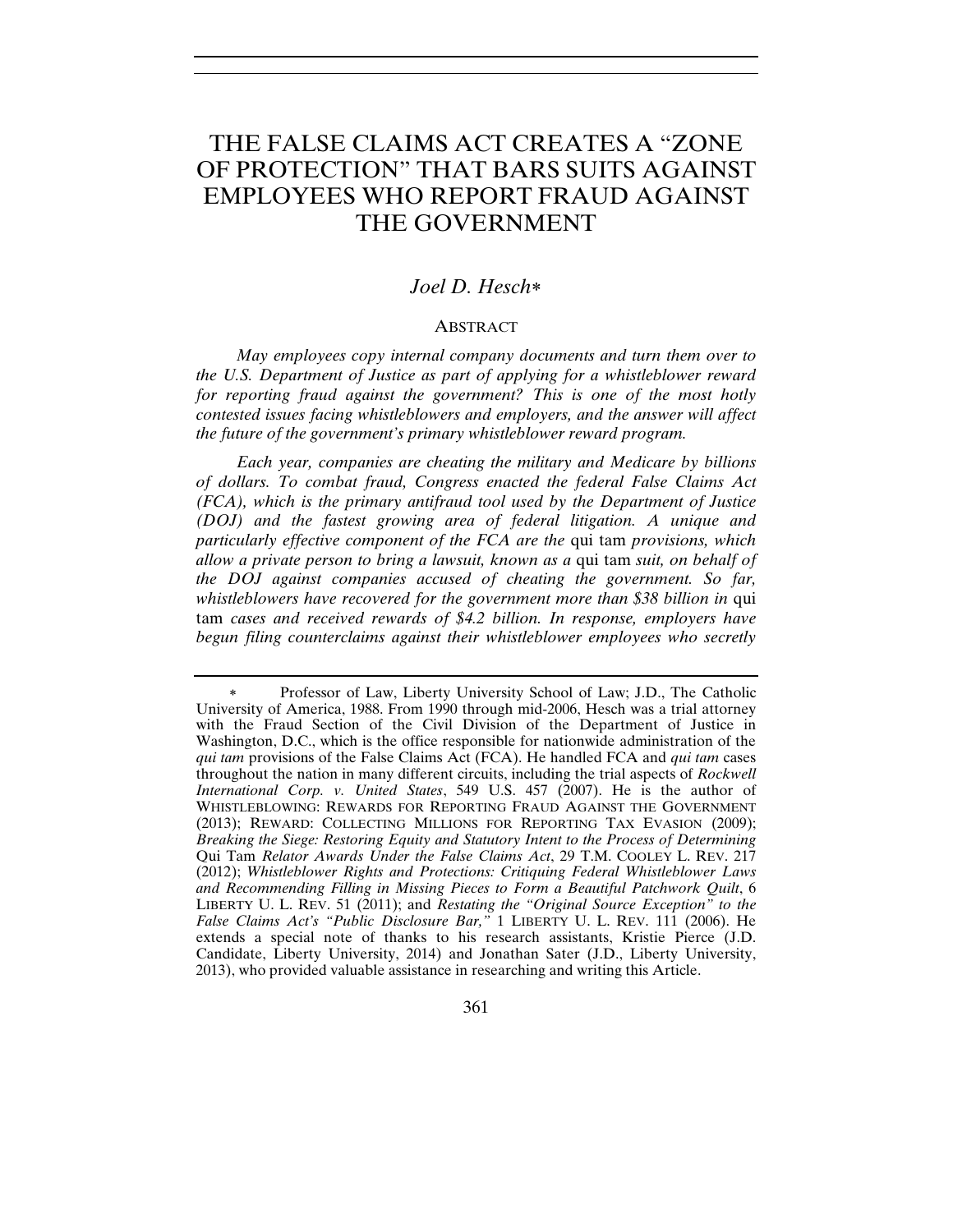## 362 *Drake Law Review* [Vol. 62

*copy company documents to give to the government, including claims of breach of contract and a host of tort claims, such as conversion, libel, tortious interference with contracts, and malicious prosecution. As a result, courts are increasingly being asked to balance the interests of the government, the relator, and the company under a wide variety of situations stemming from employees copying internal company documents for use in filing a* qui tam *case. Unfortunately, due to a lack of a proper framework, court rulings are inconsistent regarding whether to permit or dismiss state law counterclaims against federal whistleblowers. With the threat of damages hanging over a whistleblower's head, many potential future whistleblowers are unlikely to risk reporting fraud against the government.*

*The core problem is that no court has examined all of the relevant FCA provisions and policy implications in sufficient detail to determine whether—and to what extent—the FCA creates federal privileges or protections for federal whistleblowers. This Article balances the competing interests and takes the position that six key provisions of the FCA demonstrate both "substantial public interests" and "uniquely federal interests" in protecting employees filing FCA*  qui tam *cases, and therefore federal law should apply. Next, it defines the level of protections flowing from the substantial public and federal interests, which are referred to as the "zone of protection." Finally, this Article guides the courts through the application of the zone of protection to a series of complex and difficult scenarios.*

## TABLE OF CONTENTS

|                                                                | .363 |
|----------------------------------------------------------------|------|
| II. The FCA Demonstrates Both a Substantial Public Interest    |      |
| and a Uniquely Federal Interest in Protecting Employees Filing |      |
| Qui Tam Cases and Providing Copies of Internal Documents       |      |
|                                                                | .366 |
| A. FCA: A Brief History and Outline of Key Provisions367       |      |
| 1. FCA: The Statement of Material Evidence 371                 |      |
|                                                                |      |
|                                                                |      |
|                                                                |      |
|                                                                |      |
| 6. FCA: Remedy Provision for Defendants When a                 |      |
|                                                                |      |
| B. Other Relevant Federal Statutes and Regulations382          |      |
| C. The FCA Provisions Demonstrate Both a Substantial           |      |
| Public Interest and a Uniquely Federal Interest That           |      |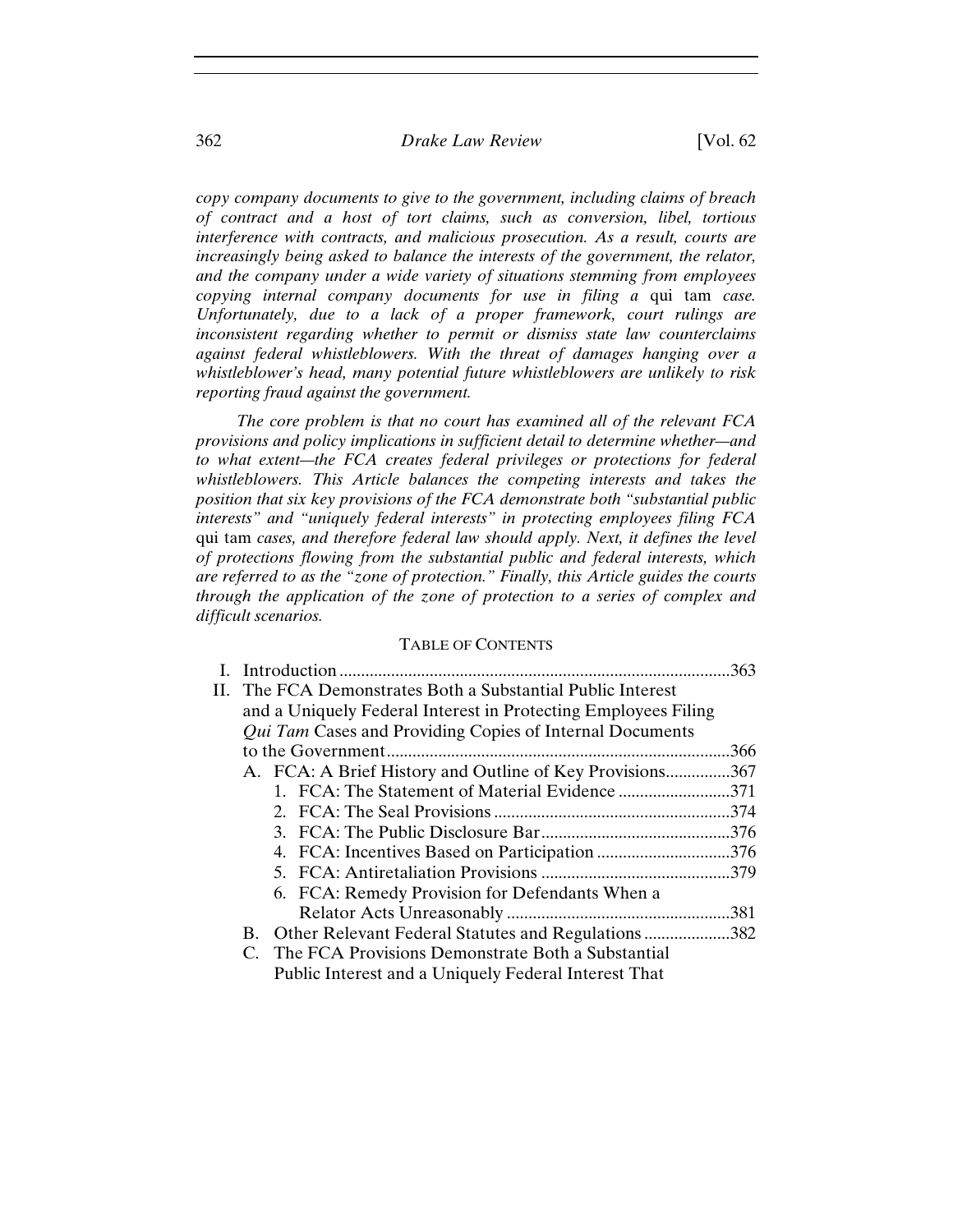|     | Create a Zone of Protection for Relators, Which Shields   |  |
|-----|-----------------------------------------------------------|--|
|     | Them from State-Based Contract or Tort Claims386          |  |
|     |                                                           |  |
|     | III. Applying the Zone of Protection When Facing a        |  |
|     | Countervailing Public Interest in Enforcing Employment    |  |
|     |                                                           |  |
|     |                                                           |  |
|     |                                                           |  |
|     | Application of the Zone of Protection to Privileged<br>C. |  |
|     |                                                           |  |
|     |                                                           |  |
|     |                                                           |  |
|     | D. Application of the Zone of Protection to Potentially   |  |
|     |                                                           |  |
|     | 1. Not Restricting Gathering Documents to Discovery417    |  |
|     | E. When Relators Ask Others to Gather Documents419        |  |
| IV. | Balancing the FCA's Zone of Protection Against the        |  |
|     | Countervailing Public Interest in Allowing Tort Claims    |  |
|     | Against a Relator                                         |  |
|     | A. Cases Incorrectly Applying Independent Damages         |  |
|     |                                                           |  |
|     | <b>B.</b>                                                 |  |
|     | 1. Examples of Actions Not Flowing from the Zone of       |  |
|     |                                                           |  |
|     |                                                           |  |

#### I. INTRODUCTION

The False Claims Act (the FCA),<sup>1</sup> a *qui tam<sup>2</sup>* statute, is the federal government's primary tool in combating fraud against the government,<sup>3</sup>

<sup>1. 31</sup> U.S.C. §§ 3729–3733 (2012).

<sup>2. &</sup>quot;*Qui tam* is short for the Latin phrase *qui tam pro domino rege quam pro se ipso in hac parte sequitur*, which means 'who pursues this action on our Lord the King's behalf as well as his own.'" Vt. Agency of Natural Res. v. United States *ex rel.* Stevens, 529 U.S. 765, 768 n.1 (2000).

<sup>3.</sup> *See, e.g.*, United States *ex rel.* Steury v. Cardinal Health, Inc., 625 F.3d 262, 267 (5th Cir. 2010) ("The FCA is the Government's 'primary litigation tool' for recovering losses resulting from fraud." (quoting United States *ex rel* Marcy v. Rowan Cos., 520 F.3d 384, 388 (5th Cir. 2008))); Avco Corp. v. U.S. Dep't of Justice, 884 F.2d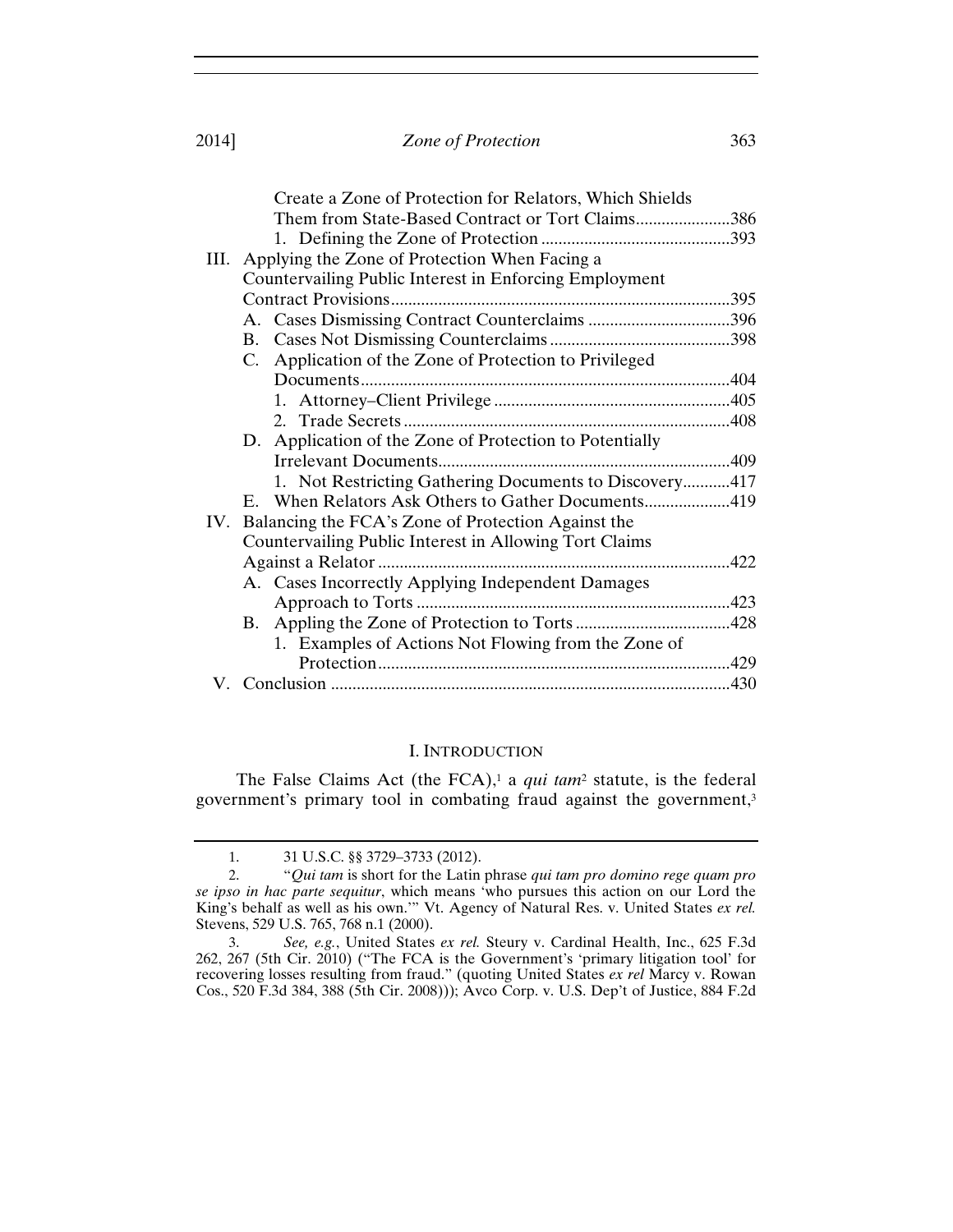which has led to the recovery of more than \$38 billion in taxpayer money.<sup>4</sup> The FCA *qui tam* provisions authorize private individuals, called relators<sup>5</sup> (also referred to as *qui tam* plaintiffs or whistleblowers), to receive a reward or a portion of the amount recovered based upon filing a *qui tam* action on behalf of the government against a fraudfeasor.6 Today, nearly 70 percent of all federal government FCA actions are initiated by relators filing *qui tam* cases.7 Without relators, fraud against the government would return to the days of the Civil War when contractors provided the military with sand instead of sugar, or the 1980s when the military paid "\$600 for toilet seats and \$748 for pliers."8

Recently, however, in response to a rise in employees filing *qui tam* actions, employers are engaging in aggressive legal maneuvers, such as asking courts to force the return of documents, to dismiss the *qui tam* action, or to grant contract and tort damages based upon nondisclosure agreements in employment contracts and confidentiality provisions in settlement agreements. Therefore, courts are increasingly being asked to balance the interests of the government, the relator, and the company in a wide variety of situations stemming from employees copying internal company documents for use in filing a *qui tam* case. However, due to a lack of a proper framework, court rulings are inconsistent regarding whether to permit or dismiss state law counterclaims against relators who file FCA *qui* 

5. A "relator" is one who relates an action on behalf of the government. *See* United States *ex rel.* Karvelas v. Melrose-Wakefield Hosp., 360 F.3d 220, 225 n.7 (1st Cir. 2004) ("A 'relator' is '[a] party in interest who is permitted to institute a proceeding in the name of the People or the Attorney General when the right to sue resides solely in that official.'" (alteration in original) (quoting BLACK'S LAW DICTIONARY 1289 (6th ed. 1990))).

6. 31 U.S.C. §  $3730(d)(1)$ . This award can be as low as 15 percent of the settlement or judgment or as high as 25 percent. *Id.*

7. *See* CIVIL DIV., *supra* note 4, at 2. Furthermore, almost 70 percent of the total funds recovered in FCA actions between 1987 and 2013 came from *qui tam* suits. *Id.*; Joel D. Hesch, *Breaking the Siege: Restoring Equity and Statutory Intent to the Process of Determining* Qui Tam *Relator Awards Under the False Claims Act*, 29 T.M. COOLEY L. REV. 217, 229 (2012).

8. Hesch, *supra* note 7, at 231.

<sup>621, 622 (</sup>D.C. Cir. 1989) ("The False Claims Act is the government's primary litigative tool for the recovery of losses sustained as the result of fraud against the government.").

<sup>4.</sup> Between October 1987 and September 2013, the Department of Justice recovered \$38.9 billion through the False Claims Act. CIVIL DIV., U.S. DEP'T OF JUSTICE, FRAUD STATISTICS-OVERVIEW 1–2 (2013), *available at* http://www.justice. gov/civil/docs\_forms/C-FRAUDS\_FCA\_Statistics.pdf. Of this amount, \$27.2 billion (69.85 percent) was from *qui tam* cases brought by relators. *See id.*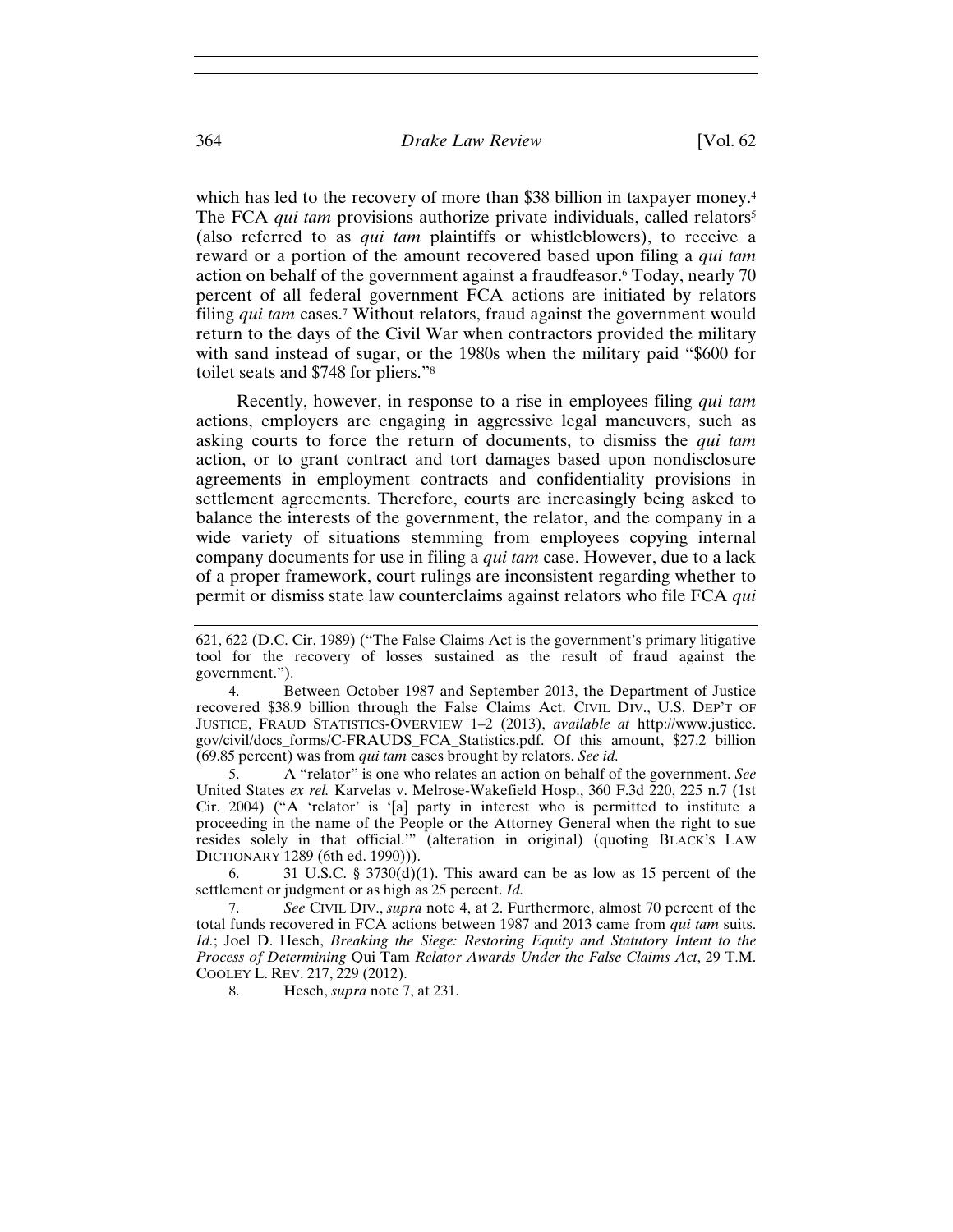*tam* complaints.<sup>9</sup> In fact, because some courts are exclusively applying state law defenses, they are improperly refusing to dismiss counterclaims against the whistleblower at the pleading stage, and a few courts appear to improperly require that fraud be proven in court as a condition of dismissing counterclaims.10

With the threat of damages, attorney fees, and costs incurred by a defendant company hanging over a whistleblower's head, many whistleblowers are unlikely to risk reporting fraud against the government. This strikes at the very heart and future of the FCA. Indeed, the FCA is premised on information revelation. Whistleblowers are valuable because they have what the government lacks—information. Remove that, and the FCA statute does not work. Unless courts recognize a "zone of protection" flowing from the FCA, the information will dry up and fraud against the government will rise as it goes undetected.

The core problem is that no court has examined all of the relevant FCA provisions in sufficient detail to determine whether and to what extent the FCA creates privileges or protections for relators filing *qui tam* cases based upon either (1) a substantial public interest that voids as against public policy contract provisions and associated tort actions, or (2) federal common law flowing from the uniquely federal interests should apply and preempt state law causes of action. This Article addresses both issues and provides the courts with a proper framework for addressing the competing interests between a company's right to maintain confidential information, the government's need for information regarding suspected fraud, and a relator's need for protection when it seeks to comply with the FCA's invitation to file a *qui tam* case in order to receive an award for reporting fraud against the government. Part II begins by demonstrating that six provisions of the FCA demonstrate both substantial public interests and uniquely federal interests in protecting employees filing FCA *qui tam* cases, including utilizing internal company documents for support. It also addresses the level of protections and privileges flowing from the substantial public and federal interests, which are referred to as the zone of protection. This Part concludes by offering a uniform definition of the zone of protection for courts to adopt. Although subpart II.C explains why the zone of protection applies to both contract and tort claims, because some courts have treated these claims differently, separate sections of this

<sup>9.</sup> *See* discussion *infra* Part II.A–B (exploring the inconsistency in dismissing contract counterclaims).

<sup>10.</sup> *See* discussion *infra* Parts III.B, IV.A.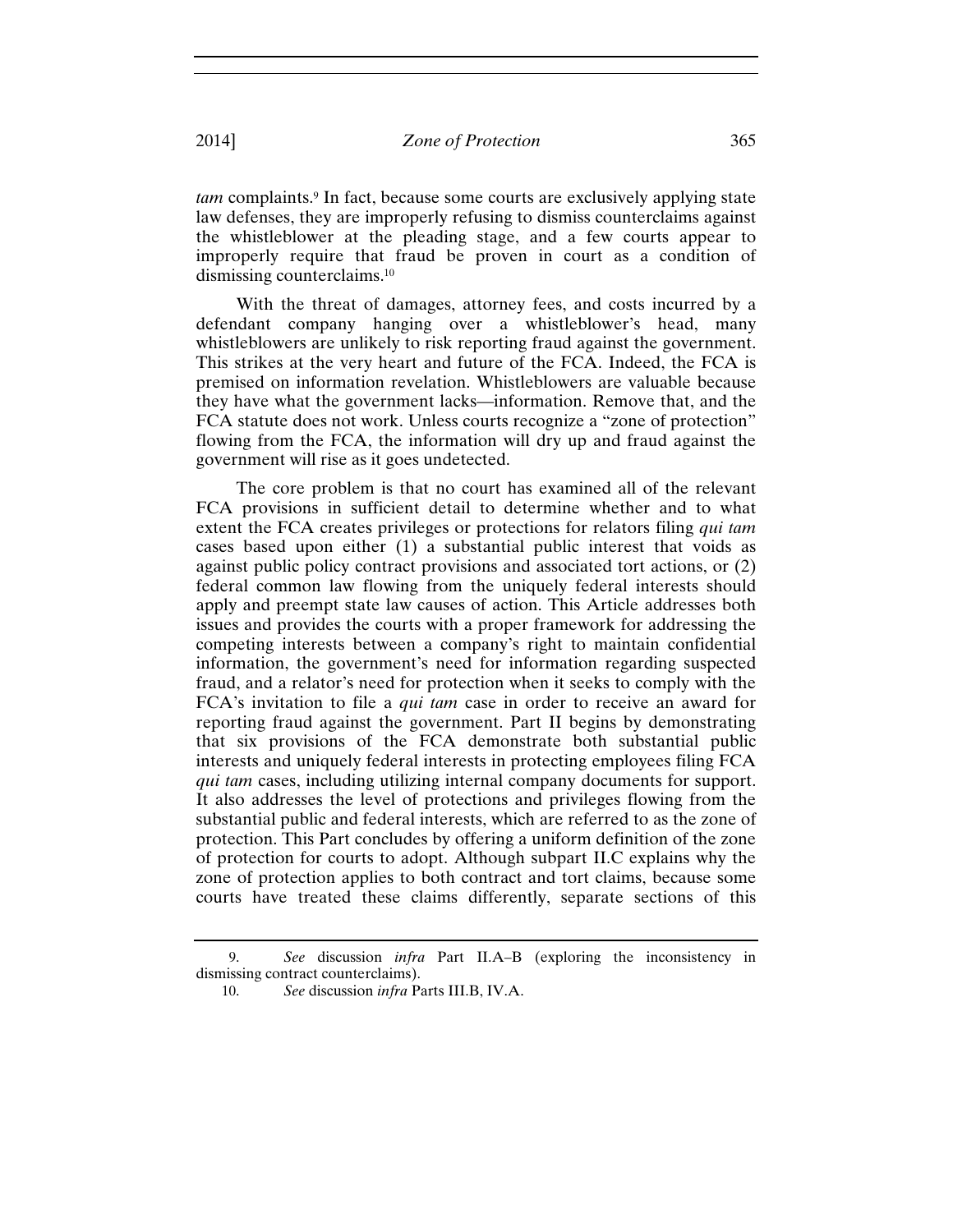Article address additional analyses of contract and tort claims. Specifically, Part III tackles how courts have incorrectly ruled on contract counterclaims and provides additional reasons why confidentiality agreements or other contract provisions cannot be enforced when they interfere with an employee engaging in an activity covered by the zone of protection. It concludes by discussing the boundaries of the zone of protection in a variety of difficult situations facing the courts. Part IV addresses how courts have incorrectly permitted certain tort counterclaims and further explains why the same substantial public policy and federal interests also provide a zone of protection from tort claims. It ends by providing guidance to the courts by distinguishing situations in which tort claims may continue because the conduct is outside of the zone of protection.

## II. THE FCA DEMONSTRATES BOTH A SUBSTANTIAL PUBLIC INTEREST AND A UNIQUELY FEDERAL INTEREST IN PROTECTING EMPLOYEES FILING *QUI TAM* CASES AND PROVIDING COPIES OF INTERNAL DOCUMENTS TO THE GOVERNMENT

The FCA establishes both a substantial public policy interest and a need for protections required by the uniquely federal interests in protecting whistleblowers reporting suspected fraud against the government or filing *qui tam* cases under the FCA, including when they use internal company documents to support their allegations. Conversely, substantial public policy and federal interests would be improperly impaired if whistleblowers are not exempt from state-based legal actions by employers based upon or flowing from filing a *qui tam* case.

As discussed in more detail in subpart II.C, there are two separate lines of Supreme Court cases which individually would create a federal privilege or zone of protection for relators from counterclaims flowing from filing a *qui tam* case. First, in the seminal case of *Town of Newton v. Rumery*, the Supreme Court made it clear that it is a defense to contract enforcement that a term of a contract is against public policy.<sup>11</sup> According to *Rumery*, "a promise is unenforceable if the interest in its enforcement is outweighed in the circumstances by a public policy harmed by enforcement of the agreement."12 Thus, when a court is asked to invoke public policy to trump a contract provision—or bar a tort claim13—it must balance the

<sup>11.</sup> Town of Newton v. Rumery, 480 U.S. 386, 392 (1987).

<sup>12.</sup> *Id.*

<sup>13.</sup> Similarly, as explained in more detail in Part IV, the same substantial public interest should exempt a person from a tort claim when engaging in a zone of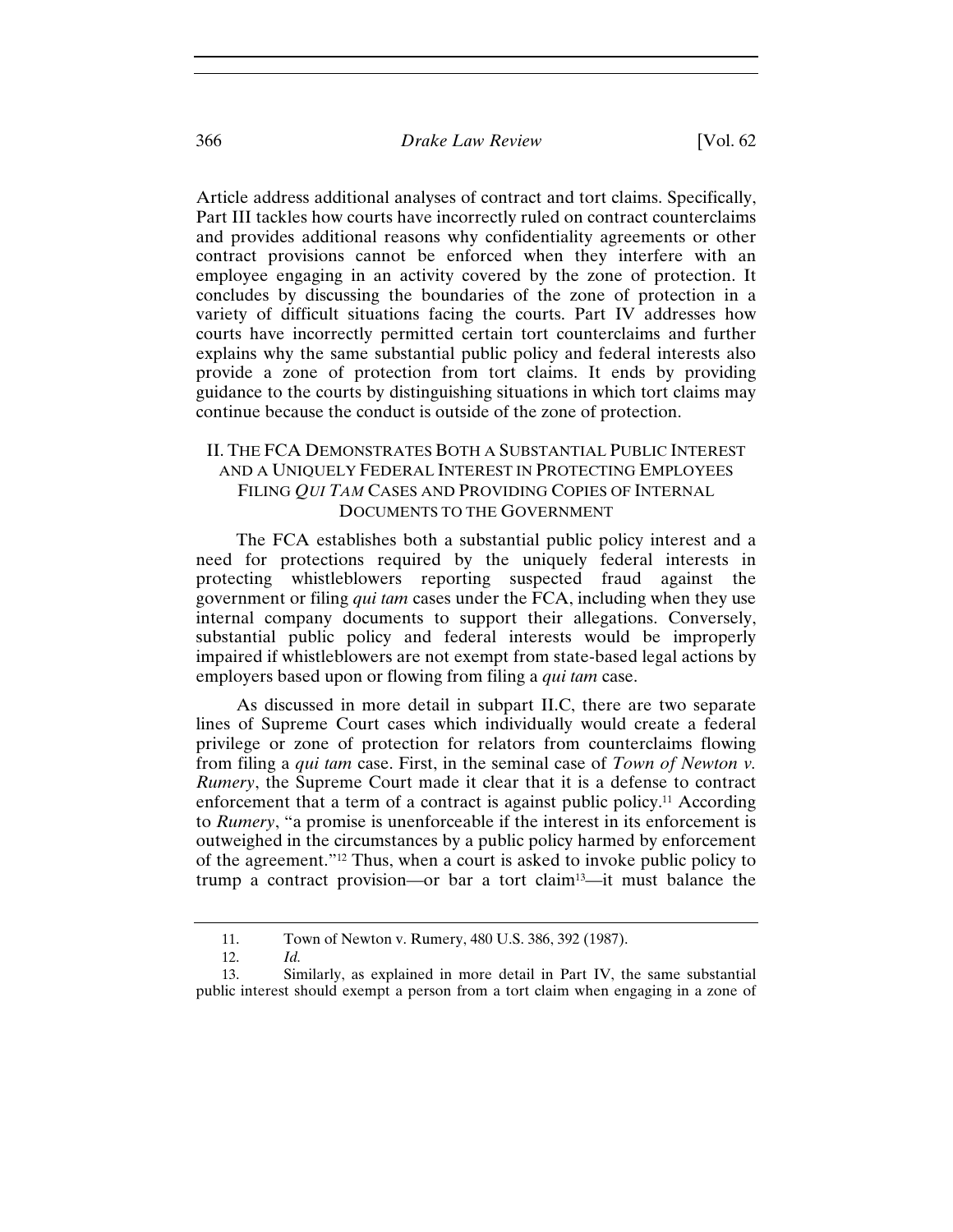competing public interests.14 Because a stronger public interest leads to a greater zone of protection, the first step is determining the strength of the public interest.15 Here, the public interest of courting and protecting whistleblowers who report suspected fraud against the government is substantial because it flows directly from numerous provisions of the FCA.16

Second, the Supreme Court, in *Boyle v. United Technologies Corporation*, ruled that when "uniquely federal interests" exist, it is appropriate to create federal common law that preempts and replaces state law to the point that state tort claims are barred.17 As established in subpart II.C below, the same six FCA provisions are clearly designed to protect uniquely federal interests by enlisting whistleblowers to report fraud against the government. Therefore, the *qui tam* provisions of the FCA fit this narrow class of areas in which federal common law should be applied.

Accordingly, there are two alternative bases for courts recognizing the zone of protection that bars claims against relators. The following subsections outline and discuss the relevant FCA provisions, which establish not only substantial public policy interests, but also uniquely federal interests in protecting relators who file *qui tam* actions, either of which alone creates a zone of protection.

## A. *FCA: A Brief History and Outline of Key Provisions*

Fraud against the government is an age-old problem—a problem that has plagued the U.S. government for hundreds of years.<sup>18</sup> Benjamin Franklin aptly observed, "[T]here is no kind of dishonesty into which

17. Boyle v. United Techs. Corp., 487 U.S. 500, 504 (1988) (quoting Texas Indus., Inc. v. Radcliff Materials, Inc., 451 U.S. 630, 640 (1981) (internal quotation marks omitted)).

18. *See* Pamela H. Bucy, *Growing Pains: Using the False Claims Act to Combat Health Care Fraud*, 51 ALA. L. REV. 57, 57 (1999) ("The FCA is aimed at the 'world's second oldest profession ... stealing' ... ." (quoting 132 CONG. REC. 22,339 (1986) (statement of Rep. Bedell))).

protection as defined in this Article.

<sup>14.</sup> *See Rumery*, 480 U.S. at 392.

<sup>15.</sup> *See id.* at 399–401 (O'Connor, J., concurring) (explaining the case-by-case approach of balancing public interests).

<sup>16.</sup> *See* 31 U.S.C. §§ 3729–3733 (2012). It is also augmented by several other federal whistleblower protection statutes. *See generally* Joel D. Hesch, *Whistleblower Rights and Protections: Critiquing Federal Whistleblower Laws and Recommending Filling in Missing Pieces to Form a Beautiful Patchwork Quilt*, 6 LIBERTY U. L. REV. 51 (2011).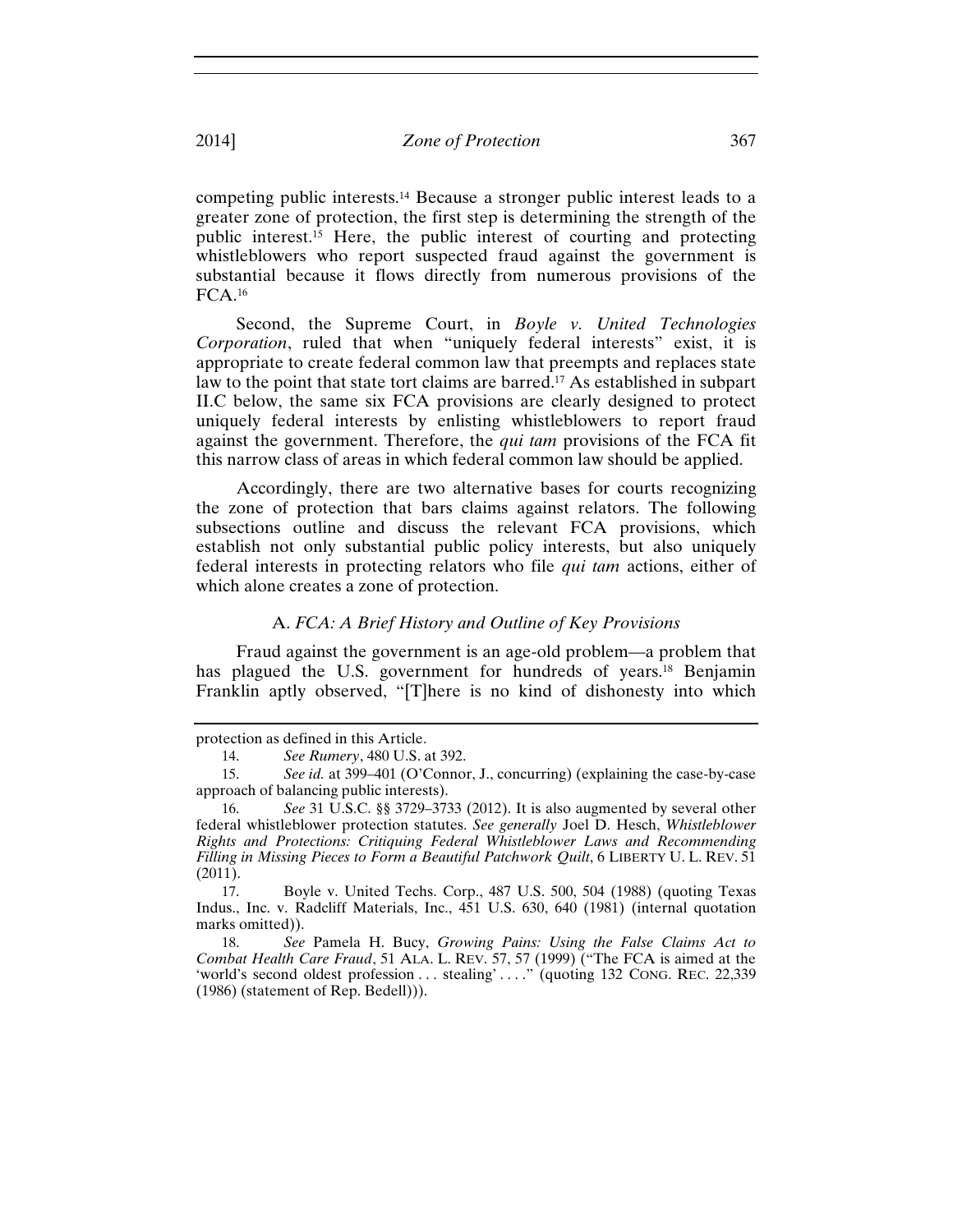otherwise good people more easily and frequently fall, than that of defrauding the government."19 To combat this problem, in 1863 Congress and President Lincoln enacted the FCA,<sup>20</sup> which imposes liability on companies and individuals who defraud the government.21 By enacting the FCA, President Lincoln and Congress "encourage[d] 'whistleblowers' to act as 'private attorneys-general' ... in pursuit of an important public policy."22 "From targeting . . . contractor fraud during the Civil War to halting healthcare fraud today," the ability of individuals to serve as relators and protect the interests of the government remains critical.23

While the *qui tam* concept dates back to English common law,<sup>24</sup> the FCA was the first statute of its kind in the United States to bring otherwise unknown fraud to light.25 Although the FCA largely laid dormant for decades during the 20th century because it failed to provide sufficient incentive for whistleblowers to step forward, Congress, in response to escalating fraud losses, revived the FCA by significantly amending it in 1986.26 Since then, the FCA has become the leading weapon for fighting fraud against the federal government.<sup>27</sup> Because it is estimated that as

20. 132 CONG. REC. 29,321 (1986) (statement of Rep. Daniel Glickman).

21. 31 U.S.C. §§ 3729–3733.

22. United States *ex rel.* Taxpayers Against Fraud v. Gen. Elec. Co., 41 F.3d 1032, 1042 (6th Cir. 1994).

23. United States *ex rel.* Grandeau v. Cancer Treatment Ctrs. of Am., 350 F. Supp. 2d 765, 769–70 (N.D. Ill. 2004).

24. *See* Dan D. Pitzer, Comment, *The* Qui Tam *Doctrine: A Comparative Analysis of Its Application in the United States and the British Commonwealth*, 7 TEX. INT'L L.J. 415, 418 (1972).

25. *See* 132 CONG. REC. 29,321 (1986) (statement of Rep. Daniel Glickman). In recent years, Congress has also adopted whistleblower statutes for tax fraud, securities fraud, and commodity futures trading fraud. 7 U.S.C. § 26 (commodity futures trading); 15 U.S.C. § 78u-6 (securities); 26 U.S.C. § 7623 (tax).

26. False Claims Amendments Act of 1986, Pub. L. No. 99-562, 100 Stat. 3153; *see also* Graham Cnty. Soil & Water Conservation Dist. v. United States *ex rel.* Wilson, 559 U.S. 280, 294 (2010). For a brief discussion of the history of the FCA and its subsequent amendments, see generally Joel D. Hesch, *Restating the "Original Source Exception" to the False Claims Act's "Public Disclosure Bar*,*"* 1 LIBERTY U. L. REV. 111, 116–18 (2006).

27. *See supra* notes 3–7 and accompanying text. In addition to the federal statute, more than 30 states have enacted similar false claims statutes in recent years. ARK. CODE. ANN. §§ 20-77-901 to -911 (2001 & Supp. 2013); CAL. GOV'T CODE §§ 12650–12656 (West 2011 & Supp. 2014); COLO. REV. STAT. §§ 25.5-4-303.5 to -310

<sup>19.</sup> Benjamin Franklin, Letter to the Editor, "*F.B.": On Smuggling*, LONDON CHRON. (Nov. 21–24, 1767), *reprinted in* 14 THE PAPERS OF BENJAMIN FRANKLIN 315 (Leonard W. Labaree ed., 1970).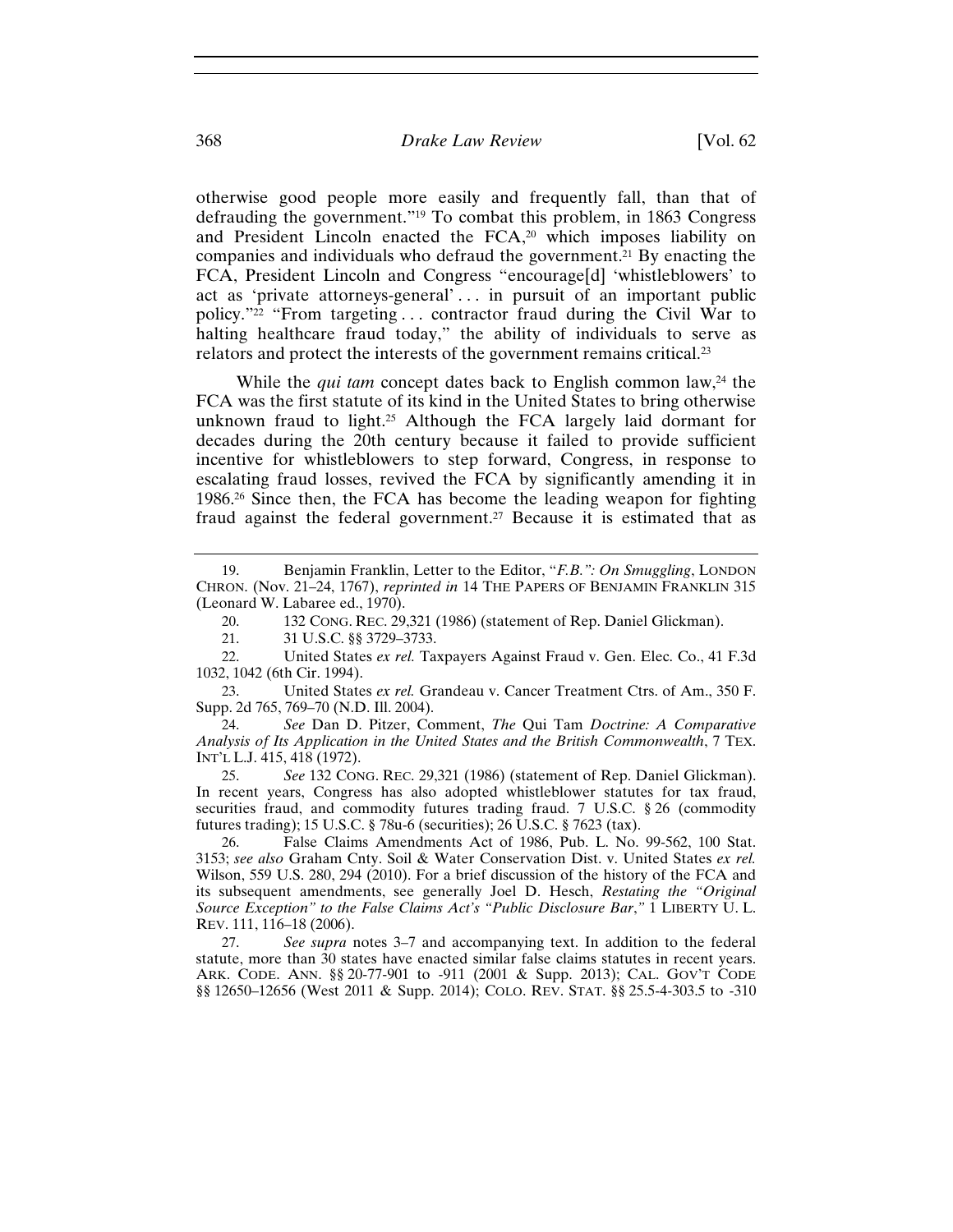much as 10 percent of all federal government spending is lost due to fraud, it is vital that the *qui tam* provisions be given their full effect of enlisting and protecting whistleblowers who report suspected fraud against the government.28

There are six key FCA provisions that together demonstrate welldefined, dominant substantial public policy and uniquely federal interests in recruiting and protecting relators who file *qui tam* actions. First, the FCA requires each relator to supply the government with a statement of material evidence (SME) containing all information and documents they possess that support the FCA allegations, which necessarily includes company documents within their control.29 Second, the FCA requires that the relator file the *qui tam* complaint with the court under seal and only

28. *See* S. REP. NO. 99-345, at 3 (1986), *reprinted in* 1986 U.S.C.C.A.N. 5266, 5268 ("The Department of Justice has estimated fraud as draining 1 to 10 percent of the entire Federal budget."); *see also* H.R. REP. NO. 104-496, at 69 (1996), *reprinted in* 1996 U.S.C.C.A.N. 1865, 1869 ("According to the General Accounting Office (GAO), as much as 10 percent of total health care costs are lost to fraudulent or abusive practices by unscrupulous health care providers.").

29. 31 U.S.C. § 3730(b)(2); *see also* discussion *infra* Part II.A.1.

<sup>(2013);</sup> CONN. GEN. STAT. ANN. §§ 17b-301 to -301b (West 2006 & Supp. 2013) (providing for recovery of false claims under the state children's health insurance plan); DEL. CODE ANN. tit. 6, §§ 1201–1209 (2014); D.C. CODE §§ 2-381.01–.09 (LexisNexis 2001 & Supp. 2012); FLA. STAT. ANN. §§ 68.081–.09 (West 2012); GA. CODE ANN. §§ 23-3-120 to -126 (West 2013 & Supp. 2013); HAW. REV. STAT. §§ 46-171 to -181 (Supp. 2014); 740 ILL. COMP. STAT. ANN. §§ 175/1–/8 (West Supp. 2013); IND. CODE ANN. §§ 5-11-5.5-1 to -18 (LexisNexis 2006 & Supp. 2013); IOWA CODE §§ 685.1–.7 (2014); LA. REV. STAT. ANN. §§ 46:438.1–:440.3 (2010 & Supp. 2014); MD. CODE ANN., HEALTH–GEN. §§ 2-601 to -611 (LexisNexis Supp. 2013) (providing for recovery of false claims against state health programs and plans); MASS. GEN. LAWS ANN. ch. 12, §§ 5A–O (West 2010 & Supp. 2013); MICH. COMP. LAWS ANN. §§ 400.601-.613 (West 2008 & Supp. 2013); MINN. STAT. ANN. §§ 15C.01–.16 (West 2013 & Supp. 2014); MO. ANN. STAT. §§ 191.900–.914 (West 2011 & Supp. 2013) (governing health care fraud prevention and recovery); MONT. CODE ANN. §§ 17-8-401 to -416 (2013); NEV. REV. STAT. §§ 357.010–.250 (2013); N.H. REV. STAT. ANN. §§ 167:58–:61-e (LexisNexis 2010 & Supp. 2013) (providing for recovery of false Medicaid claims and Medicaid fraud); N.J. STAT. ANN. §§ 2A:32C-1 to -17 (West 2010 & Supp. 2013); N.M. STAT. ANN. §§ 27- 14-1 to -15 (2007); N.Y. STATE FIN. LAW §§ 187–194 (McKinney Supp. 2014); N.C. GEN. STAT. ANN. §§ 1-605 to -618 (West 2013); OHIO REV. CODE ANN. § 5111.03 (LexisNexis 2011) (creating liability for false Medicare claims); OKLA. STAT. ANN. tit. 63, §§ 5053– 5053.7 (West Supp. 2014); R.I. GEN. LAWS §§ 9-1.1-1 to -9 (2012); TENN. CODE ANN. §§ 4-18-101 to -108 (2011 & Supp. 2013); TEX. HUM. RES. CODE ANN. § 32.039 (West 2013) (providing recovery of Medicaid false claims); VA. CODE ANN. §§ 8.01-216.1 to .19 (2007 & Supp. 2013); WASH. REV. CODE ANN. §§ 74.66.005–.130 (West 2013); WIS. STAT. ANN. § 20.931 (West Supp. 2013) (providing for recovery of false Medicaid claims).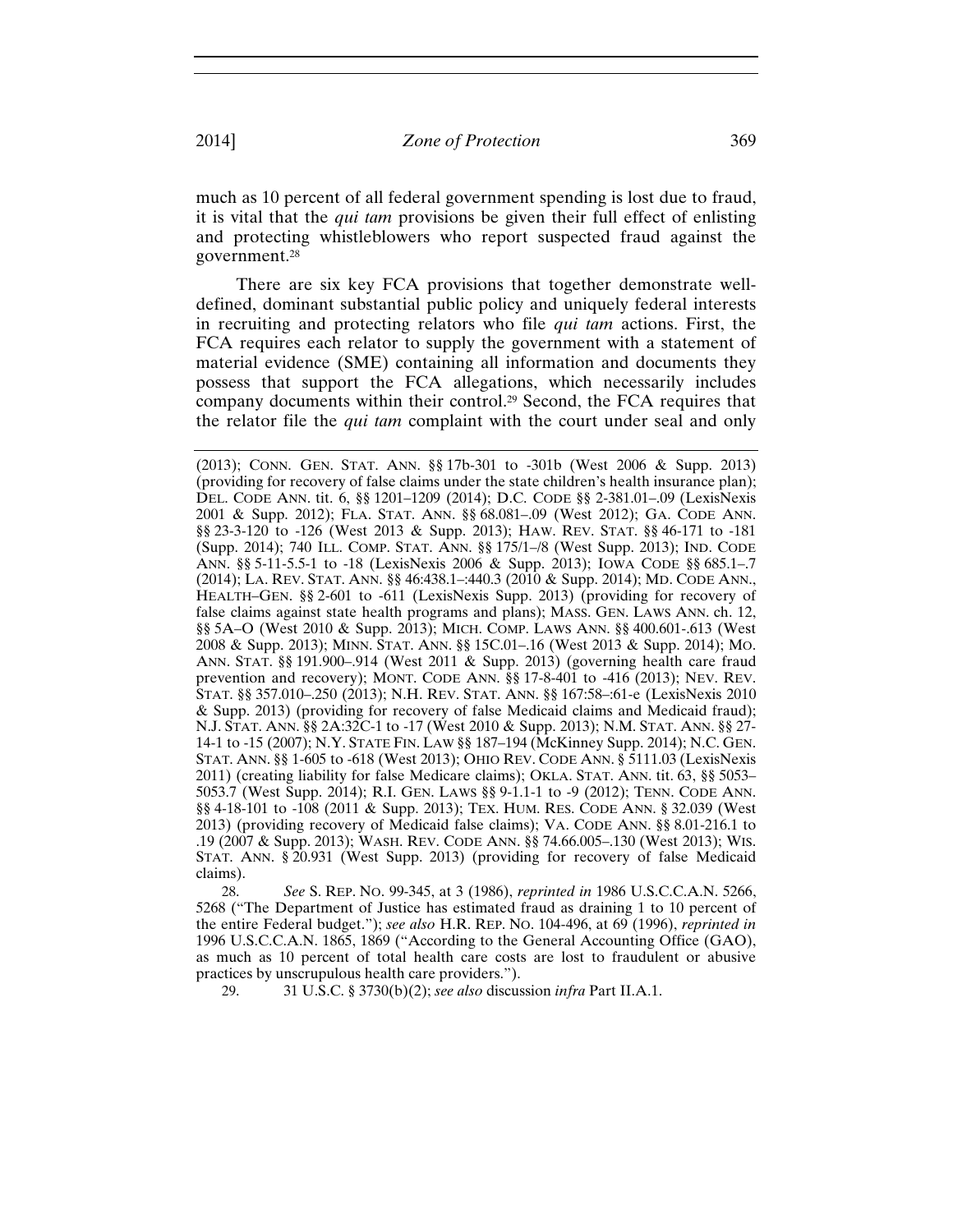## 370 *Drake Law Review* [Vol. 62

serve the complaint and SME upon the Attorney General in order to allow the government time to investigate potential crimes and civil violations of the FCA without tipping off the defendants.30 Third, the FCA's publicdisclosure bar operates to reward information that is not publicly available, such as internal company documents, because it dismisses *qui tam* cases that are based upon public information unless the relator is also an original source of the allegations in the *qui tam* action*—*and thus in a position to provide useful information to the government.31 Fourth, the FCA provides relators with monetary incentives by using a sliding scale for their compensation based on two criteria: their contribution in litigating the action and their provision of inside, first-hand knowledge, with higher rewards inside information.32 Fifth, the FCA contains an antiretaliation provision, which allows a relator to recover, in addition to his award for reporting fraud, double damages plus attorney fees for any acts of retaliation.33 Sixth, and finally, the FCA dictates when a remedy is available to a defendant relating to the filing of a *qui tam* case and specifically limits it to when defendants can prove that the relator brought an action that was "clearly frivolous, clearly vexatious, or brought primarily for purposes of harassment."34

Each of these six FCA provisions are discussed in detail below. Combined, they demonstrate a well-defined and dominant substantial public and federal interest in encouraging and protecting relators who step forward to report possible violations of the FCA. Therefore, the FCA creates a zone of protection for relators when they file a *qui tam* case, including a prohibition on filing contract or tort counterclaims based on reporting fraud or producing internal company information and documents to the DOJ.35

<sup>30. 31</sup> U.S.C. § 3730(b)(2); *see also* discussion *infra* Part II.A.2.

<sup>31. 31</sup> U.S.C. § 3730(e)(4)(A); *see also* discussion *infra* Part II.A.3.

<sup>32. 31</sup> U.S.C. § 3730(d); *see also* discussion *infra* Part II.A.4.

<sup>33. 31</sup> U.S.C. § 3730(h); *see also* discussion *infra* Part II.A.5.

<sup>34. 31</sup> U.S.C. § 3730(d)(4); *see also* discussion *infra* Part II.A.6. Therefore, by implication, a defendant may not bring any alternative claims against a relator. *See* 31 U.S.C. § 3730(d)(4).

<sup>35.</sup> *See* discussion *infra* Part II.C. In addition, there are more than 30 other federal statutes containing whistleblower protections that add additional support that there exists at least a strong public interest in protecting whistleblowers in general. *See generally* Hesch, *supra* note 16 (categorizing federal whistleblower-protection statutes).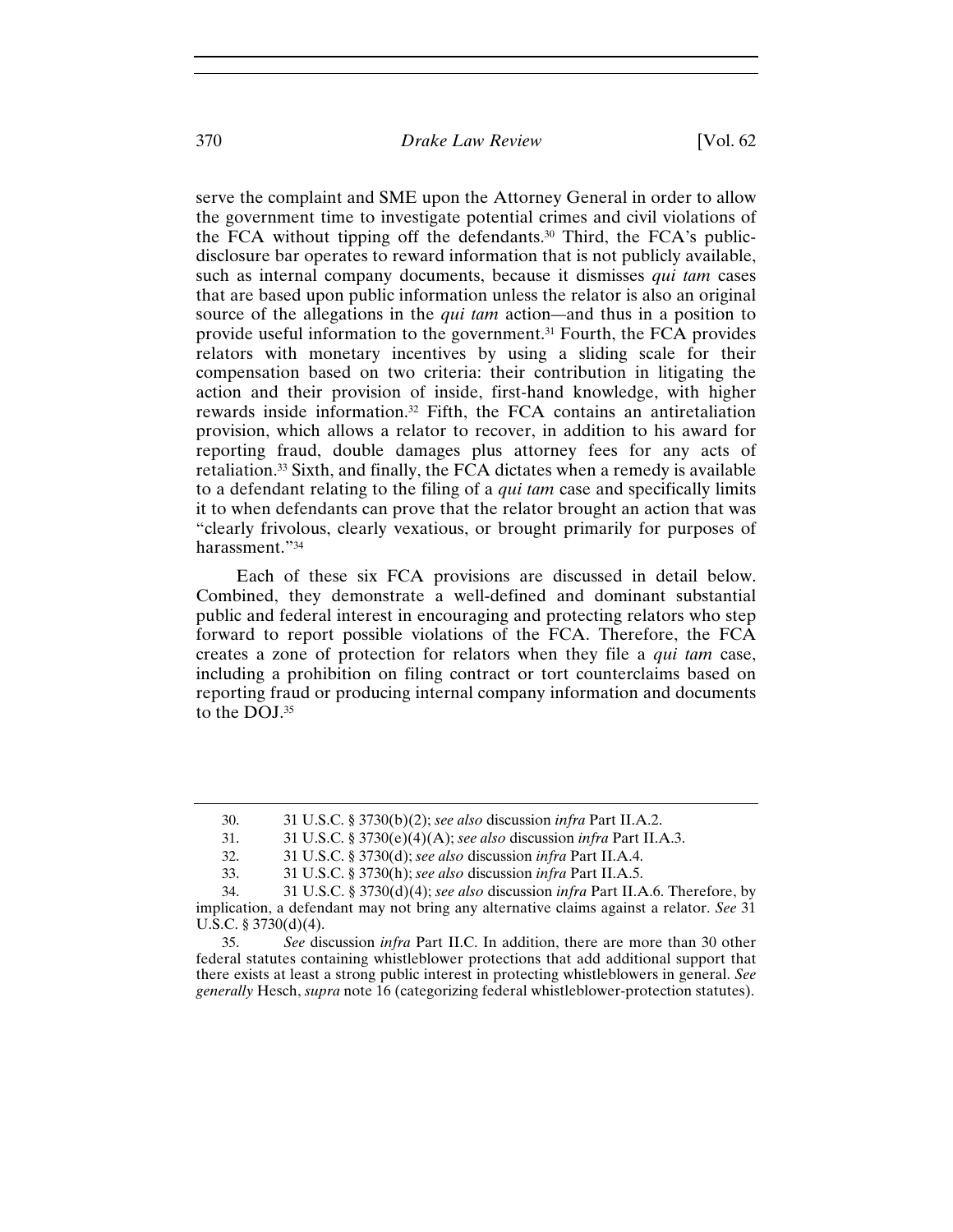## 1. *FCA: The Statement of Material Evidence*

The FCA requires the relator to serve on the DOJ a copy of the *qui tam* complaint and a separate statement of material evidence (SME or disclosure statement), which the FCA defines as a "written disclosure of substantially all material evidence and information the person possesses."36 At least one court noted, "The purpose of the written disclosure requirement 'is to provide the United States with enough information on alleged fraud to be able to make a well-reasoned decision on whether it should participate in the filed lawsuit or allow the relator to proceed alone.'"37 To serve the statutory purpose of informing the government's decision of whether to intervene, disclosure statements should be "as complete, detailed, and thoughtful as possible."38

Indispensable to the SME are documents that support the fraud allegations.39 "There are few things better than giving the DOJ a smoking gun document, such as an internal company memorandum outlining or admitting the fraud."40 Memories fade or grow cloudy, but documents never suffer from lack of recall.41 Thus, the internal documents created

38. *Bagley*, 212 F.R.D. at 557. Some courts have outright dismissed a *qui tam* complaint if the relator failed to supply the DOJ with a sufficient SME document outlining the fraud allegations. *See, e.g.*, United States *ex rel.* Made in the USA Found. v. Billington, 985 F. Supp. 604, 608–09 (D. Md. 1997).

39. JOEL D. HESCH, WHISTLEBLOWING: REWARDS FOR REPORTING FRAUD AGAINST THE GOVERNMENT 108 (2013) ("Documents are the heart of a case. It is rare for a defendant to simply admit to wrongdoing and offer to repay millions of dollars."). The requirement to plead fraud with particularity also makes detailed documentation indispensable. *See* FED. R. CIV. P. 9(b). "[E]very regional circuit has held that a relator must meet the requirements of Rule 9(b) when bringing [FCA] complaints on behalf of the government." *In re* BP Lubricants USA Inc., 637 F.3d 1307, 1310 (Fed. Cir. 2011).

40. HESCH, *supra* note 39, at 99.

41. "[A]nyone who represents whistleblowers knows the value of documents in bringing their allegations to light. Documents often provide key evidence of wrongdoing and make it more likely that resource-starved regulators will take an interest in the whistleblower's allegations in the first place." David J. Marshall & Andrew Schroeder, *The Big Chill: The Computer Fraud and Abuse Act and Whistleblower Disclosures*, NAT'L L.J. (Nov. 1, 2011) (LEXIS). In addition, virtually

<sup>36. 31</sup> U.S.C. § 3730(b)(2).<br>37. United States *ex rel.* Ba

United States *ex rel.* Bagley v. TRW, Inc., 212 F.R.D. 554, 555 (C.D. Cal.) 2003) (quoting United States *ex rel.* Woodard v. Country View Care Ctr., 797 F.2d 888, 892 (10th Cir. 1986)); *see also* United States *ex rel.* Purcell v. MWI Corp., 209 F.R.D. 21, 26 (D.D.C. 2002) ("The FCA aims to advance the twin goals of (1) rejecting suits which the government is capable of pursuing itself while (2) promoting those which the government is not equipped to bring on its own." (emphasis omitted) (citing United States *ex rel.* Springfield Terminal Ry. v. Quinn, 14 F.3d 645, 651 (D.C. Cir. 1994))).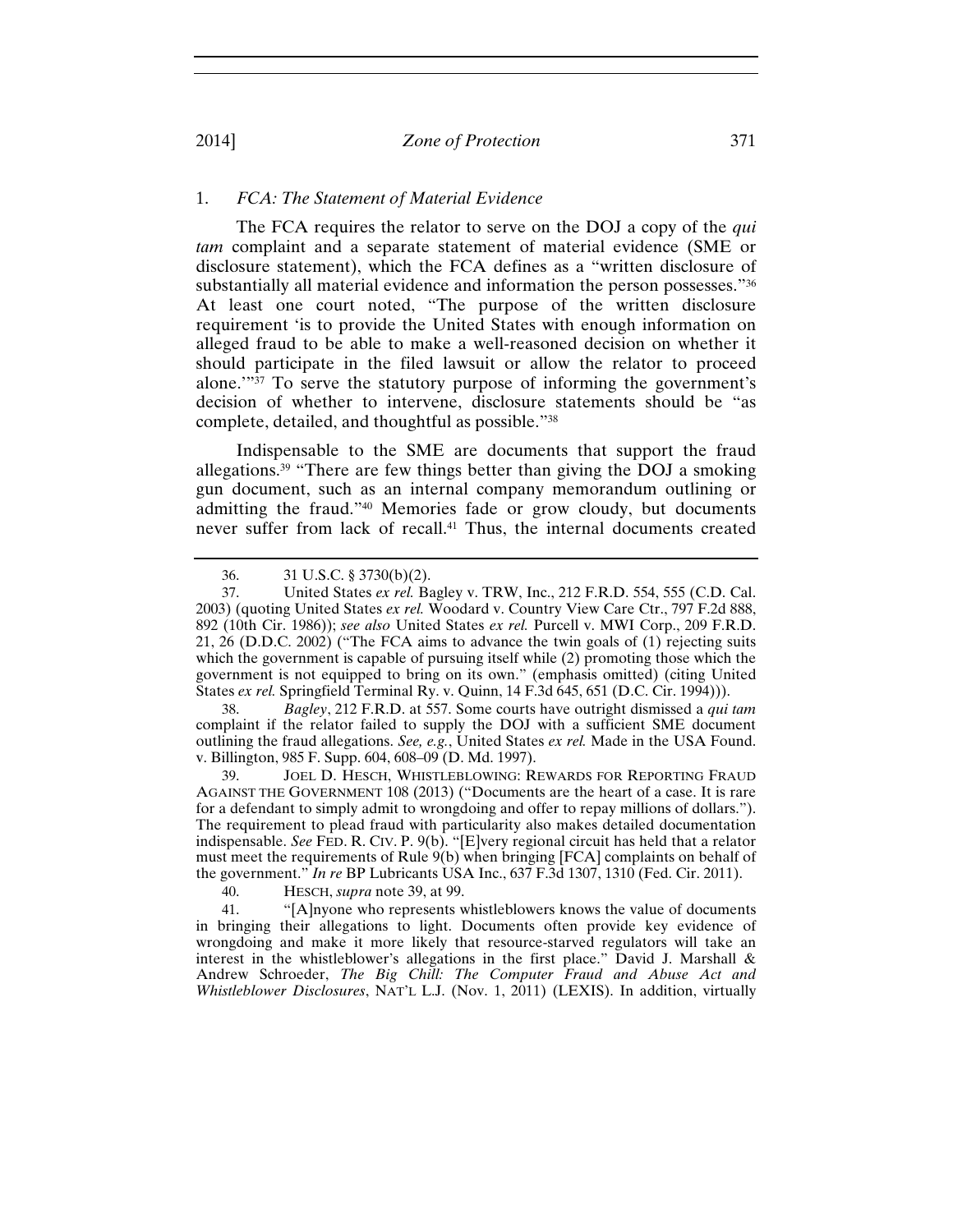within the company at the time of the fraud are essential to proving the relator's allegations. According to Representative Howard Berman, House sponsor of the modern *qui tam* provisions, "Without the help of insiders *who brought the Government documents and other hard evidence of the fraud*, it would have been extremely difficult for the Government to develop sufficient evidence to establish liability in many of the successful FCA cases."<sup>42</sup> Fraud, by its very nature, is intentionally difficult to detect.<sup>43</sup> Thus, those on the inside are the only witnesses capable of gathering the documents that are the key to a successful FCA case.<sup>44</sup>

In 2004, the DOJ filed an amicus brief in an FCA *qui tam* case outlining its position on the purpose of the FCA statute and, in particular, the implication of the FCA's requirement that a relator submit an SME when applying for a reward.<sup>45</sup> According to the DOJ:

It has long been understood that "the purpose [of] the qui tam provisions of the Act is to encourage those with knowledge of fraud to come forward." Implicit in the very purpose of the statute is an assumption that individuals who become *qui tam* relators possess and are willing to disclose to the government inside evidence of fraud – whether in the form of documents or other information – that their employers or other potential FCA defendants would rather that the

43. 155 CONG. REC. 12697 (statement of Rep. Howard Berman).

every fraud case at the DOJ involves someone who lied or suffered from intentional amnesia when questioned about the alleged fraud. HESCH, *supra* note 39.

<sup>42. 155</sup> CONG. REC. 12697 (2009) (emphasis added) (quoting *False Claims Act Correction Act of 2007: Hearing on H.R. 4854 Before the H. Comm. on the Judiciary*, 110th Cong. (2008) (statement of Shelley R. Slade, Att'y)); *see also* 132 CONG. REC. 29322 (1986) (statement of Rep. Howard Berman) (recommending substantial reward to a relator who "carefully develops all the facts *and supporting documentation* necessary to make the case and presents it in a thorough and detailed fashion to the [DOJ]" (emphasis added)). Presenting the evidence and law to the DOJ in the most compelling manner "often means culling through voluminous amounts of material and emphasizing those facts *and documents* that tell the most compelling narrative." Shannon Green, *Qui Tam Case Looked Like a Winner—and Was It Ever*, NAT'L L.J., Oct. 4, 2010, at 15 (emphasis added) (quoting *qui tam* counsel, Erika Kelton) (internal quotation mark omitted).

<sup>44.</sup> *Id.*

<sup>45.</sup> Submission of the United States as Amicus Curiae in Support of Relator's Motion to Dismiss the Counterclaims of Defendant Midwestern Regional Medical Center, Inc. at 7–9, United States *ex rel.* Grandeau v. Cancer Treatment Ctrs. of Am., 350 F. Supp. 2d 765 (N.D. Ill. 2004) (No. 99 C 8287), *available at* http://www .bostonwhistleblowerlawyerblog.com/images/US ex rel Grandeau v. Cancer Treatment Centers of America.pdf [hereinafter United States Amicus Curiae Brief].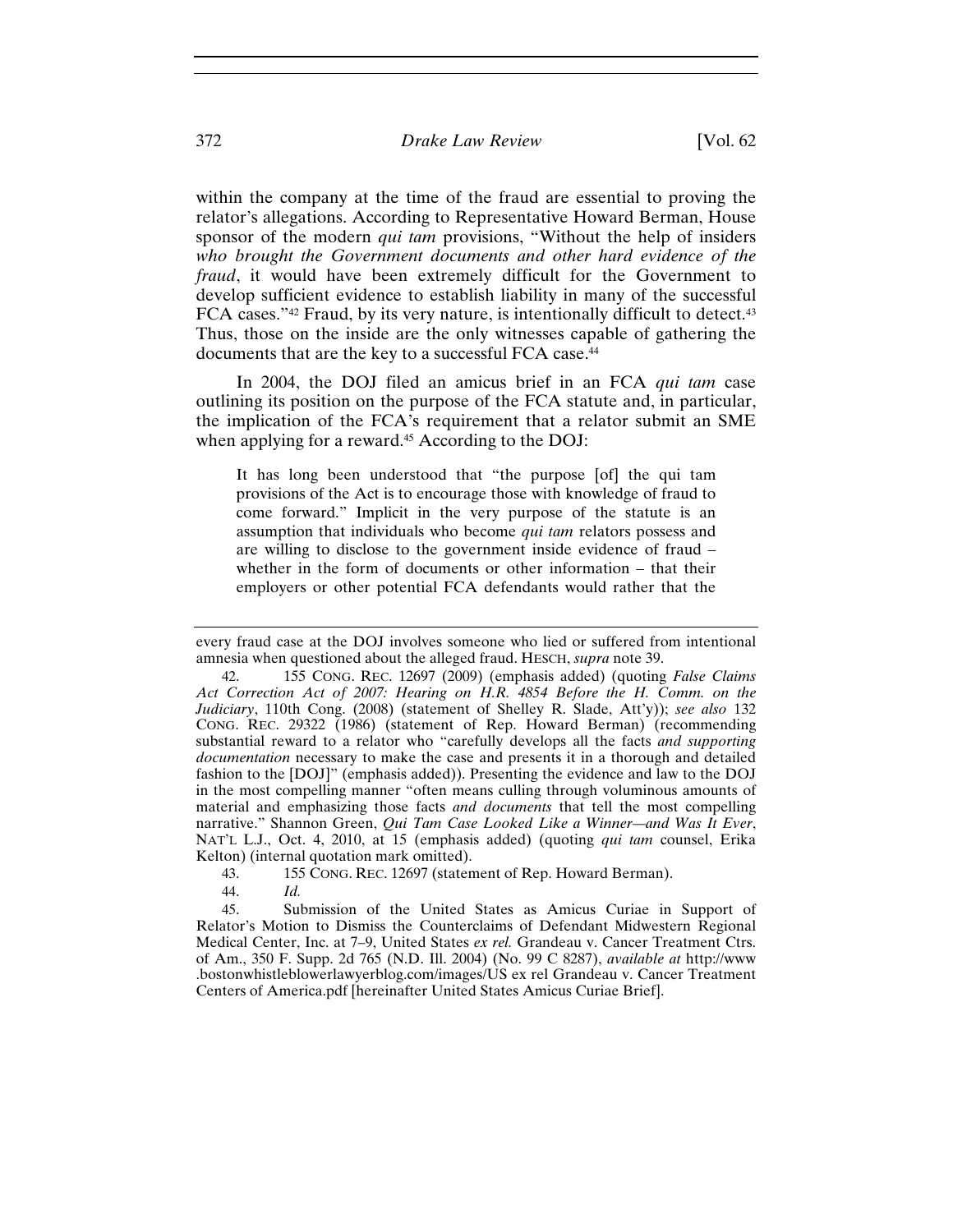relators not disclose to the government. In fact, in order to proceed with an FCA action, the FCA requires that relators disclose to the United States alone "substantially all material evidence and information the person possesses" and ties relator's share to the importance of her participation in the action and the relevance of the information she provided.46

The DOJ emphasized both the need for and authorization of relatorproduced inside evidence of fraud, including internal company documents, as part of the fraud reporting process under the FCA.47

In short, Congress intentionally makes rewards under the *qui tam* provisions of the FCA contingent on the relator privately producing to the DOJ an SME containing all information—including documents—in the relator's possession, custody, or control.48 Therefore, this FCA provision demonstrates a substantial public interest in enlisting relators to produce internal company documents to the DOJ as part of reporting suspected fraud against the government by filing a *qui tam* action.49

49. The Federal Rules of Civil Procedure provide further support for the conclusion that relators need to possess and disclose all material evidence proving fraud—including relevant documents—as part of filing a *qui tam* case under the FCA. For all complaints, the rules require "a short and plain statement of the claim." FED. R. CIV. P.  $8(a)(2)$ . For fraud cases, however, the rules also require that the statement be made with particularity regarding "the time, place and content of the false misrepresentations, the fact[s] misrepresented, and . . . [the] consequence of the fraud." United States *ex rel.* Brown v. Aramark Corp., 591 F. Supp. 2d 68, 74 (D.D.C. 2008) (first alteration in original) (quoting United States *ex rel.* Joseph v. Cannon, 642 F.2d 1373, 1385 (D.C. Cir. 1981)) (internal quotation marks omitted); *see* FED. R. CIV. P. 9(b). The circuits are unanimous that an FCA relator must meet this particularity requirement in any *qui tam* complaint. *See In re* BP Lubricants USA, Inc., 637 F.3d 1307, 1310 (Fed. Cir. 2011) (collecting cases); *see also* Charis Ann Mitchell, Comment,

<sup>46.</sup> *Id.* at 7 (citations omitted).

<sup>47.</sup> *Id.* 

<sup>48.</sup> To supplement the clear language of the statute, we may look to other legislation for support that the government values the actions of relators in turning over documents that provide evidence of fraud. Indeed, the contractors are required to turn over such evidence. Federal Acquisition Regulations,  $48 \text{ C.F.R. }$  §  $3.1003(a)(2)–(3)$ (2013). The statutory mandate for document disclosure has been clearly addressed in the Federal Acquisition Regulations (the FAR), which governs the conduct of government contractors. Several provisions in the FAR specify that contractors may be suspended or disbarred for failing to disclose "credible evidence" of criminal violations, FCA violations, or "significant overpayments" to the government. *See, e.g.*, *id.* §§ 9.406-2, 9.407-2. Accordingly, the FAR requires document production as part of the duty of disclosing FCA violations to authorities. Although not all FCA cases fall within the FAR, the goal of protecting the public treasury remains the same.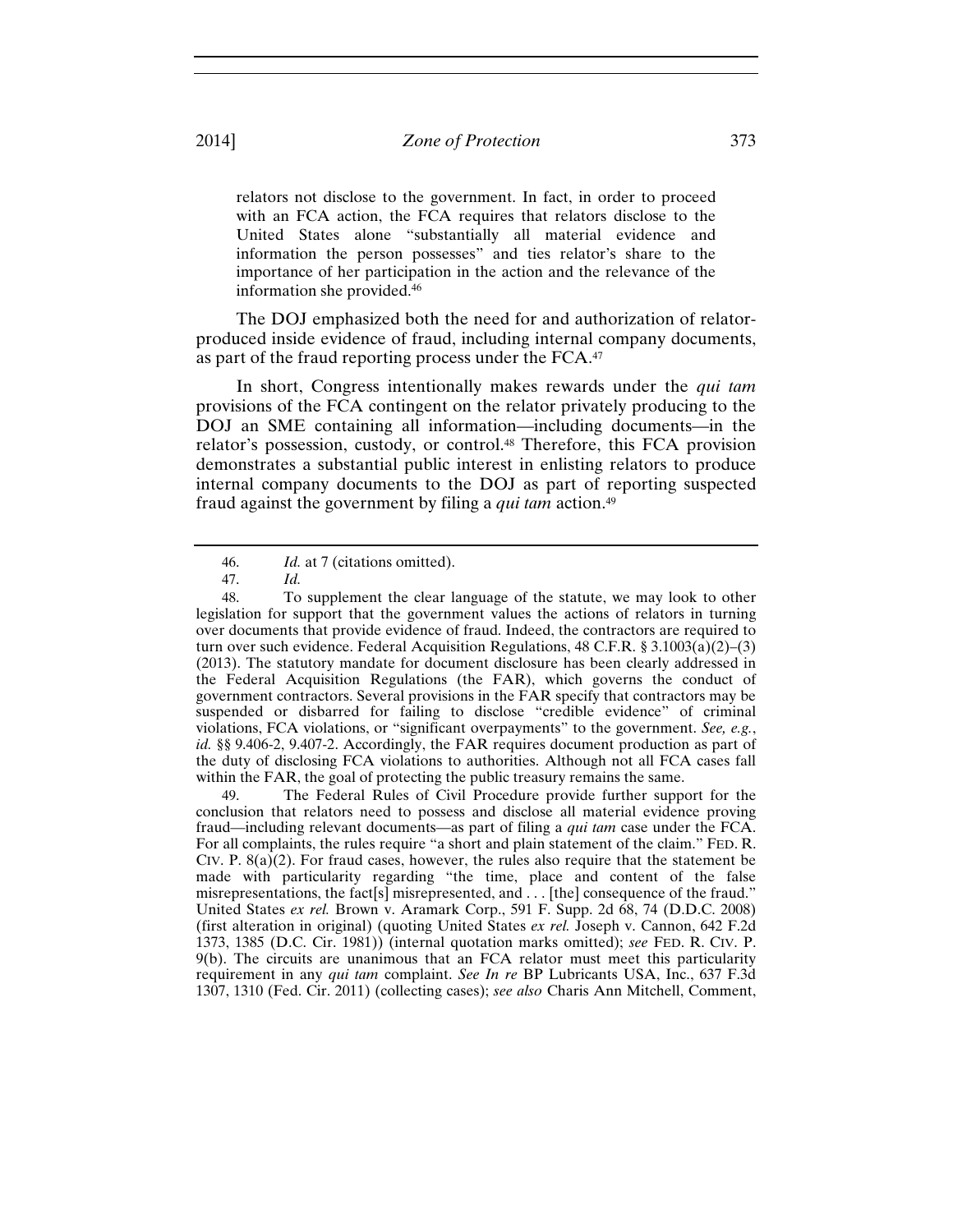## 2. *FCA: The Seal Provisions*

The FCA also requires that the relator file the *qui tam* complaint with the court under seal and only serve the complaint and SME upon the Attorney General.50 Specifically, the Act reads:

The complaint shall be filed in camera, shall remain under seal for at least 60 days, and shall not be served on the defendant until the court so orders. The Government may elect to intervene and proceed with the action within 60 days after it receives both the complaint and the material evidence and information.

... The Government may, for good cause shown, move the court for extensions of the time during which the complaint remains under seal under paragraph (2). Any such motions may be supported by affidavits or other submissions in camera. The defendant shall not be required to respond to any complaint filed under this section until 20 days after the complaint is unsealed and served upon the defendant pursuant to Rule 4 of the Federal Rules of Civil Procedure.<sup>51</sup>

By mandating that the complaint be filed under seal, Congress further indicated that it intended to establish a substantial public interest in privately obtaining inside information from employees when reporting fraud by their employers.52 The need for secrecy was explained in an amicus brief by the United States:

 Not only does the FCA contemplate that relators will share evidence with the government, but also that *they will do so in secrecy*. The FCA requires relators to file their complaints under seal and not to serve the complaint on defendants "until the court so orders." The complaint must remain under seal for a period of at least 60 days and the seal is subject to extension for good cause shown by the United States. "The purpose of these provisions is to 'protect the

- 50. 31 U.S.C. § 3730(b)(2) (2012).
- 51. *Id.* § 3730(b)(2)–(3).
- 52. *See id.*

*A Fraudulent Scheme's Particularity Under Rule 9(b) of the Federal Rules of Civil Procedure*, 4 LIBERTY U. L. REV. 337, 347–51 (2010) (arguing the dangers of applying Rule 9(b) to *qui tam* FCA actions). Many *qui tam* cases are dismissed each year because plaintiffs fail to possess and assert facts with sufficient particularity. *See*  Mitchell, *supra*, at 351. Thus, relators who are unable to provide sufficiently detailed evidence in their *qui tam* complaints may be dismissed for failing to meet the requirements of the federal rules. *See id.* Again, documents are a primary way of supporting allegations.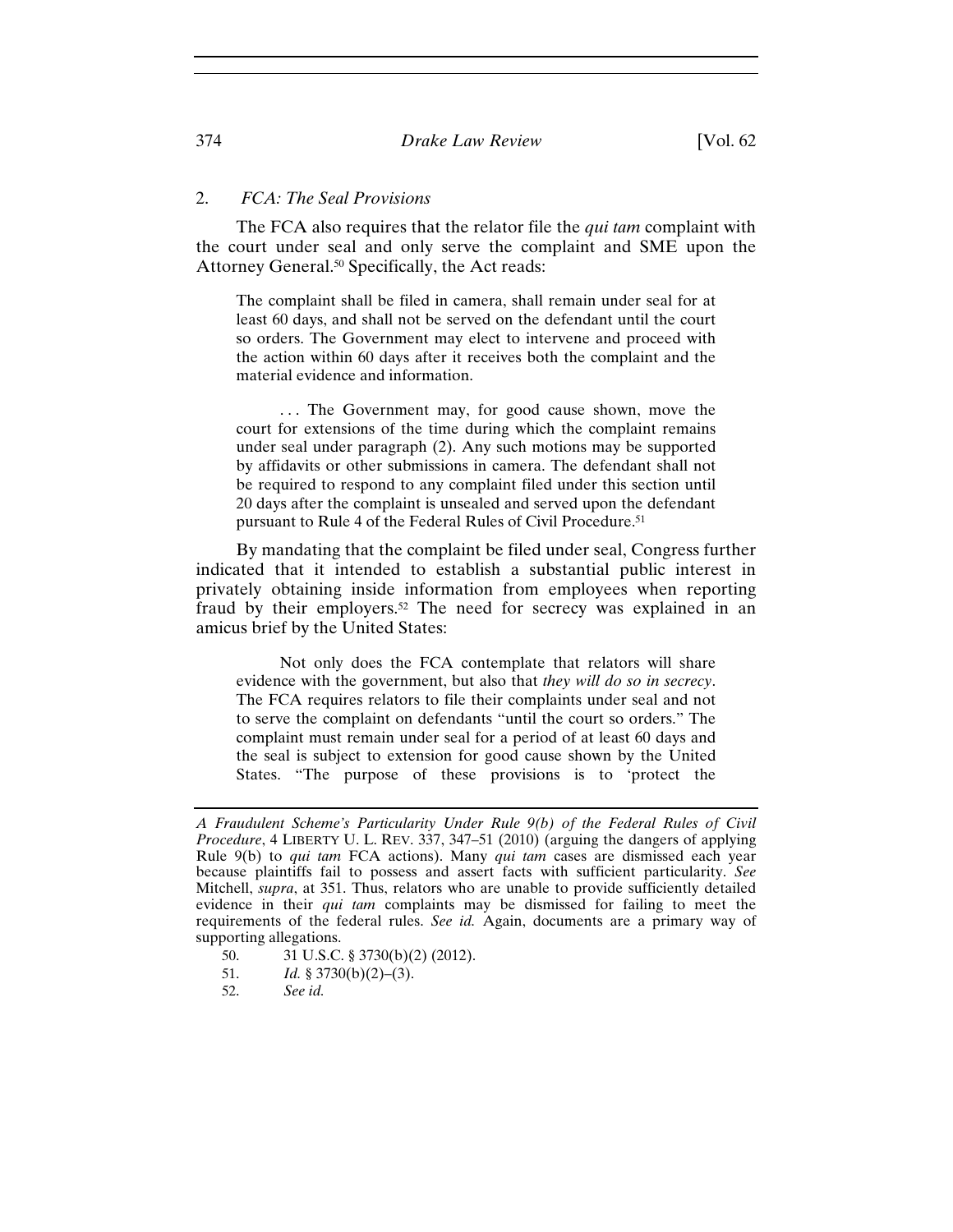Government's interest in criminal matters,' by enabling the government to investigate the alleged fraud *without* '*tip[ping] off investigation targets'* at 'a sensitive stage."<sup>53</sup>

The DOJ correctly emphasized that not only are relators authorized to produce inside information to the government, but relators should and must do so in secrecy and without tipping off their employer.<sup>54</sup> In fact, a relator who files a *qui tam* action privately provides a copy of the complaint and SME to the Attorney General.55 Because the Attorney General is responsible for investigating both criminal and civil fraud violations of federal laws, whenever the Attorney General receives a copy of a *qui tam* complaint, he or she shares the complaint with both the civil and criminal divisions of the DOJ. Hence, when relators file a *qui tam* action, they are simultaneously reporting possible civil and criminal violations for fraud against the government. The public interest in protecting relators who file *qui tam* suits is heightened because of the potential criminal violations.<sup>56</sup> Indeed, the Federal Circuit Court of Appeals noted that "the public policy interest at stake [in] the reporting of possible crimes to the authorities is one of the highest order and is indisputably 'well defined and dominant' in the jurisprudence of contract law."57

In sum, because Congress intentionally required relators to file the *qui tam* action under seal and produce all available evidence of fraud to the DOJ in secret, this FCA provision further demonstrates a statutory framework that creates a substantial public interest and uniquely federal interest in enlisting relators to secretly produce internal company documents to the DOJ as part of filing a *qui tam* claim.

57. Fomby-Denson v. Dep't of the Army, 247 F.3d 1366, 1375 (Fed. Cir. 2001) (quoting W.R. Grace & Co. v. Local Union 759, 461 U.S. 757, 766 (1983)).

<sup>53.</sup> United States Amicus Curiae Brief, *supra* note 45, at 7–8 (alteration in original) (emphasis added) (citation omitted) (quoting United States *ex rel.* Yesudian v. Howard Univ., 153 F.3d 731, 743 (D.C. Cir. 1998)).

<sup>54.</sup> *See id.*

<sup>55. 31</sup> U.S.C. § 3730(b)(2).

<sup>56.</sup> In addition, the DOJ, headed by the Attorney General, is the only entity permitted by law to settle criminal or civil claims of fraud against the government. *Id.* § 3711(a)–(b)(1) (providing that agencies are permitted to settle and compromise certain claims, but not fraud claims). Thus, reports of fraud against the United States must be investigated and controlled by the DOJ. *See id.* § 3730(a)–(b) (stating that FCA claims can only be brought by the Attorney General or a private person suing in the name of the United States); 28 C.F.R. § 0.45(d) (2013) (assigning common law fraud claims to the Assistant Attorney General, Civil Division).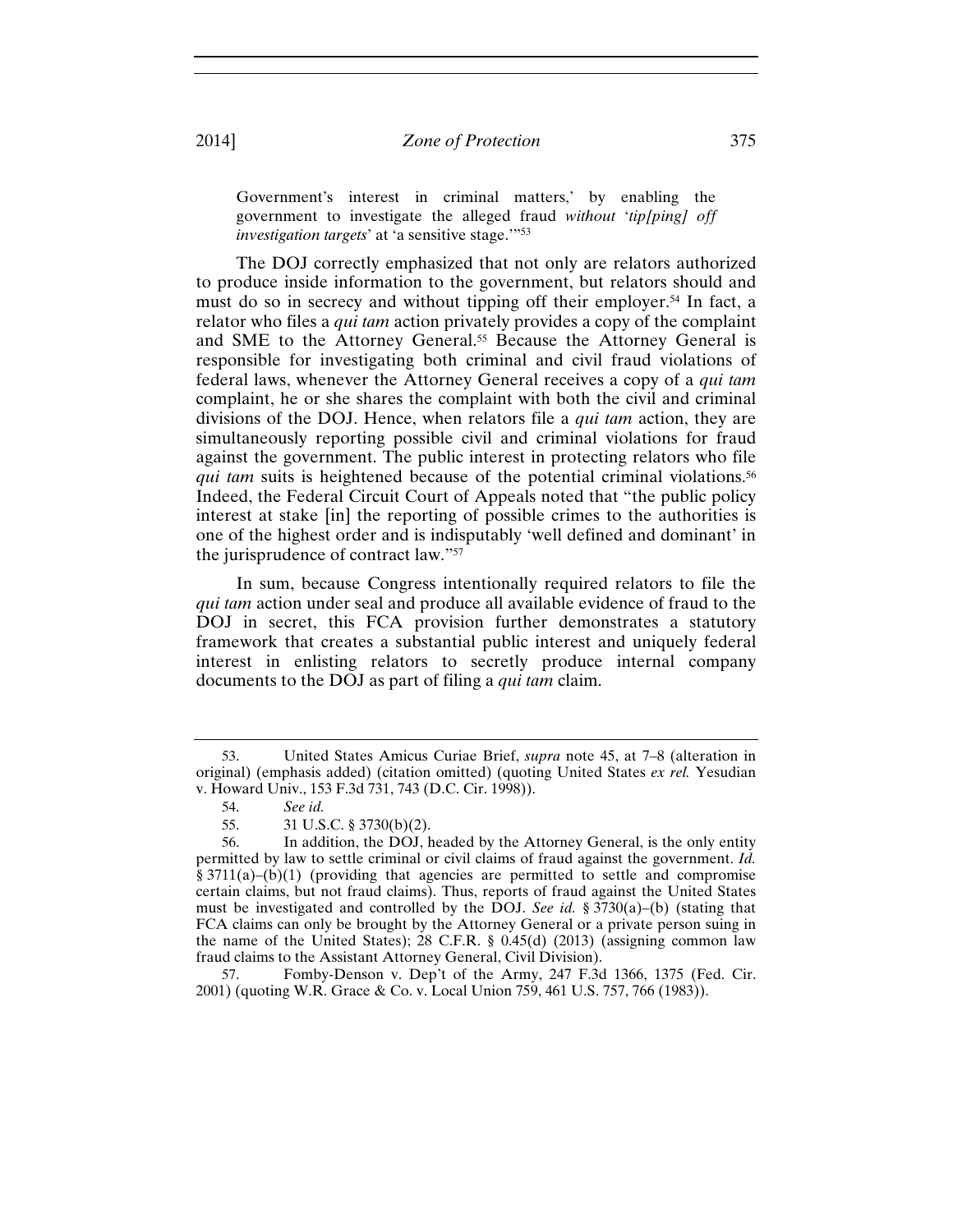## 3. *FCA: The Public Disclosure Bar*

The FCA structure also demonstrates that Congress is intentionally seeking and rewarding "insider" information. Specifically, the FCA contains a "public disclosure bar" that calls for dismissal of a *qui tam* plaintiff if "substantially the same allegations or transactions as alleged in [the complaint] were publically disclosed" in certain specified proceedings, reports, or the media, unless the relator "is an original source of the information" on which the allegations are based.<sup>58</sup> "The purpose of the FCA is 'to discourage fraud against the government' and, '[c]oncomitantly, the purpose of the qui tam provision of the Act is to encourage those with knowledge of fraud to come forward.'"59 Thus, the FCA both encourages insiders to step forward and discourages those without original-source information from bringing a *qui tam* action, and even bars those without original-source information in certain situations.60 Accordingly, this FCA provision further demonstrates that there is a substantial public and federal interest in obtaining insider information from relators.

## 4. *FCA: Incentives Based on Participation*

To attract would-be whistleblowers, the FCA establishes an incentivebased *qui tam* structure which favors inside informants.61 Under the FCA, a relator receives a minimum of 15 percent and up to 25 percent of the judgment amount if the government intervenes<sup>62</sup> and an even higher

engrafting a requirement that "a *qui tam* plaintiff . . . have played some part in his allegation's original public disclosure," was in accord with Congress's purpose "of encouraging private individuals who are aware of fraud being perpetuated against the Government to bring such information forward" because it "discourages persons with relevant information from remaining silent and encourages them to report such information at the earliest possible time."

*Id.* at 964 (alteration in original) (citations omitted) (quoting Wang v. FMC Corp., 975 F.2d 1412, 1418–19 (9th Cir. 1992)).

<sup>58. 31</sup> U.S.C. § 3730(e)(4)(A).

<sup>59.</sup> United States *ex rel.* Head v. Kane Co., 668 F. Supp. 2d 146, 152 (D.D.C. 2009) (alteration in original) (quoting Neal v. Honeywell, Inc., 826 F. Supp. 266, 269 (N.D. Ill. 1993)).

<sup>60.</sup> United States *ex rel.* Green v. Northrop Corp., 59 F.3d 953, 965 (9th Cir. 1995). The public disclosure bar is an important aspect of the purpose of the FCA to attract insiders. As the Ninth Circuit noted,

<sup>61.</sup> *See* 31 U.S.C. § 3730(d).

<sup>62.</sup> *Id.* § 3730(d)(1).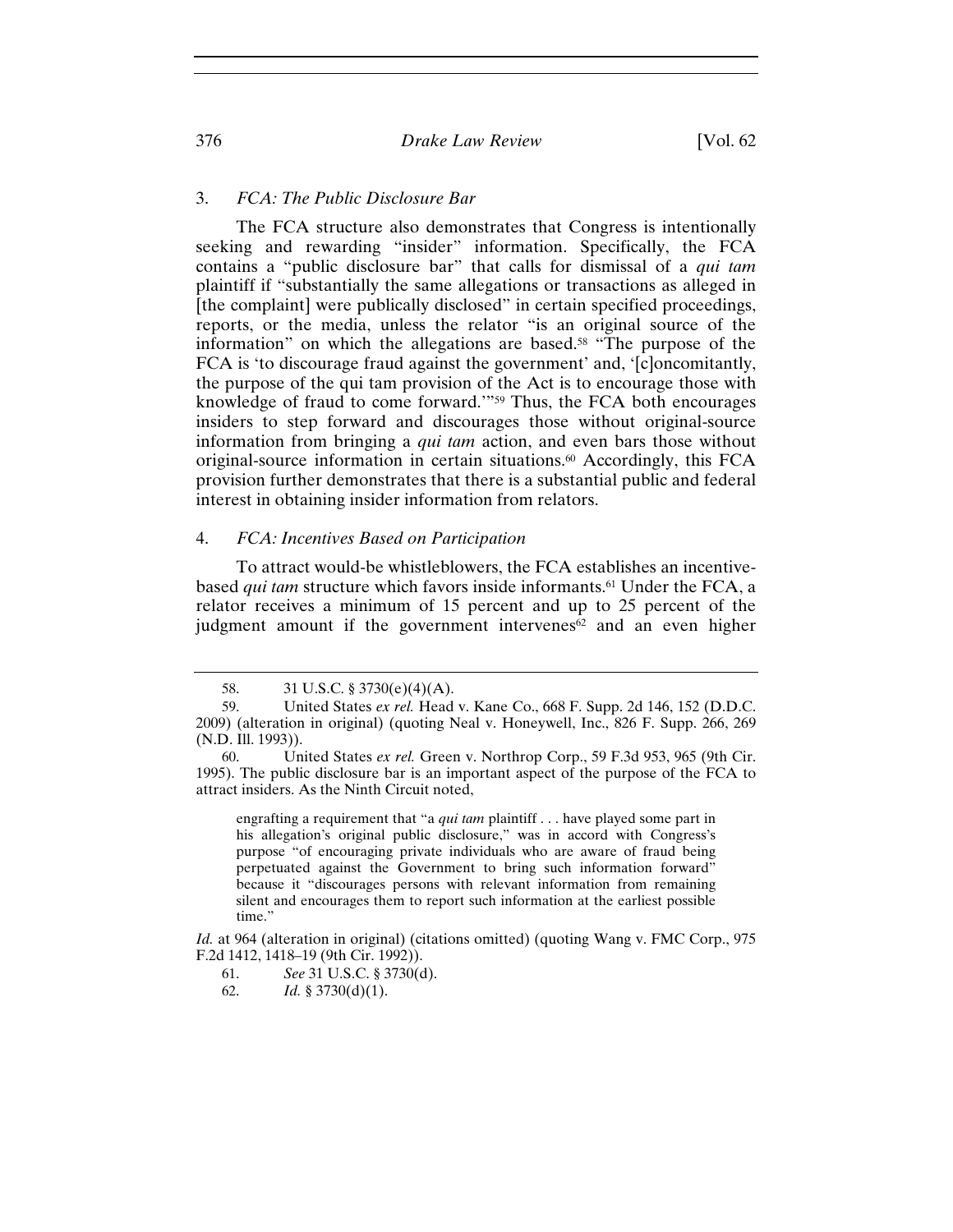amount of  $25-30$  percent if the government declines to join the suit.<sup>63</sup> "It is commonly recognized that the central purpose of the *qui tam* provisions of the FCA is to 'set up incentives to supplement government enforcement' of the Act by 'encourag[ing] insiders privy to a fraud on the government to blow the whistle on the crime.'"64 Courts have deemed the incentive structure to be a vital aspect of the FCA in order to attract insiders to report fraud against the government.<sup>65</sup>

Many courts, including the Supreme Court, similarly recognize that the decision to file a *qui tam* is "motivated primarily by prospects of monetary reward rather than the public good."66 The Supreme Court has also recognized the *qui tam* statute as an effective fraud prevention tool:

[*Qui tam* statutes are] passed upon the theory, based on experience as old as modern civilization, that one of the least expensive and most effective means of preventing frauds on the Treasury is to make the perpetrators of them liable to actions by private persons acting, if you please, under the strong stimulus of personal ill will or the hope of gain. Prosecutions conducted by such means compare with the ordinary methods as the enterprising privateer does to the slow-going public vessel.67

 The vital importance of this incentive effect is demonstrated by the reasons set forth by Congress in 1986 in undertaking the first extensive revision of the Act since its enactment in 1863. Congress expressed its judgment that "sophisticated and widespread fraud" that threatens significantly both the federal treasury and our nation's national security only could successfully be combatted by "a coordinated effort of both the Government and the citizenry." Emphasizing both difficulties in detecting fraud that stem largely from the unwillingness of insiders with relevant knowledge of fraud to come forward and "the lack of resources on the part of Federal enforcement agencies" that often leaves unaddressed "[a]llegations that perhaps could develop into very significant cases," Congress sought to "increase incentives, financial and otherwise, for private individuals to bring suits on behalf of the Government." Congress's overall intent, therefore, was "to encourage more private enforcement suits."

*Id.* (alteration in original) (citations omitted) (quoting S. REP. NO. 345, at 2-4, 7, 23 (1986), *reprinted in* 1986 U.S.C.C.A.N. 5266, 5267–69, 5272, 5288–89).

66. Hughes Aircraft Co. v. United States *ex rel.* Schumer, 520 U.S. 939, 949 (1997); *see* Hesch, *supra* note 7, at 228–29.

67. *Hughes Aircraft Co.*, 520 U.S. at 949 (alteration in original) (quoting

<sup>63.</sup> *Id.* § 3730(d)(2).

<sup>64.</sup> *Green*, 59 F.3d at 963 (alterations in original) (citations omitted).

<sup>65.</sup> As the Ninth Circuit noted: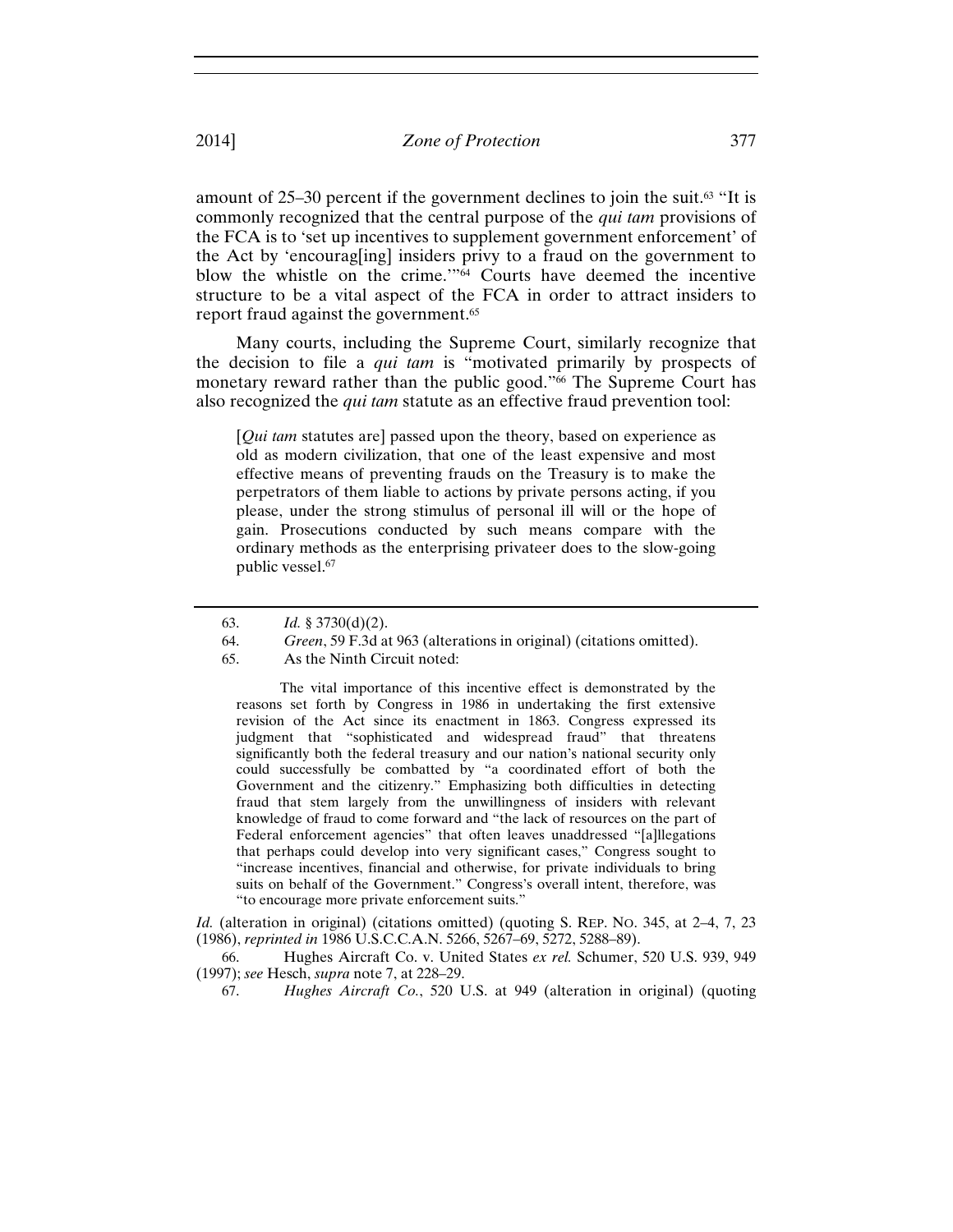378 *Drake Law Review* [Vol. 62

The FCA went a step further in enlisting employees of a company committing fraud against the government by establishing a sliding scale for determining the amount of reward with participation by the relator and strength of the information as key factors.<sup>68</sup> The Ninth Circuit summed it up this way:

The right to recovery clearly exists primarily to give relators incentives to bring claims. Moreover, the extent of the recovery is tied to the importance of the relator's participation in the action and the relevance of the information brought forward. This demonstrates not only the importance of the incentive effect, but that Congress wished to create the greatest incentives for those relators best able to pursue claims that the government could not, and bring forward information that the government could not obtain.<sup>69</sup>

One of the factors the DOJ uses when determining what percentage to pay a relator is whether the "relator provided extensive, first-hand details of the fraud to the Government."70 In other words, the greater the insider information provided, the greater the potential for larger monetary rewards. As discussed earlier, producing internal company documents is a

68. *See* 31 U.S.C. § 3730(d)(1).

69. *Green*, 59 F.3d at 963–64 (footnotes omitted). The Ninth Circuit also recognized the importance of granting the relator a right to participate in the *qui tam* case and even pursue it should the DOJ decline to do so:

 Providing the relator a right to recover, a role in the action when the government intervenes, and a right to object to a dismissal or settlement by the government also serve the additional purpose of giving a relator the incentive to "act[ ] as a check that the Government does not neglect evidence, cause undu[e] delay, or drop the false claims case without legitimate reasons."

*Id.* at 964 n.8 (alterations in original) (citations omitted) (quoting S. REP. No. 99-345, at 25–26, *reprinted in* 1986 U.S.C.C.A.N. 5266, 5267–68).

70. Taxpayers Against Fraud, False Claims Legal Act Ctr., *DOJ Relator's Share Guidelines*, 11 FALSE CLAIMS ACT & QUI TAM Q. REV., Oct. 1997, at 17, 19, *available at* www.taf.org/system/files/publications/qui\_tam/Volume%2011.pdf. The Author was working in the DOJ office at the time the relator's share guidelines were established. For a detailed discussion on how relator shares are determined and the problems inherent in the guidelines, see generally Hesch, *supra* note 7, at 244–47.

United States *ex rel.* Marcus v. Hess, 317 U.S. 537, 541 n.5 (1943) (internal quotation marks omitted)); *see* Hesch, *supra* note 7; *see also* United States *ex rel.* Hall v. Tribal Dev. Corp., 49 F.3d 1208, 1212 (7th Cir. 1994) ("[The] only motivation in bringing the suit is to recover a piece of the action given by statute."). For a discussion on the policy implications of paying monetary rewards to whistleblowers, see generally Sean Hamer, *Lincoln's Law: Constitutional and Policy Issues Posed by the Qui Tam Provisions of the False Claims Act*, KAN. J.L. & PUB. POL'Y, Winter 1997, at 89, 98–101.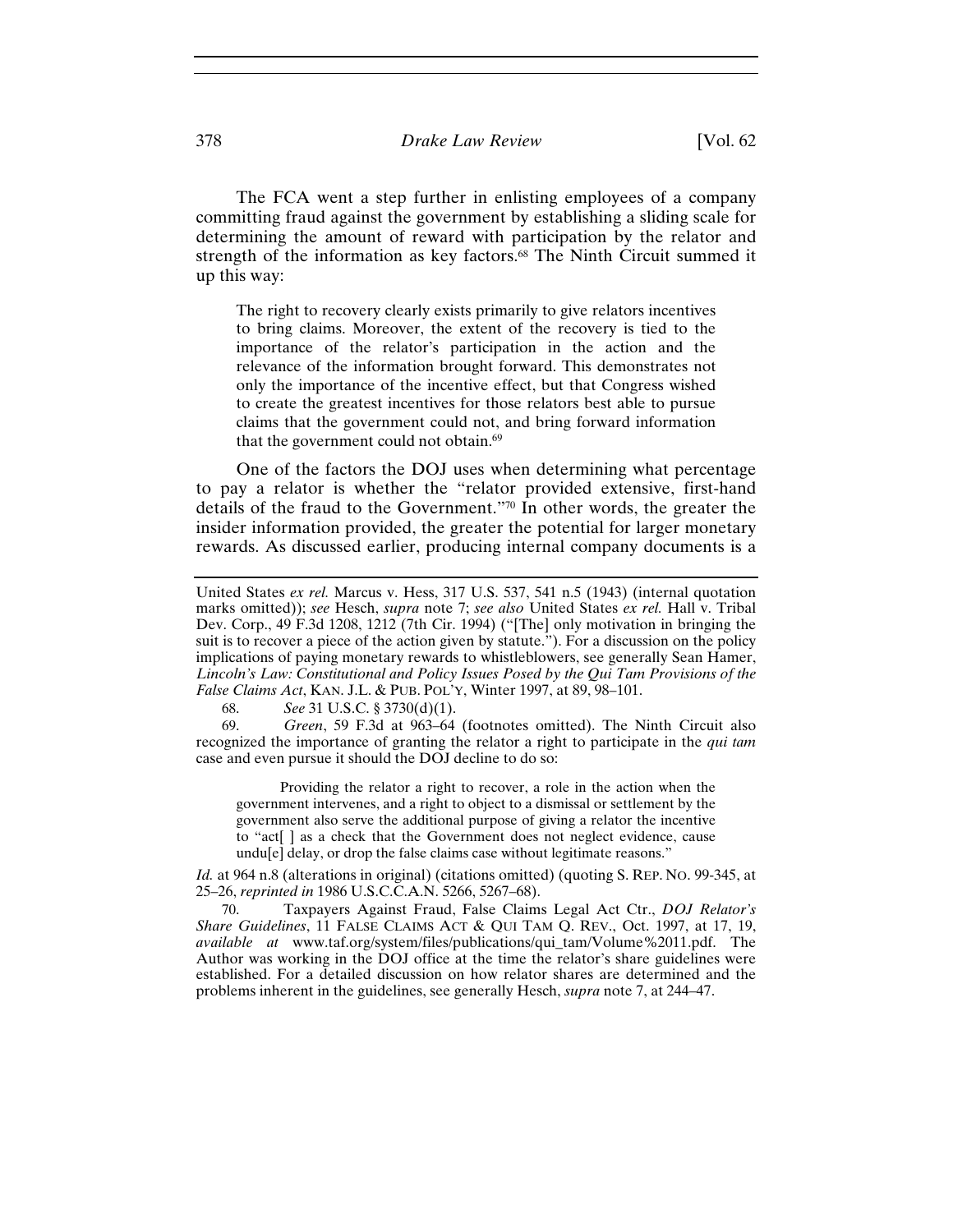key to providing credible first-hand details of the fraud.71 For example, one court gave a relator a larger reward, in part, because the relator produced more than 700,000 pages of internal company documents as part of his SME to the DOJ.72

In short, the FCA gives higher rewards for greater contributions, including insider information. The best contribution consists of providing internal company documents that help prove the fraud. Accordingly, the FCA's incentive structure further demonstrates a substantial public and federal interest protecting relators who bring forth inside information and internal company documents through filing *qui tam* cases.

## 5. *FCA: Antiretaliation Provisions*

In addition to the *qui tam* provisions that pay awards for reporting fraud, the FCA contains antiretaliation provisions.73 The FCA not only protects employees from retaliation for their efforts to assist the government in combatting fraud, but also specifically provides relators with a personal claim of double damages for harm suffered.74 Specifically, the FCA antiretaliation provision states:

Any employee, contractor, or agent shall be entitled to all relief necessary to make that employee, contractor, or agent whole, if that employee, contractor, or agent is discharged, demoted, suspended, threatened, harassed, or in any other manner discriminated against in the terms and conditions of employment because of *lawful acts* done by the employee, contractor, agent or associated others *in furtherance of* an action under this section or other *efforts to stop 1 or more violations* of this subchapter.75

A prior version of this antiretaliation provision was first included in

<sup>71.</sup> *See supra* Part II.A.1.

<sup>72.</sup> United States *ex rel.* Rille v. Hewlett-Packard Co., 784 F. Supp. 2d 1097, 1101 (E.D. Ark. 2011). The court in *Rille* did not discuss the relator's entitlement to this data or explicitly address the data's proper use in the *qui tam* action, but the court noted the "700,000 pages of incriminating documents that [relator] took" as one of the important factors in determining the relators' share of the *qui tam* settlement. *Id.*

<sup>73. 31</sup> U.S.C. § 3730(h). To prevail on a § 3730(h) retaliation claim, the relator must establish three elements: (1) the employee was engaging in conduct protected by the FCA, (2) the employer knew the employee was engaging in protected conduct, and (3) the employer discriminated against the employee because of his or her protected conduct. *Id.* § 3730(h)(1).

<sup>74.</sup> *Id.* § 3730(h)(1)–(2).

<sup>75.</sup> *Id.* § 3730(h)(1) (emphasis added).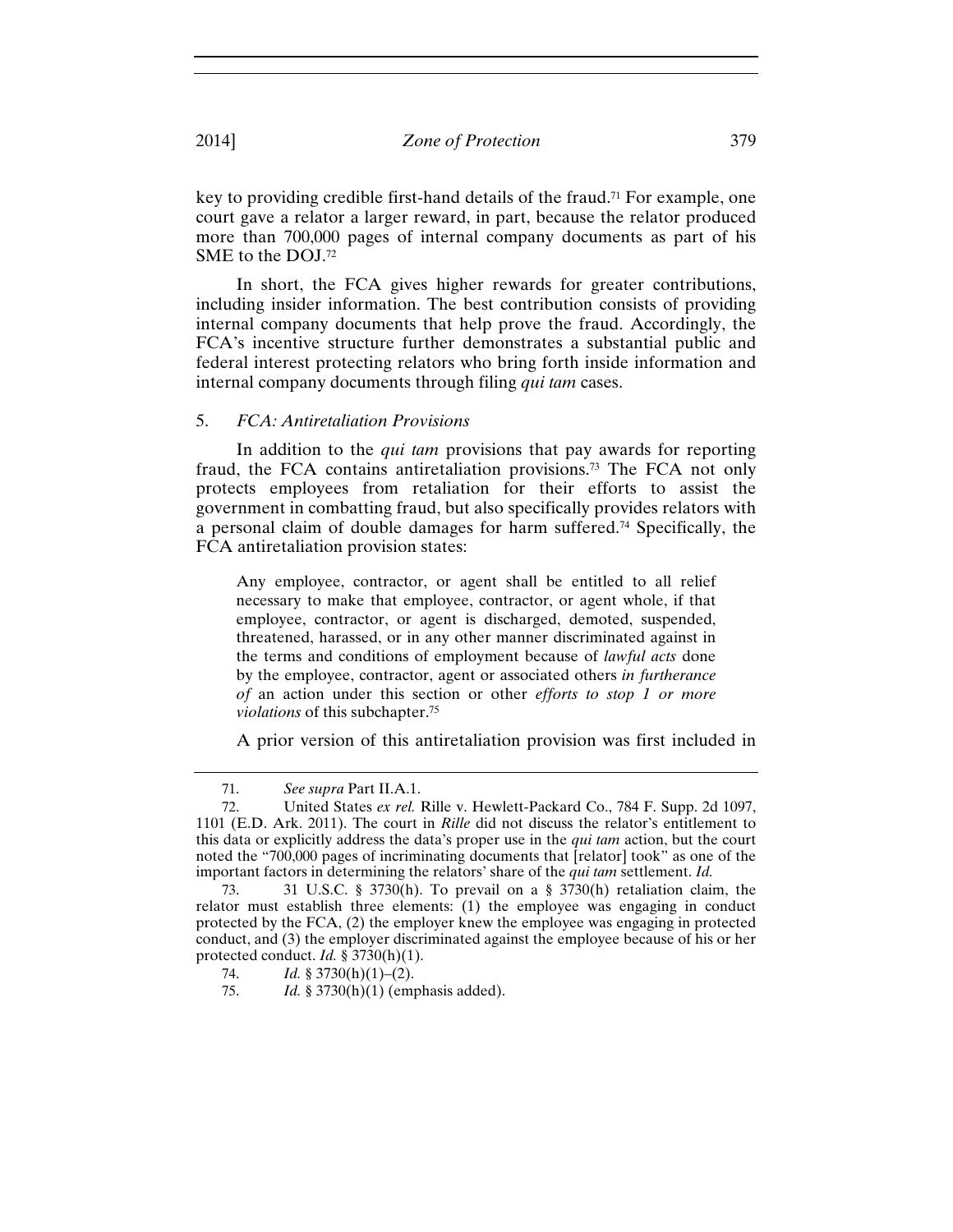the 1986 FCA because, as the Senate Committee Report recognized,

few individuals will expose fraud if they fear their disclosures will lead to harassment, demotion, loss of employment, or any other form of retaliation. . . . [T]he Committee seeks to halt companies and individuals from using the threat of economic retaliation to silence "whistleblowers", as well as assure those who may be considering exposing fraud that they are legally protected from retaliatory acts.76

In 2009, Congress amended the language to strengthen and broaden the scope of protection to make clear that the protection extends to all types of employees as well as others assisting them in reporting an FCA violation.77

Although the antiretaliation provisions do not fully define "lawful acts," this portion of the FCA specifically provides a private cause of action that covers all efforts by an employee "in furtherance of an action under this section or other efforts to stop 1 or more violations of this subchapter."78 Even under the 1986 version, "a plaintiff [was] not required to show that the defendant actually committed a False Claims Act violation."79 Rather, the antiretaliation provisions "require[] only acts in 'furtherance' of a False Claims Act suit, including investigation of an action 'to be filed.' This 'language manifests Congress's intent to protect employees while they are collecting information about a possible fraud, before they have put all the pieces of the puzzle together.'"80 In addition,

 The 2009 version of section 3730(h) refers to efforts to stop a violation of the False Claims Act. Similar issues may arise about whether the plaintiff must prove that the actions he or she attempted to stop actually did violate the False Claims Act. For the same policy reasons that courts have generally not imposed such a requirement under the 1986 version, the amended version should not be read to require that the plaintiff establish that a violation was occurring before being protected under the Act. Such a requirement would mean that only persons well versed in the law and with complete information would be protected from retaliation, contrary to Congress's intent.

*Id.*

80. *Id.* (quoting United States *ex rel.* Yesudian v. Howard Univ., 153 F.3d

<sup>76.</sup> S. REP. NO. 99-345, at 34 (1986), *reprinted in* 1986 U.S.C.C.A.N. 5266, 5299.

<sup>77.</sup> Fraud Enforcement and Recovery Act of 2009, Pub. L. No. 111-21, § 4(d), 123 Stat. 1624; CLAIRE M. SYLVIA, THE FALSE CLAIMS ACT: FRAUD AGAINST THE GOVERNMENT § 5:12 (2d ed. 2010).

<sup>78. 31</sup> U.S.C. § 3730(h)(1).

<sup>79.</sup> SYLVIA, *supra* note 77, § 5:15. As Claire Sylvia has aptly summarized,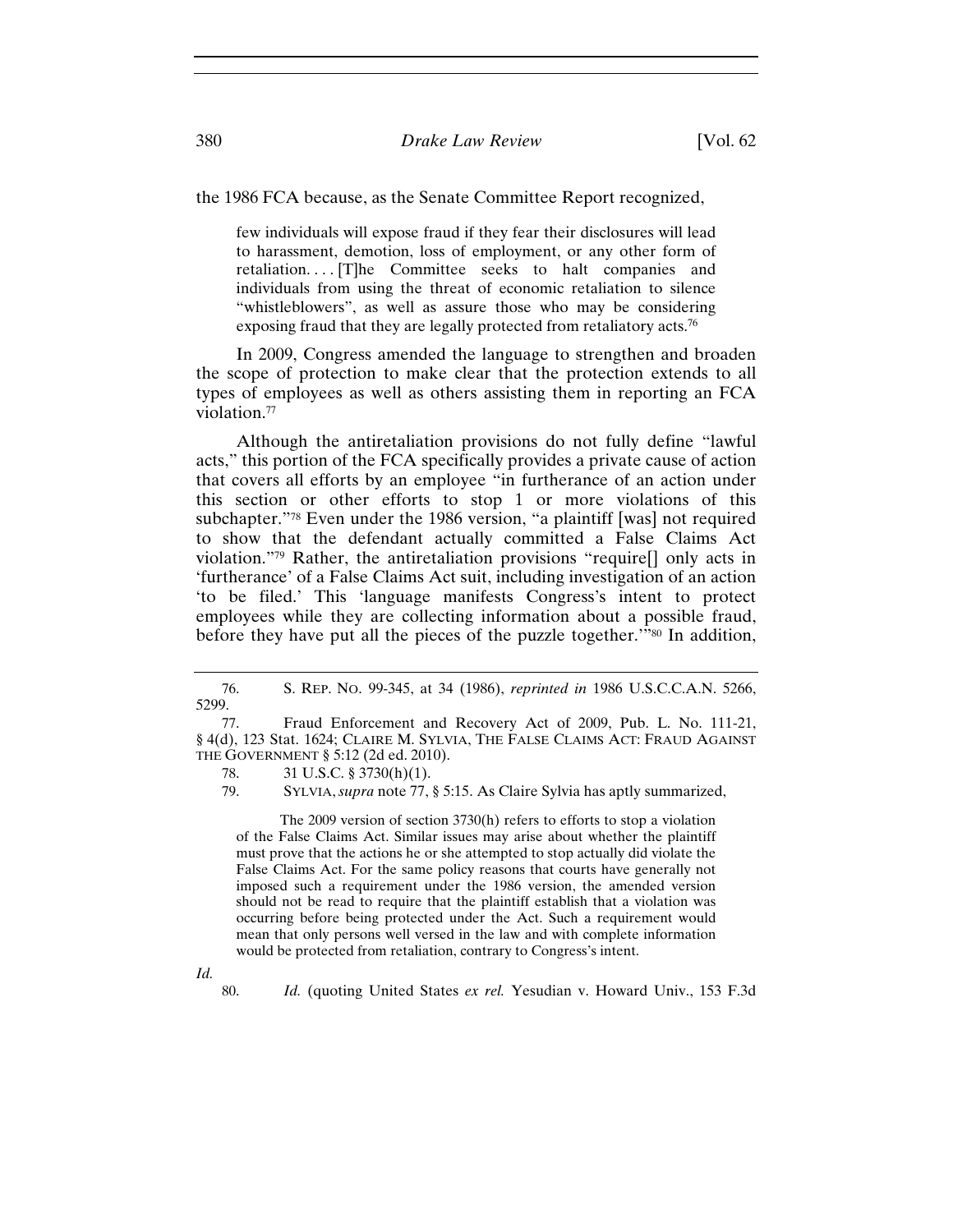many courts have held that the private cause of action exists even if the employee did not know of the existence of the FCA at the time they gathered information as part of deciding whether to report fraud against the government to the government.81 Accordingly, the antiretaliation provisions of the FCA further support that Congress intended to fully protect relators from all forms of retaliation, including counterclaims, when filing a *qui tam* case.<sup>82</sup>

## 6. *FCA: Remedy Provision for Defendants When a Relator Acts Unreasonably*

Finally, the FCA sets forth an exclusive remedy to a defendant when a relator fails to possess a reasonable belief that fraud was occurring when bringing a *qui tam* case. According to the FCA:

 If the Government does not proceed with the action and the person bringing the action conducts the action, the court may award to the defendant its reasonable attorneys' fees and expenses if the defendant prevails in the action and the court finds that the claim of the person bringing the action was clearly frivolous, clearly vexatious, or brought primarily for purposes of harassment.83

In short, the FCA specifically defines when a remedy exists and

83. 31 U.S.C. § 3730(d)(4).

<sup>731, 739–40 (</sup>D.C. Cir. 1998)). In addition, "[t]he new language makes clear that section 3730(h) protects not only actions taken in furtherance of a potential or actual qui tam action, but also steps taken to remedy fraud through other means, including internal reporting to a supervisor or compliance department, or refusals to participate in unlawful activity." *Id.* § 5:12.

<sup>81.</sup> *See, e.g.*, Robinson v. Jewish Ctr. Towers, Inc., 993 F. Supp. 1475, 1478 (M.D. Fla. 1998). Further, at least one court has rejected the argument that the FCA retaliation provisions provide the exclusive remedy to a whistleblower. Boone v. Mountainmade Found., 857 F. Supp. 2d 111, 115–16 (D.D.C. 2012).

<sup>82.</sup> However, the courts should not equate the level of protection to a relator with the standards in § 3730(h) of the FCA. Even though it serves a similar purpose of prohibiting retaliation, because § 3730(h) provides a cause of action to the relator, the relator can only recover based upon the right specified in § 3730(h). That does not mean that the FCA provides greater protection in the form of a defense by an employer for contract or tort claims. As demonstrated herein, the FCA provides a broad zone of protection from claims brought by an employer, which is larger than the affirmative cause of action granted to the relator. *See* discussion *infra* Part II.C. Indeed, if the FCA did not contain an affirmative right of recovery, the statutory scheme would nonetheless provide the same level of protection and immunity from civil actions by the employer as proposed in this Article.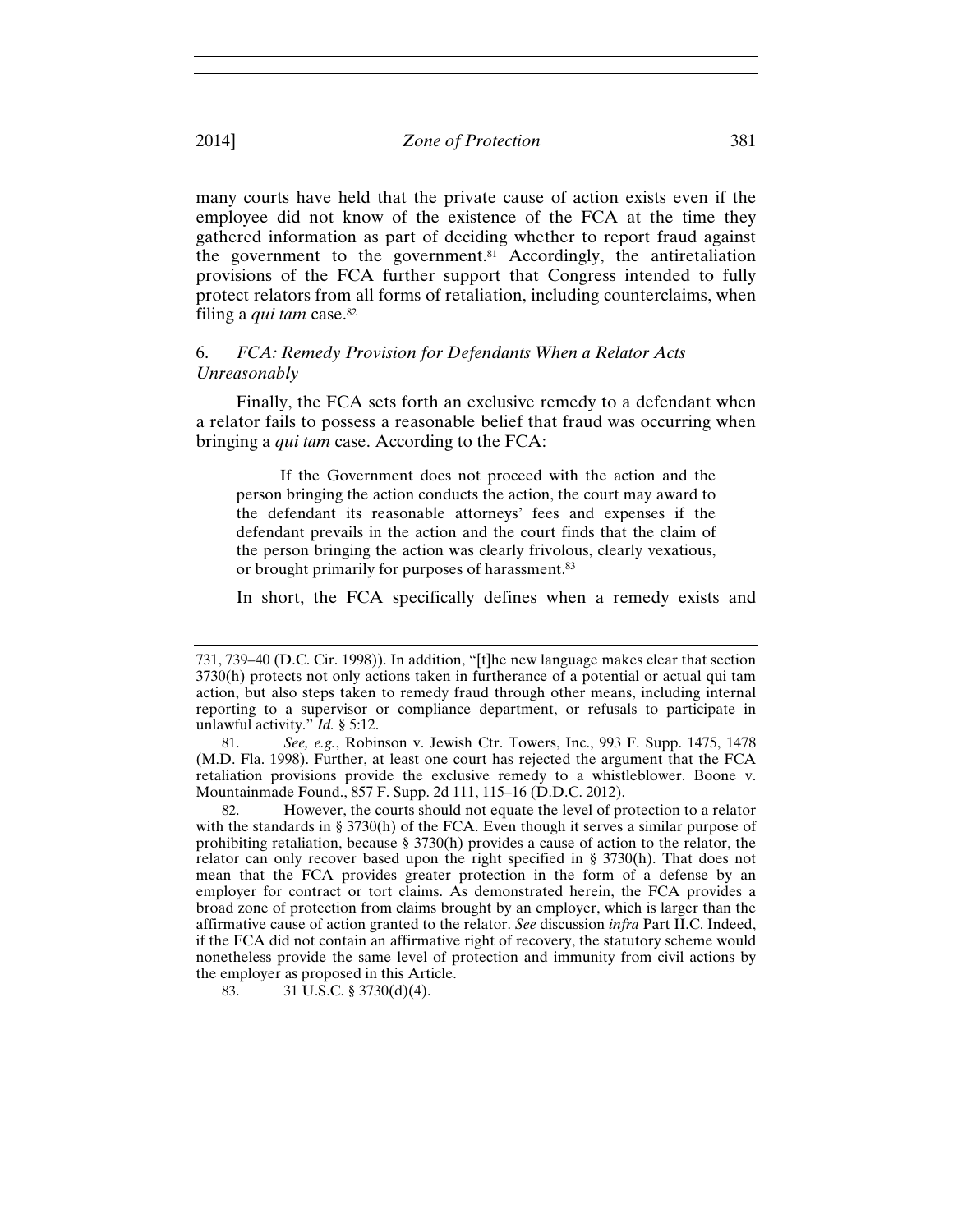provides the exclusive remedy for instances in which a defendant alleges that the relator acted inappropriately when filing a *qui tam* case.84 First, there is no remedy against a relator for merely filing a *qui tam* case.85 Second, the remedy only applies if three conditions are met: (1) the DOJ declines to intervene in the *qui tam* case, (2) the relator continues to pursue the FCA case on behalf of the government, and (3) a court determines that the relator's claim was "clearly frivolous, clearly vexatious, or brought primarily for purposes of harassment."86 If a single one of these elements is missing, there is no remedy or claim allowed. In addition, the FCA limits the remedy to attorneys' fees and expenses in defending the FCA action incurred after the DOJ declined.87 Finally, the defendant must prevail in the action to be entitled to the fees and expenses.<sup>88</sup>

It is clear that Congress did not want defendants bringing contract or tort claims against relators for activities associated with filing *qui tam* cases, even if the allegations are never established.<sup>89</sup> Otherwise, relators would not be willing to risk informing the government of fraud. At the same time, Congress recognized that if the DOJ declined a *qui tam* case and a relator continued the case in bad faith, a remedy would exist.90 The fact that the FCA contains such structured protections for a relator and remedies for a defendant confirms that Congress intended to restrict all other forms of recovery or any counterclaims against a relator.

In sum, these six FCA provisions, together with the FCA's overall structure, demonstrate a well-defined and substantial public interest, as well as a uniquely federal interest, in encouraging and protecting relators who step forward to report fraud against the government. Therefore, the FCA creates a zone of protection for relators when filing *qui tam* cases, which includes producing internal company information and documents to the DOJ.91

## B. *Other Relevant Federal Statutes and Regulations*

In addition to the FCA, there are more than 30 federal whistleblower-

| 84. | See id.                           |  |
|-----|-----------------------------------|--|
| 85. | See id.                           |  |
| 86. | Id.                               |  |
| 87. | Id.                               |  |
| 88. | Id.                               |  |
| 89. | See id.                           |  |
| 90. | See id.                           |  |
| 91. | See discussion infra Part II.C.1. |  |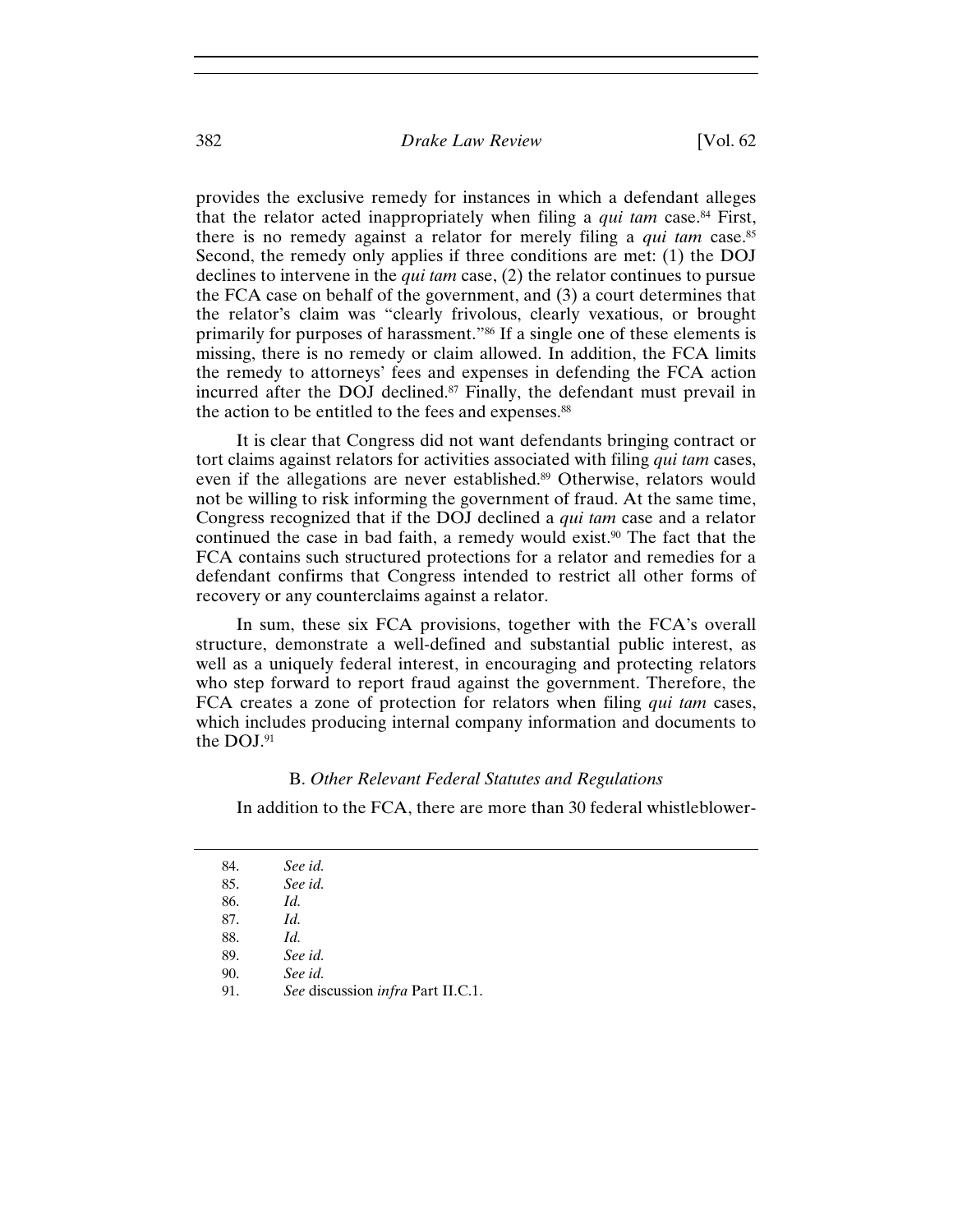protection statutes that provide "a loose patchwork of federal whistleblower protections or remedies" and solidify that Congress intended to provide extensive and broad protection to whistleblowers when engaged in certain protected activities flowing from federal laws.<sup>92</sup> Several of these statutes are highlighted below.

One of these statutes is the Whistleblower Protection Act (WPA),<sup>93</sup> which "strengthened and improved protection and rights of federal employees by preventing unlawful reprisals and eliminating wrongdoing within the government by outlawing adverse employment actions against employees who report prohibited practices to the proper authorities."94 According to the WPA,

 [i]t is unlawful to take retaliatory personnel action against a protected federal employee because that employee discloses any information they "reasonably believe" to be evidence of a (i) violation of any law, rule, regulation; (ii) gross mismanagement; (iii) gross waste of funds; (iv) an abuse of authority; or (v) a substantial and specific danger to public health or safety.95

The WPA protects the federal employee as long as they "possess a reasonable belief that the information they are conveying is both accurate and falls within one of the five above-listed areas of protected activities."96

Another useful example is an exception built into a regulation permitting a potential whistleblower to provide confidential information to an attorney when considering blowing the whistle on fraud.<sup>97</sup> In 1996, Congress passed the Health Insurance Portability and Accountability Act (HIPAA),98 which has within it a privacy rule with the primary purpose of

- 94. Hesch, *supra* note 16, at 63.
- 95. *Id.* at 64–65.
- 96. *Id.* at 65.
- See 45 C.F.R. § 164.502(j)(1)(i), (ii)(B) (2013).

98. Health Insurance Portability and Accountability Act of 1996, Pub. L. No. 104-191, 110 Stat. 1936. Some commentators refer to HIPAA as HIPPA, perhaps due

<sup>92.</sup> Hesch, *supra* note 16, at 54–55 (grouping the federal whistleblower statutes into six categories: "(1) reporting fraud against the government; (2) federal employees reporting violations of laws, waste or mismanagement; (3) reporting discrimination; (4) reporting violations of environmental laws; (5) reporting conduct adverse to health; and (6) reporting violations of securities law").

<sup>93.</sup> Whistleblower Protection Act of 1989, Pub. L. No. 101-12, 103 Stat. 16. The WPA is codified through numerous sections of Chapter 5 of the United States Code, Government Organizations and Employees. It was strengthened in 1994. Act of Oct. 29, 1994, Pub. L. No. 103-424, 108 Stat. 4361.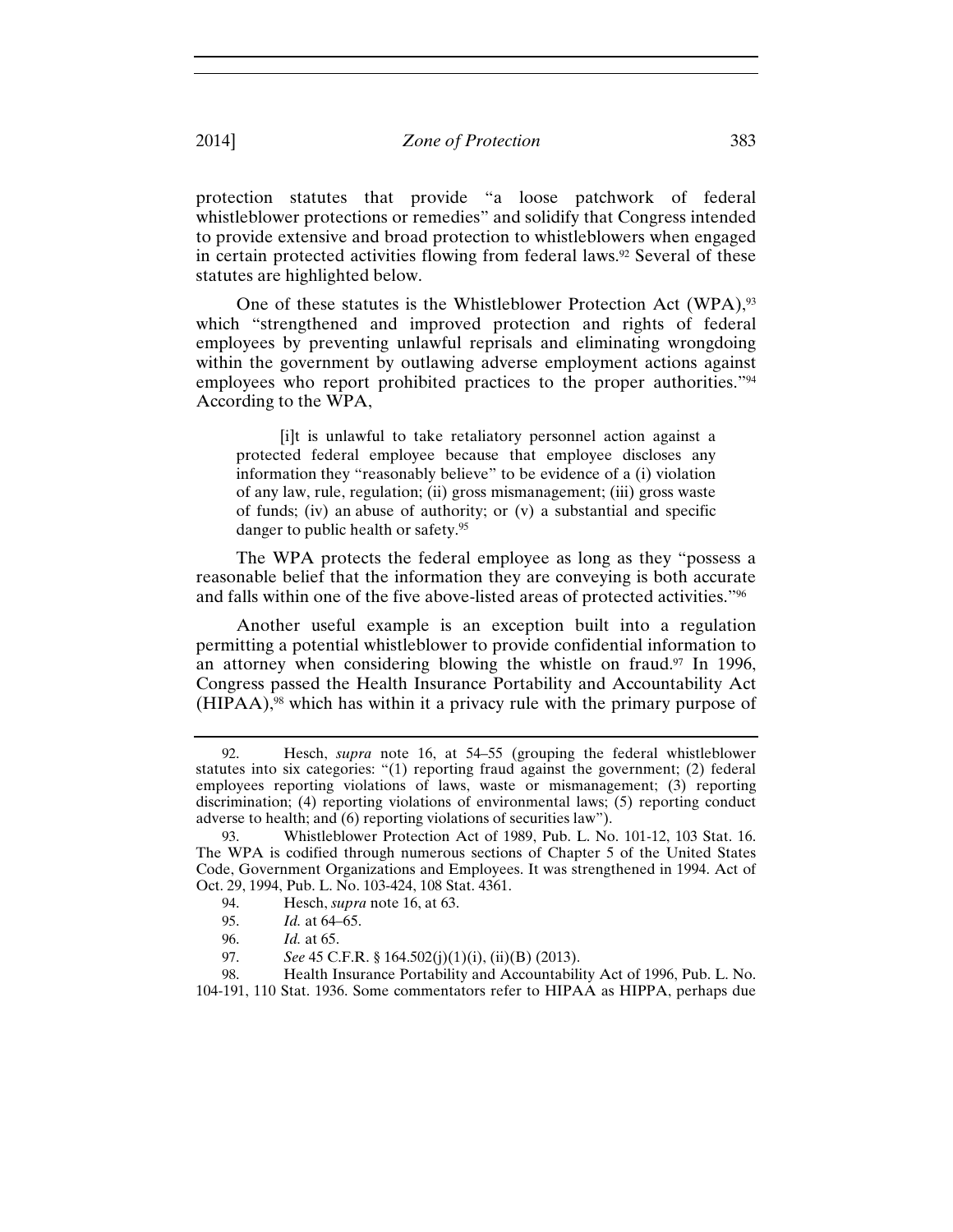"safeguard[ing] the privacy of medical protected health information."99 One aspect of HIPAA is that it prohibits certain entities from disclosing certain health information.100 However, The Department of Health and Human Services built into the regulation a specific exception that allows a potential whistleblower to disclose patient information to both an attorney for assistance in evaluating the allegations and to pertinent government officials provided that they have a good faith belief that the healthcare provider engaged in unlawful conduct.101 More specifically, HIPAA provides:

A covered entity is not considered to have violated the requirements of this subpart if a member of its workforce or a business associate discloses protected health information, provided that:

 (i) The workforce member or business associate believes in good faith that the covered entity has engaged in conduct that is unlawful or otherwise violates professional or clinical standards . . . ; and

(ii) The disclosure is to  $\dots$ 

…

 (b) [a]n attorney retained by or on behalf of the workforce member or business associate for the purpose of determining the legal

(HIPAA) was the first real attempt at federal regulation that sought to control and regulate the sharing of health information traditionally contained in a patient medical record. . . . Although most people believe that the purpose of HIPAA is to improve patient privacy protections, the actual purpose was contemplation of what regulations and procedures would need to be in place to keep patient information secure as electronic medical records (EMR) became increasingly prevalent.

to spelling the acronym as the term is typically pronounced.

<sup>99.</sup> Prot. & Advocacy Sys., Inc. v. Freudenthal, 412 F. Supp. 2d 1211, 1220 (D. Wyo. 2006). At least one commentator disagrees that the primary purpose was privacy, even though they do not dispute that it has that effect. Stephanie Sgambati, *New Frontiers of Reprogenetics: SNP Profile Collection and Banking and the Resulting Duties in Medical Malpractice, Issues in Property Rights of Genetic Materials, and Liabilities in Genetic Privacy*, 27 SYRACUSE J. SCI. & TECH. L. 55, 90 (2012). According to Sgambati,

*Id.* (footnotes omitted).

<sup>100. 45</sup> C.F.R. § 164.502(a).

<sup>101.</sup> *Id.* § 164.502(j)(1)(i), (ii)(B).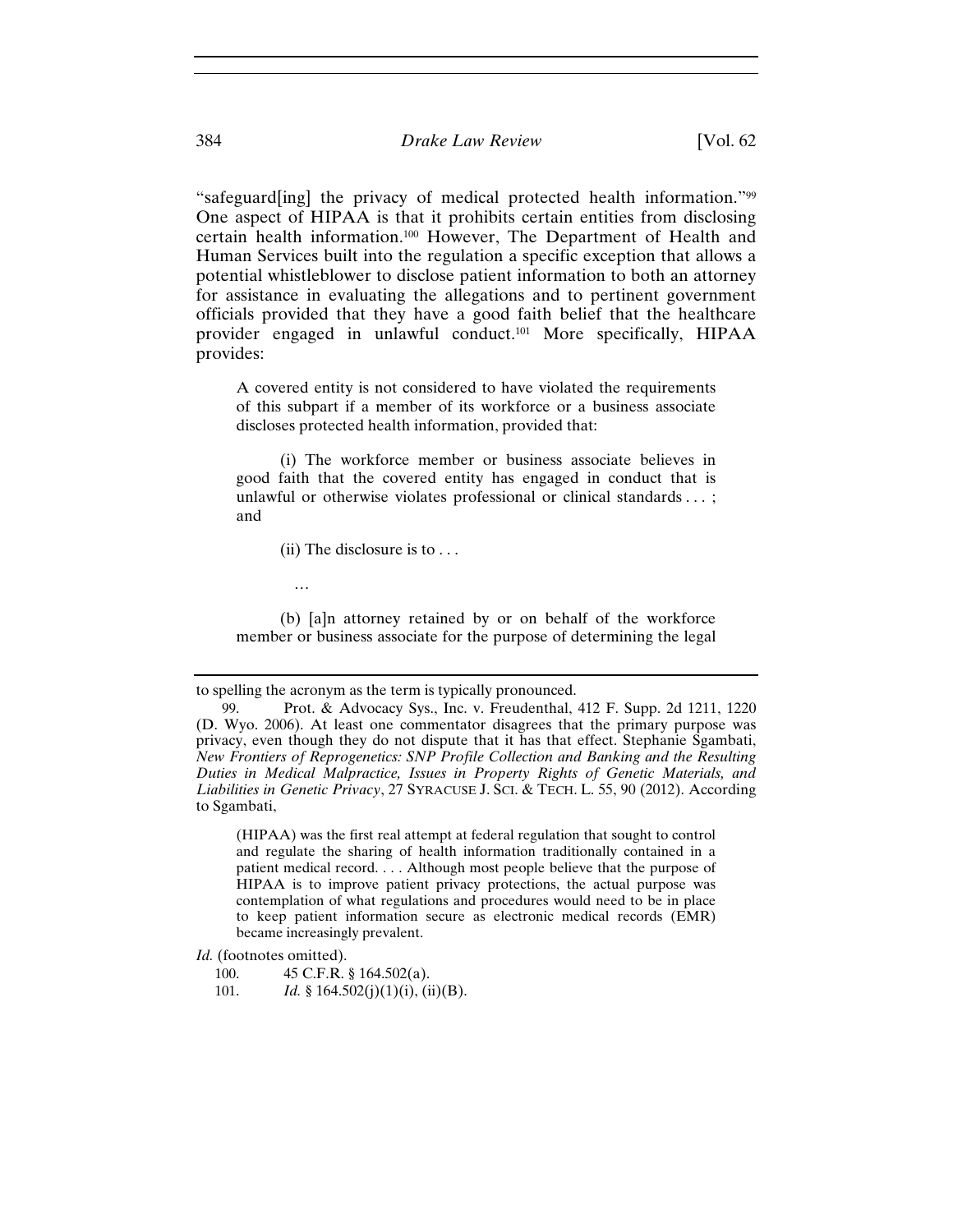options of the workforce member or business associate with regard to the conduct described in paragraph  $(i)(1)(i)$  of this section.<sup>102</sup>

Clearly, the government intended that would-be whistleblowers can and should freely produce information and documents, even if the documents contain confidential patient information, to their legal counsel for assistance in determining whether their employer was engaged in fraud.103 Moreover, if a whistleblower's legal counsel assists in bringing an FCA case, the Department of Health and Human Services also intended that a whistleblower could produce such company documents to appropriate government officials.104 In short, this provision highlights the government's substantial public interest in recruiting and protecting whistleblowers who provide inside company documents to the government as part of reporting suspected fraud against the government.

In addition to the plethora of whistleblower protection statutes, there is a federal criminal statute that prohibits obstruction of criminal investigations of health care offenses.105 It is a criminal offense for an employer (or even counsel for an employer) to obstruct criminal investigations of health care fraud.106 Generally, violations of the FCA overlap with criminal misconduct in the area of healthcare fraud. In other words, when an employee suspects Medicare fraud that violates the civil FCA, the same conduct may give rise to criminal health care fraud charges. The criminal statute applies to anyone who "willfully prevents, obstructs, misleads, delays or attempts to prevent, obstruct, mislead, or delay the communication of information or records relating to a violation of a Federal health care offense to a criminal investigator."107 The definition of "criminal investigator" includes anyone who conducts or engages in

shall be subject to criminal penalties. *Id.* § 1035(a).

106. *See id.* § 1518(a).

107. *Id.*

<sup>102.</sup> *Id.*

<sup>103.</sup> *See id.*

<sup>104.</sup> *See id.* § 164.502(j)(1)(ii)(A).

<sup>105. 18</sup> U.S.C. § 1518(a) (2012). In addition to this statute, whoever

falsifies, conceals, or covers up by any trick, scheme, or device a material fact; or . . . makes any materially false, fictitious, or fraudulent statements or representations, or makes or uses any materially false writing or document knowing the same to contain any materially false, fictitious, or fraudulent statement or entry, in connection with the delivery of or payment for health care benefits, items, or services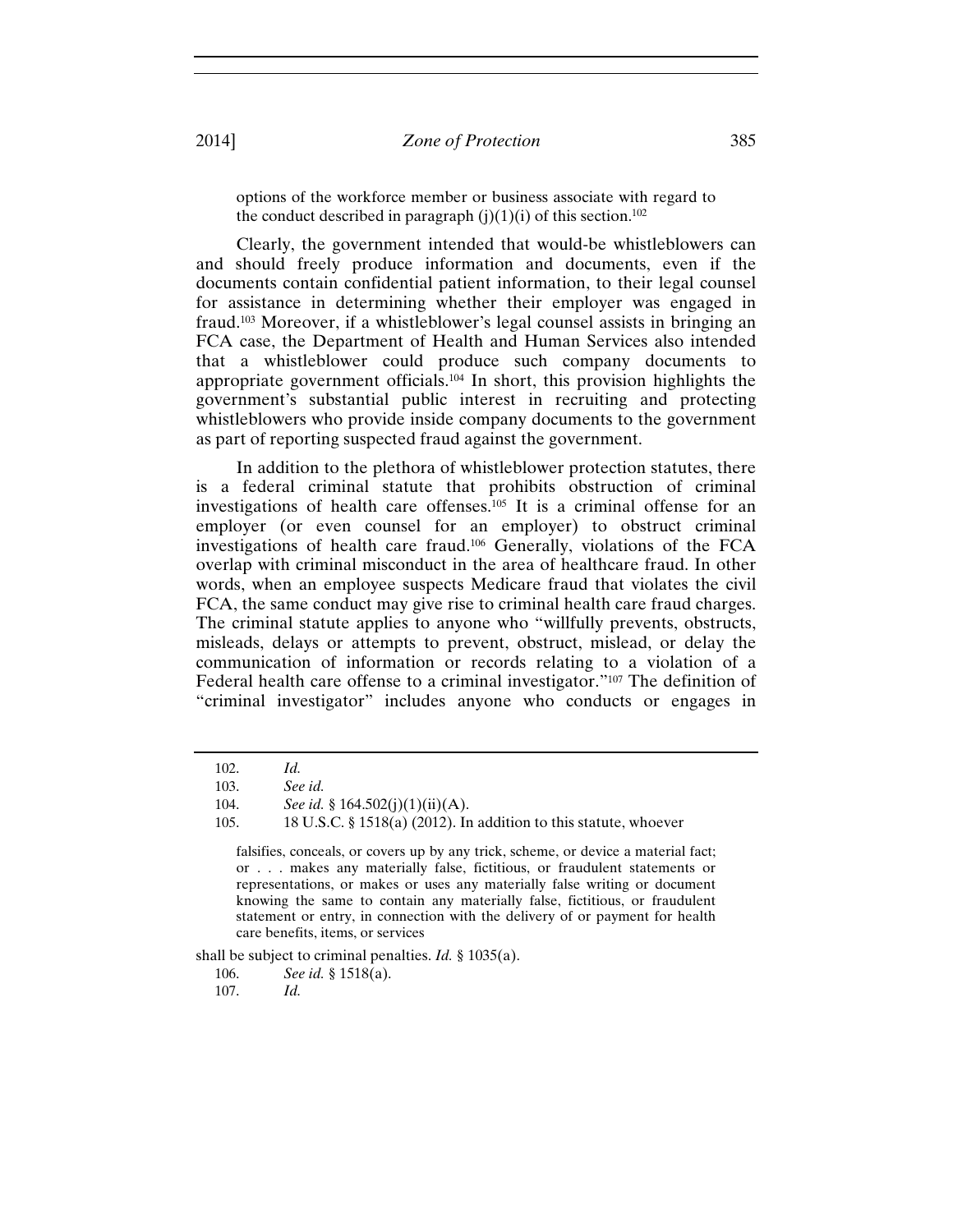investigations for prosecutions of health care offenses,<sup>108</sup> which necessarily includes the U.S Attorney's Office and the U.S. Department of Justice, collectively the DOJ. Thus, when a relator files a *qui tam* case and serves the complaint upon the Attorney General, the information is being transmitted to report both possible criminal and civil fraud violations. Again, the Attorney General automatically shares fraud allegations and copies of *qui tam* suits with both the Civil and Criminal Divisions of the DOJ. Hence, when a person files a *qui tam* action based upon healthcare violations, which account for 70 percent of all *qui tams* today,109 the relator is simultaneously reporting possible criminal violations of federal healthcare fraud statutes. Therefore, arguably, even bringing counterclaims against a relator for filing a healthcare *qui tam* case is an attempt by an employer to muzzle the employee from assisting or further assisting in a *qui tam* case and parallel criminal investigation that would fall within the prohibition of "willfully prevents, obstructs, misleads, delays or attempts to prevent, obstruct, mislead, or delay the communication of information or records relating to a violation of a federal health care offense to a criminal investigator."110 In short, any interference by an employer with an employee filing or proceeding with a healthcare *qui tam* case would violate the spirit, if not the letter, of this criminal obstruction statute.111 This further supports that Congress intended to bar counterclaims against relators who file *qui tam* cases or report fraud against the government.

In sum, the multitude of non-FCA whistleblower-protection statutes provides further evidence that protecting federal whistleblowers is an important federal interest.

C. *The FCA Provisions Demonstrate Both a Substantial Public Interest and a Uniquely Federal Interest That Create a Zone of Protection for Relators, Which Shields Them from State-Based Contract or Tort Claims* 

It is well-settled by the Supreme Court that "a court may not enforce

<sup>108.</sup> *Id.* § 1518(b).

<sup>109.</sup> *See* CIVIL DIV., *supra* note 4, at 2; CIVIL DIV., U.S. DEP'T OF JUSTICE, FRAUD STATISTICS—HEALTH AND HUMAN SERVICES 2 (2013), *available at* http:// www.justice.gov/civil/docs\_forms/C-FRAUDS\_FCA\_Statistics.pdf.

<sup>110. 18</sup> U.S.C. § 1518(a). Likewise, when an employer seeks to prohibit the reporting of healthcare fraud through an employment agreement or confidentiality agreement, they are arguably violating this criminal statute by attempting to prevent or delay communications of healthcare fraud allegations to the DOJ. *See id.*

<sup>111.</sup> *See id.*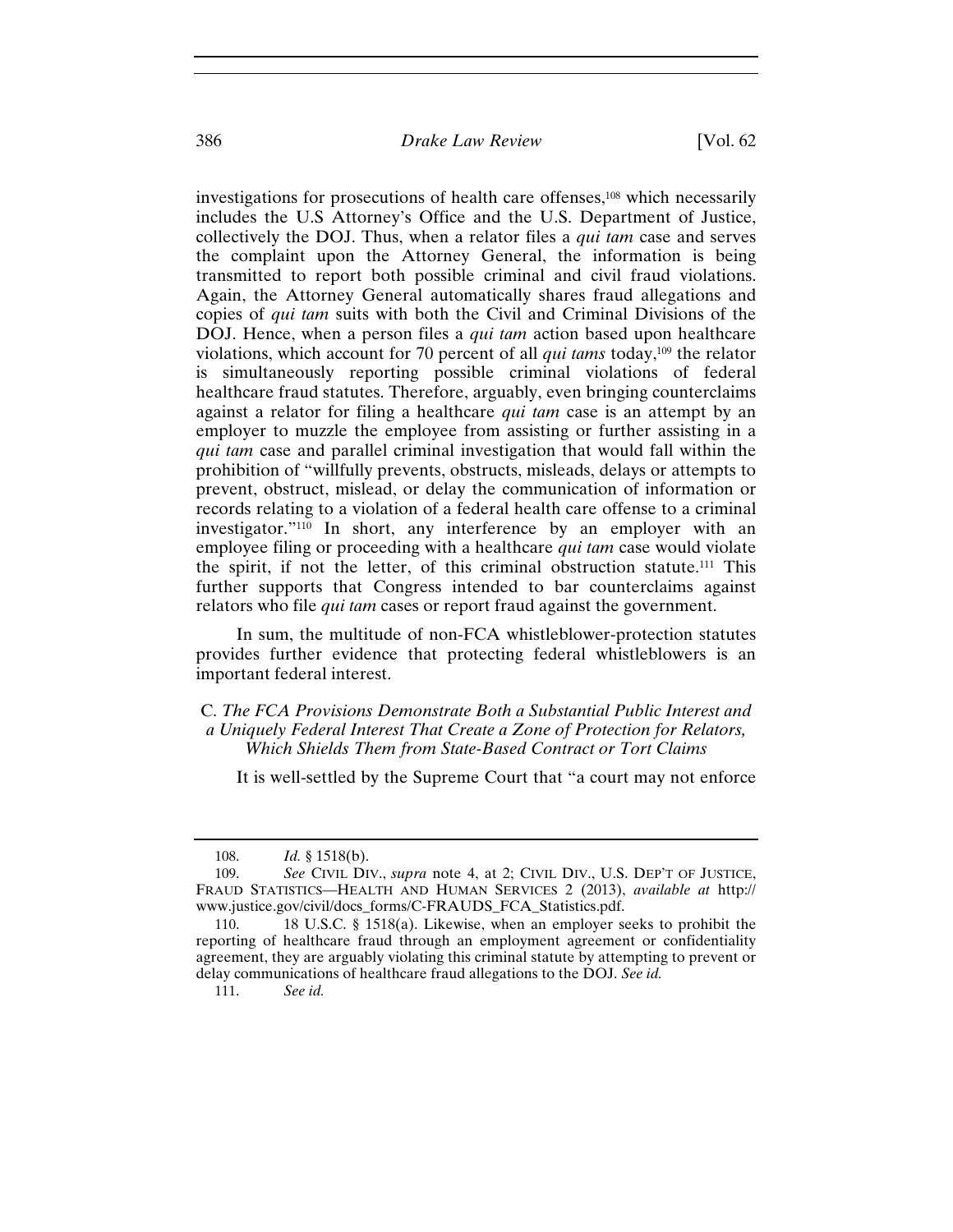a collective-bargaining agreement that is contrary to public policy."112 According to the Court, "[i]f the contract . . . violates some explicit public policy, we are obliged to refrain from enforcing it."113 In guiding the lower courts, the Supreme Court noted that "[s]uch a public policy . . . must be well defined and dominant, and is to be 'ascertained by reference to the laws and legal precedents and not from general considerations of supposed public interests.'"114 Without repeating all of the policy implications of the FCA provisions addressed above, there can be no doubt that the six separate FCA clauses create a well-defined and dominant public policy protecting relators who file *qui tam* cases.115 Again, Congress specifically chose the filing of a *qui tam* civil suit in court as the mandatory mechanism for obtaining a reward and further required that it be done not only in secret and under seal, but mandated production of all information and documents within the relators control in order to allow the government to investigate both civil and criminal FCA allegations.116 In addition, the eligibility for and amount of the relator's award is tied to the extent to which the information is truly valuable and not otherwise publicly available.117 Moreover, the FCA specifically prohibits retaliation for filing a *qui tam* case and strictly limits available remedies to a defendant when claiming a relator acted inappropriately.118 Accordingly, the FCA provisions demonstrate a substantial public interest in protecting relators who file *qui tam* cases.<sup>119</sup> As a result, courts are obliged to refrain from enforcing any contract provision or other action by an employer that thwarts or impedes the process of filing a *qui tam* action.120

The same substantial public interest also creates a zone of protection shielding relators from state-based tort claims. Indeed, a tort is merely a remedy for a wrong,121 and complying with a substantial public interest

<sup>112.</sup> W.R. Grace & Co. v. Local Union 759, 461 U.S. 757, 766 (1983).

<sup>113.</sup> *Id.* (citing Hurd v. Hodge, 334 U.S. 24, 35 (1948)).

<sup>114.</sup> *Id.* (quoting Muschany v. United States, 324 U.S. 49, 66 (1945)).

<sup>115.</sup> *See supra* Part II.A.

<sup>116.</sup> *See supra* Part II.A.1–3.

<sup>117.</sup> *See supra* Part II.A.4.

<sup>118.</sup> *See supra* Part II.A.5–6.

<sup>119.</sup> The numerous additional non-FCA statutes reinforce the substantial public interest in protecting whistleblowers who report fraud against the government. *See supra* Part II.B.

<sup>120.</sup> *See* discussion *infra* Parts III–IV.

<sup>121. &</sup>quot;A civil wrong, other than breach of contract, for which a remedy may be obtained, usu[ally] in the form of damages . . . ." BLACK'S LAW DICTIONARY 1626 (9th ed. 2009).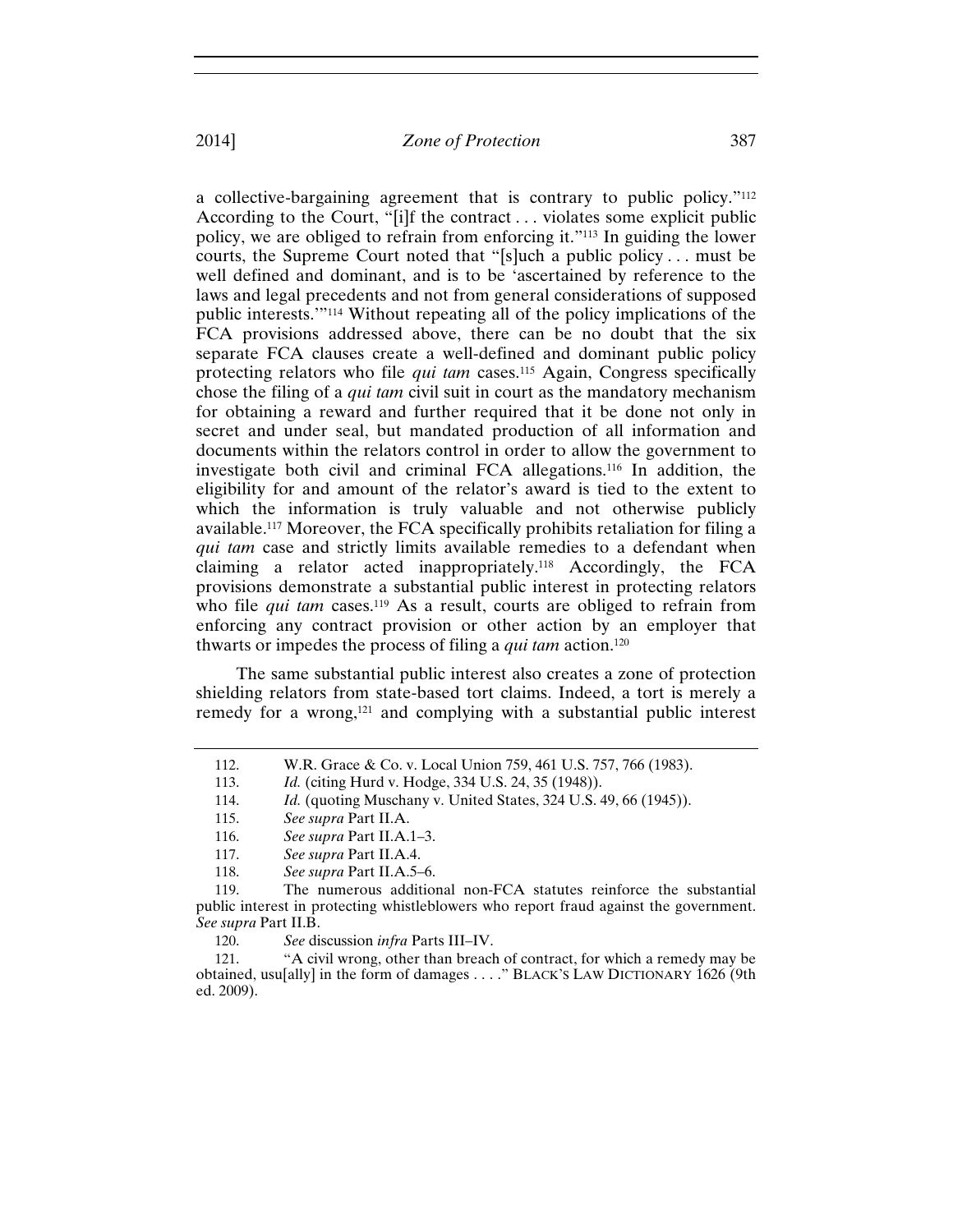cannot be viewed as a wrong that permits a sanction in contract or tort. In other words, by definition, engaging in a federally protected activity cannot be considered an actionable state tort because the conduct is not wrong as a matter of law. Stated another way, because the Supreme Court considers void any contract language that would bar using internal company information when filing a *qui tam* case,<sup>122</sup> the same public policy would prohibit using a state tort claim to accomplish the same thing. Hence, the same policy reasons addressing contract claims apply equally to barring claims couched in state tort law. Otherwise, the substantial public policy interest of protecting those who produce documents to the government is erased.

By way of an example, if an employee receives an internal e-mail in which his supervisor instructs him to upcode every bill to Medicare, and the employee provides a copy of the e-mail to the government as part of reporting fraud, it is clear that the substantial public policy interests would trump an employment contract that attempts to prohibit the employee from giving this document to the government. The same result should occur regarding a counterclaim couched as a tort if it flows from the same conduct of producing internal documents to the government, including tort claims such as breach of fiduciary duty, libel, defamation, fraud, conversion, misappropriation of trade secrets, malicious prosecution, or any other creative cause of action the employer can contemplate.123 Otherwise, the substantial public interest is thwarted because whistleblowers will refuse to risk being sued for tort claims for cooperating with civil or criminal investigations of fraud against the government.

Alternatively, a court can and should find support for barring tort claims by recognizing a federal common law privilege, which trumps state claims.124 Federal common law is warranted because courts currently apply a piecemeal approach to counterclaims against relators because they look

<sup>122.</sup> *See supra* notes 113–121 and accompanying text.

<sup>123.</sup> *E.g.*, United States *ex rel.* Head v. Kane Co., 668 F. Supp. 2d 146, 150 (D.D.C. 2009) (noting employer sued relator for "defamation, tortious interference with economic advantage, intentional interference with contract, intentional interference with prospective economic advantage, malicious prosecution, libel, slander, breach of contract, and fraud"); United States *ex rel.* Madden v. Gen. Dynamics Corp., 4 F.3d 827, 829 (9th Cir. 1993) (noting employer brought eight counterclaims against relator, consisting of breach of duty of loyalty and breach of fiduciary duty, breach of implied covenant of good faith and fair dealing, violations of California Labor Code, libel, trade libel, fraud, interference with economic relations, and misappropriation of trade secrets).

<sup>124.</sup> *See* Tex. Indus., Inc. v. Radcliff Materials, Inc., 451 U.S. 630, 641 (1981).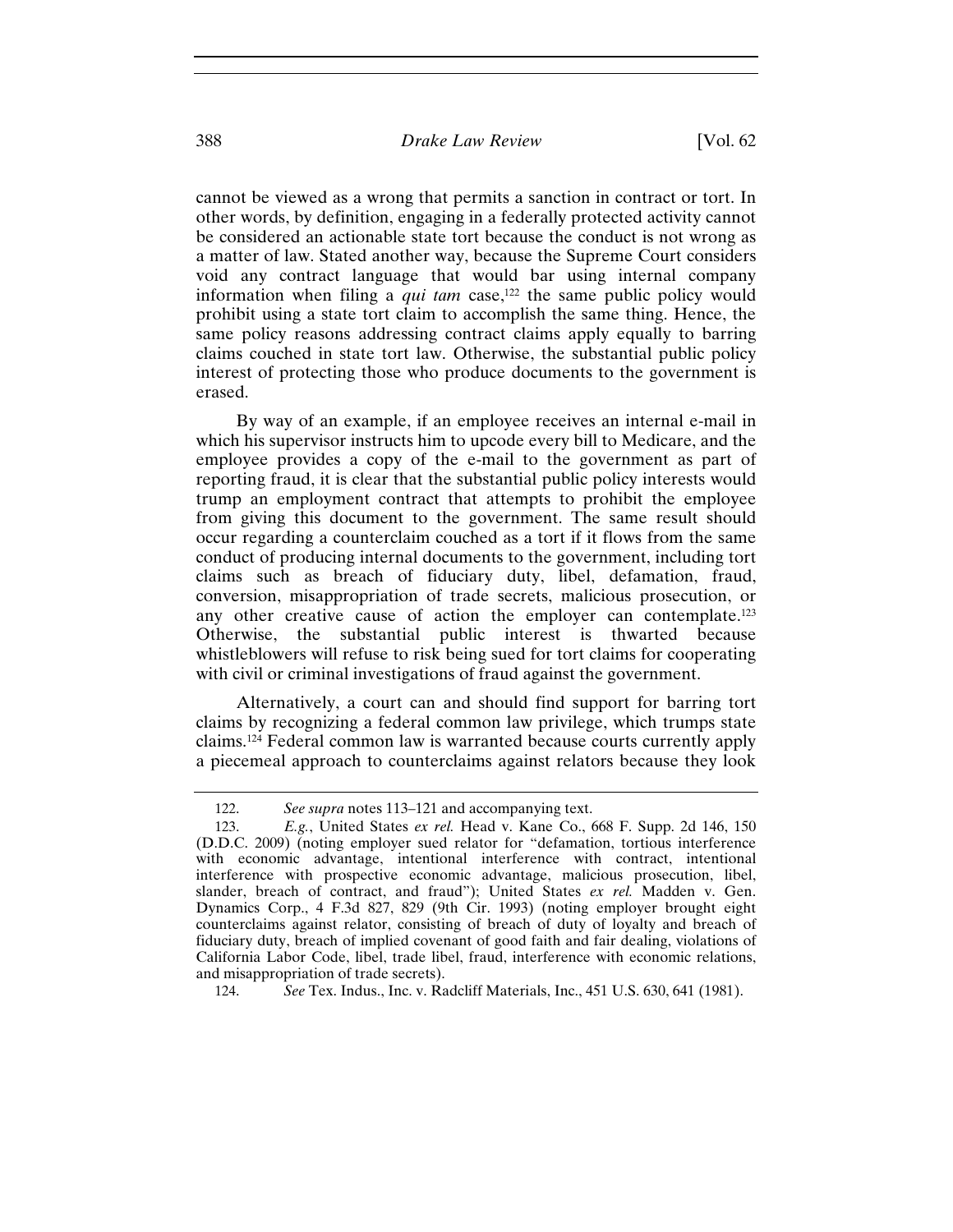to and rely upon conflicting and varying state law defenses to state law tort claims against relators. Consequently, under the current landscape and as highlighted throughout this Article, the courts are reaching disparate results when deciding whether to permit state tort counterclaims against relators because they are applying state law defenses to the counterclaims.125 Therefore, the protection of federal relators has inappropriately depended upon not only whether state law alone protects federal whistleblowers filing federal FCA *qui tam* cases, but even upon which state a relator gathers documents as part of filing the *qui tam* case. For instance, 28 states plus the District of Columbia have anti-Strategic Lawsuit Against Public Participation (SLAPP) laws,<sup>126</sup> which prohibit claims and counterclaims, such as defamation, libel, slander, or malicious prosecution, which are really retaliatory claims or attempts to intimidate people from reporting misconduct to the government.127 Although they vary in application and reach, they provide at least some basis for dismissal

<sup>125.</sup> *See* discussion *infra* Part IV.A.

<sup>126.</sup> ARIZ. REV. STAT. ANN. §§ 12-751 to -752 (Supp. 2013); ARK. CODE ANN. §§ 16-63-501 to -508 (2005); CAL. CIV. PROC. CODE §§ 425.16–.18 (West 2004 & Supp. 2014); DEL. CODE ANN. tit. 10, §§ 8136–8138 (2013); D.C. CODE §§ 16-5501 to -5505 (LexisNexis Supp. 2012); FLA. STAT. ANN. § 768.295 (West 2011); GA. CODE ANN. § 9- 11-11.1 (2011); HAW. REV. STAT. §§ 634F-1 to -4 (2014); 735 ILL. COMP. STAT. ANN. 110/1–/99 (West 2011); IND. CODE ANN. §§ 34-7-7-1 to -10 (LexisNexis 2008); LA. CODE CIV. PROC. ANN. art. 971 (Supp. 2014); ME. REV. STAT. ANN. tit. 14, § 556 (Supp. 2013); MD. CODE ANN., CTS. & JUD. PROC. § 5-807 (LexisNexis 2013); MASS. GEN. LAWS ANN. ch. 231, § 59H (West 2000); MINN. STAT. ANN. §§ 554.01–.05 (West 2010); MO. ANN. STAT. § 537.528 (West Supp. 2013); NEB. REV. STAT. ANN. §§ 25-21,241 to - 21,246 (LexisNexis 2013); NEV. REV. STAT. §§ 41.635–.670 (2013); N.M. STAT. ANN. §§ 38-2-9.1 to -9.2 (Supp. 2012); N.Y. CIV. RIGHTS LAW §§ 70-a, 76-a (McKinney 2009); OKLA. STAT. ANN. tit. 12, § 1443.1 (West 2010); OR. REV. STAT. ANN. §§ 31.150–.155 (West 2013); 27 PA. CONS. STAT. ANN. §§ 7707, 8301–8303 (West 2009) (providing environmental law anti-SLAPP); R.I. GEN. LAWS §§ 9-33-1 to -4 (2012); TENN. CODE ANN. §§ 4-21-1001 to -1004 (2011); TEX. CIV. PRAC. & REM. CODE ANN. §§ 27.001–.011 (West Supp. 2013); UTAH CODE ANN. §§ 78B-6-1401 to -1405 (LexisNexis 2012); VT. STAT. ANN. tit. 12, § 1041 (Supp. 2013); WASH. REV. CODE ANN. §§ 4.24.500–.525 (West 2005 & Supp. 2014).

<sup>127.</sup> *See* David A. Barry & William L. Boesch, *Massachusetts Legal Malpractice* Cases 2000–2009, 93 MASS. L. REV. 321, 339 (2011) (defining anti-SLAPP laws as "statute[s] designed to prevent lawsuits whose sole purpose is to intimidate citizens from petitioning government officials"); Victoria Smith Ekstrand, *Unmasking Jane and John Doe: Online Anonymity and the First Amendment*, 8 COMM. L. & POL'Y 405, 416 (2003) ("[A]nti-SLAPP laws . . . prohibit plaintiffs from using the legal system to silence opposition and chill free speech."); CAL. ANTI-SLAPP PROJECT, http://www. casp.net (last visited Mar. 18, 2014) (noting that SLAPPs are commonly disguised as defamation, libel, slander, malicious prosecution, or abuse of process claims).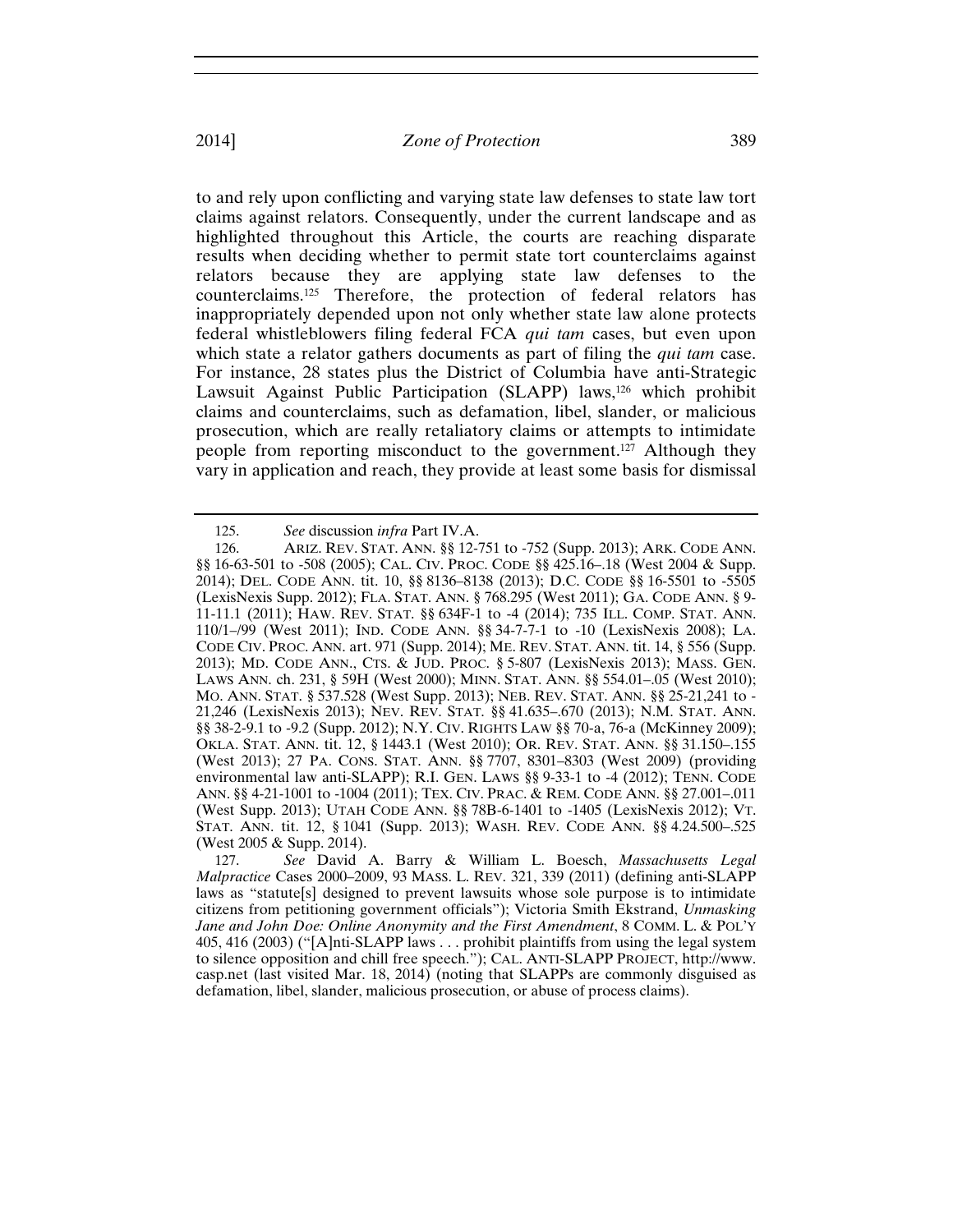## 390 *Drake Law Review* [Vol. 62

of retaliatory claims. However, federal relators living outside of these states are unable to rely upon these and other defenses that vary between states when moving to dismiss state-based counterclaims. The lack of protection by and uniformity of state law strengthens the justification and need for a zone of protection for federal relators reporting fraud against the federal government based upon the uniquely federal interests flowing from the FCA statutory scheme.

The Supreme Court, in *Texas Industries, Inc. v. Radcliffe Materials, Inc.*, made it clear that, although applied in rare circumstances, if necessary to accomplish a federal statutory purpose and protect a substantial federal interest, courts have the authority to recognize federal common law.128 According to the Court,

[A]bsent some congressional authorization to formulate substantive rules of decision, federal common law exists only in such narrow areas as those concerned with the rights and obligations of the United States, interstate and international disputes implicating the conflicting rights of States or our relations with foreign nations, and admiralty cases. In these instances, our federal system does not permit the controversy to be resolved under state law, either because the authority and duties of the United States as sovereign are intimately involved or because the interstate or international nature of the controversy makes it inappropriate for state law to control.129

In short, the Court determined that even without direct congressional authorization, federal common law should be applied when substantial rights or obligations of the government are at risk and when the authority or duties of the government are intimately involved.130 Thus, federal common law protection trumps state law, including barring state tort claims, as was recognized in a subsequent Supreme Court case.

The Supreme Court provided further guidance to lower courts regarding when federal common law could be applied to a new area in *Boyle v. United Technologies Corp.*, such as advanced in this Article.131 In *Boyle*, the Court noted "that a few areas, involving 'uniquely federal interests,' are so committed by the Constitution and laws of the United States to federal control that state law is pre-empted and replaced, where

<sup>128.</sup> *Tex. Indus., Inc.*, 451 U.S. at 641.

<sup>129.</sup> *Id.* (footnotes omitted).

<sup>130.</sup> *Id.*

<sup>131.</sup> Boyle v. United Techs. Corp., 487 U.S. 500, 504 (1988).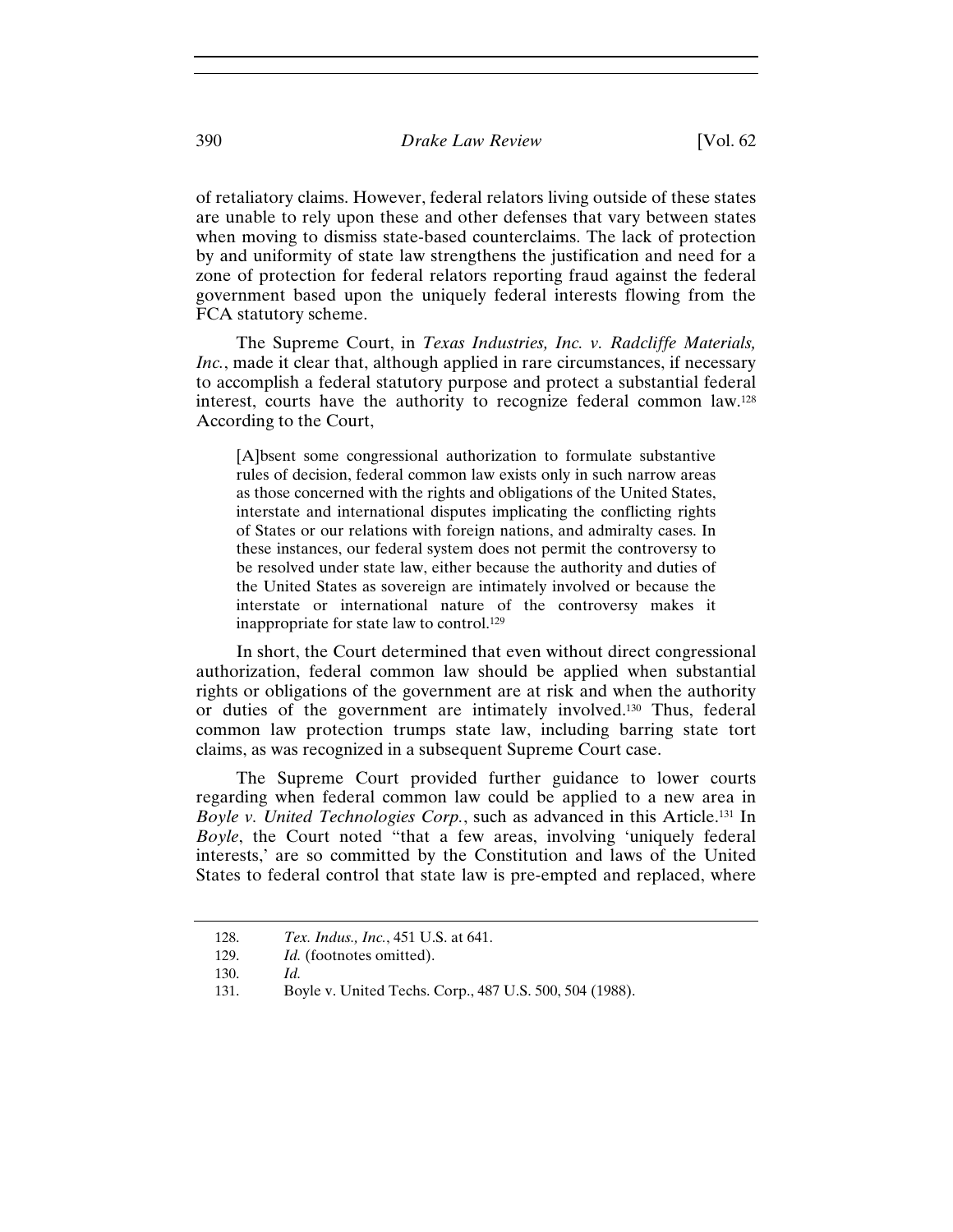necessary, by federal law of a content prescribed . . . by the courts—socalled 'federal common law.'"132

Here, as outlined in subpart II.A, the six key FCA provisions clearly demonstrate not only a well-defined and dominant substantial public interest, but also a substantial and uniquely federal interest in recruiting and protecting relators who file federal *qui tam* actions under the FCA, and therefore this is the precise type of narrow class of cases in which federal common law applies.133 Again, the FCA is the government's chief tool for combatting fraud against the government and recovering funds wrongfully taken from the public treasury.<sup>134</sup> Because almost  $\overline{7}0$  percent of all successful FCA cases are *qui tam* cases,<sup>135</sup> there is a substantial federal interest in protecting relators and recouping fraudulently obtained federal funds. Therefore, permitting state law claims against relators for actions flowing from or relating to the filing of a *qui tam* action frustrates this vital federal interest because it chills future relators from stepping forward and filing FCA *qui tam* cases. Moreover, as explained above, the FCA's unique structure mandates that the relator produce internal company information to the DOJ as part of filing a *qui tam* case,136 but it also contains antiretaliation provisions.137 Finally, Congress mandated that whistleblowers filing *qui tam* suits to strictly comply with all of the unique FCA procedures in order to be eligible for a reward.<sup>138</sup> Therefore, protecting relators from counterclaims flowing from actions associated with filing FCA *qui tam* complaints is one of those few uniquely federal interests that demand application of federal common law.

The *Boyle* Court also addressed the effect of federal common law upon state claims and provided the basis for shielding relators from state common law counterclaims, whether in contract or tort, when acting within the FCA's zone of protection as defined in the next subsection.139 According to the Court, when federal common law applies it acts to

<sup>132.</sup> *Id.* (citation omitted) (quoting *Tex. Indus., Inc.*, 451 U.S. at 640).

<sup>133.</sup> *See id.*

<sup>134.</sup> *See supra* notes 1–4 and accompanying text.

<sup>135.</sup> *See supra* note 7 and accompanying text.

<sup>136.</sup> *See supra* Part II.A.1.

<sup>137.</sup> *See supra* Part II.A.5.

<sup>138.</sup> *See supra* Part II.A.4.

<sup>139.</sup> *See* Boyle v. United Techs. Corp., 487 U.S. 500, 505–07 (1988); *see also* United States *ex rel.* Green v. Northrop Corp., 59 F.3d 953, 961–62 (9th Cir. 1995) (discussing the basis for establishing a uniform federal common law and finding that the substantial public interest flowing from the FCA mandates a uniform rule).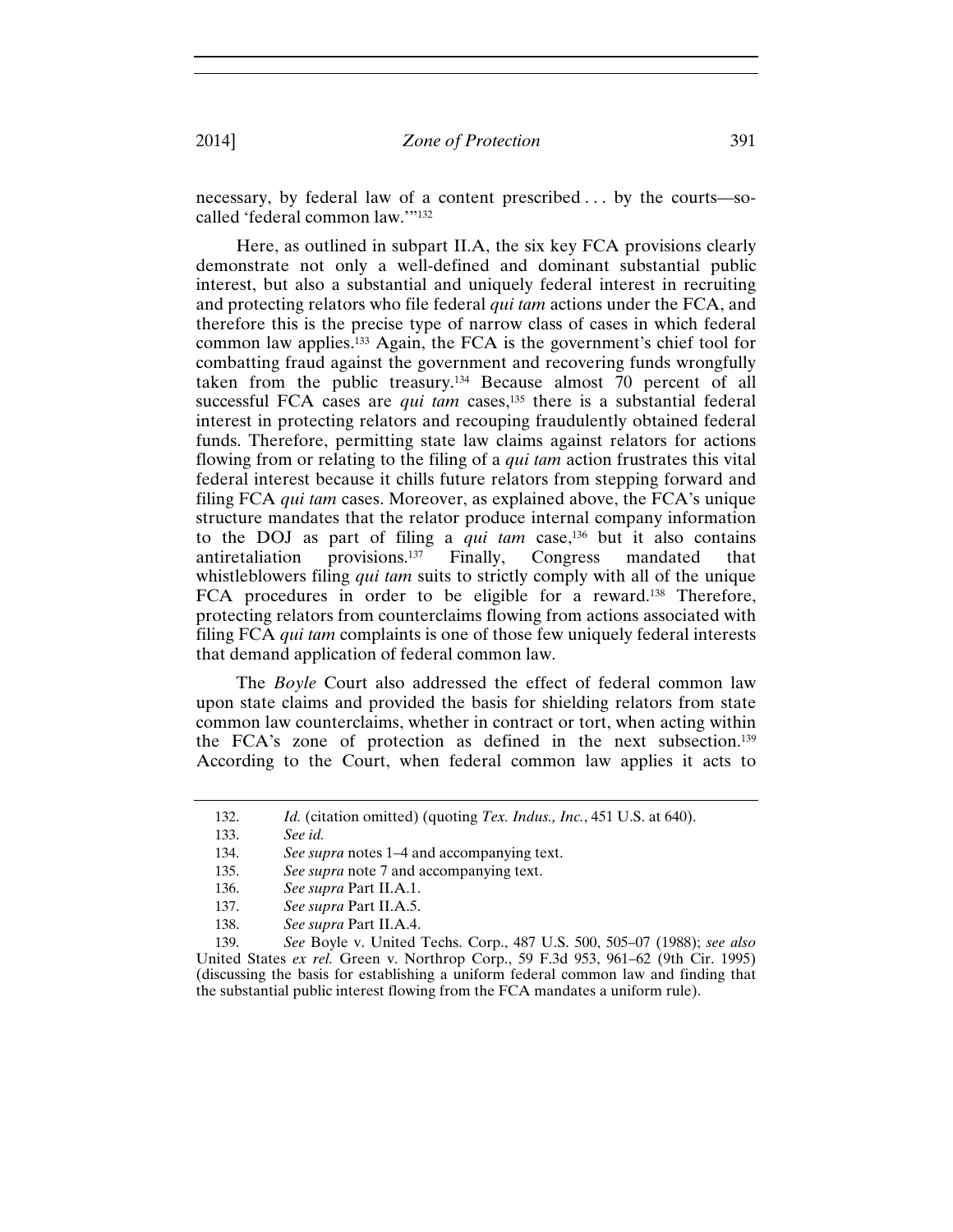preempt state law, even to the point of barring affirmative state tort claims against nongovernment persons and corporations, when it would interfere with a government program.<sup>140</sup> The Court went on to rule that, as a matter of law, federal common law displaces state law and mandated dismissal of a state law tort claim against a federal defense contractor.141 In that case, a military copilot drowned when the helicopter crashed in the ocean.142 The copilot's estate brought a suit against the helicopter's manufacturer claiming the escape hatch was defectively designed.143 Although the jury had ruled in favor of the estate under a state law tort claim,<sup>144</sup> the Supreme Court overturned the decision because it found that there federal common law existed that preempted the state law claim.145 According to the Court,

the state-imposed duty of care that is the asserted basis of the contractor's liability (specifically, the duty to equip helicopters with the sort of escape-hatch mechanism petitioner claims was necessary) is precisely contrary to the duty imposed by the Government contract (the duty to manufacture and deliver helicopters with the sort of escape-hatch mechanism shown by the specifications).<sup>146</sup>

In other words, the Court reasoned that exposing contractors to liability for state law negligence claims interferes with the government's legitimate balancing of safety features against military efficacy in designing war material.<sup>147</sup> Thus, when federal common law applies, state law tort claims are preempted.

Here, because federal common law should apply to *qui tam* actions filed under the FCA, it should operate to bar defendants from bringing state law claims, whether contract or tort, against a relator for any activity relating to filing a *qui tam* case because permitting those counterclaims would thwart the vital federal interests underlying the FCA. This includes claims for breach of fiduciary duty, libel, defamation, fraud, conversion, misappropriation of trade secrets, malicious prosecution, or any other cause of action.

In sum, there are two different lines of Supreme Court cases that

| 140.<br>141. | <i>Boyle</i> , 487 U.S. at 506–07.<br><i>Id.</i> at 505-06, 509.            |
|--------------|-----------------------------------------------------------------------------|
| 142.         | <i>Id.</i> at 502.                                                          |
| 143.         | <i>Id.</i> at 503.                                                          |
| 144.         | Id.                                                                         |
| 145.         | <i>Id.</i> at 509, 511–12.                                                  |
| 146.         | <i>Id.</i> at 509. This became known as the government-contractor doctrine. |
| 147.         | <i>Id.</i> at 511.                                                          |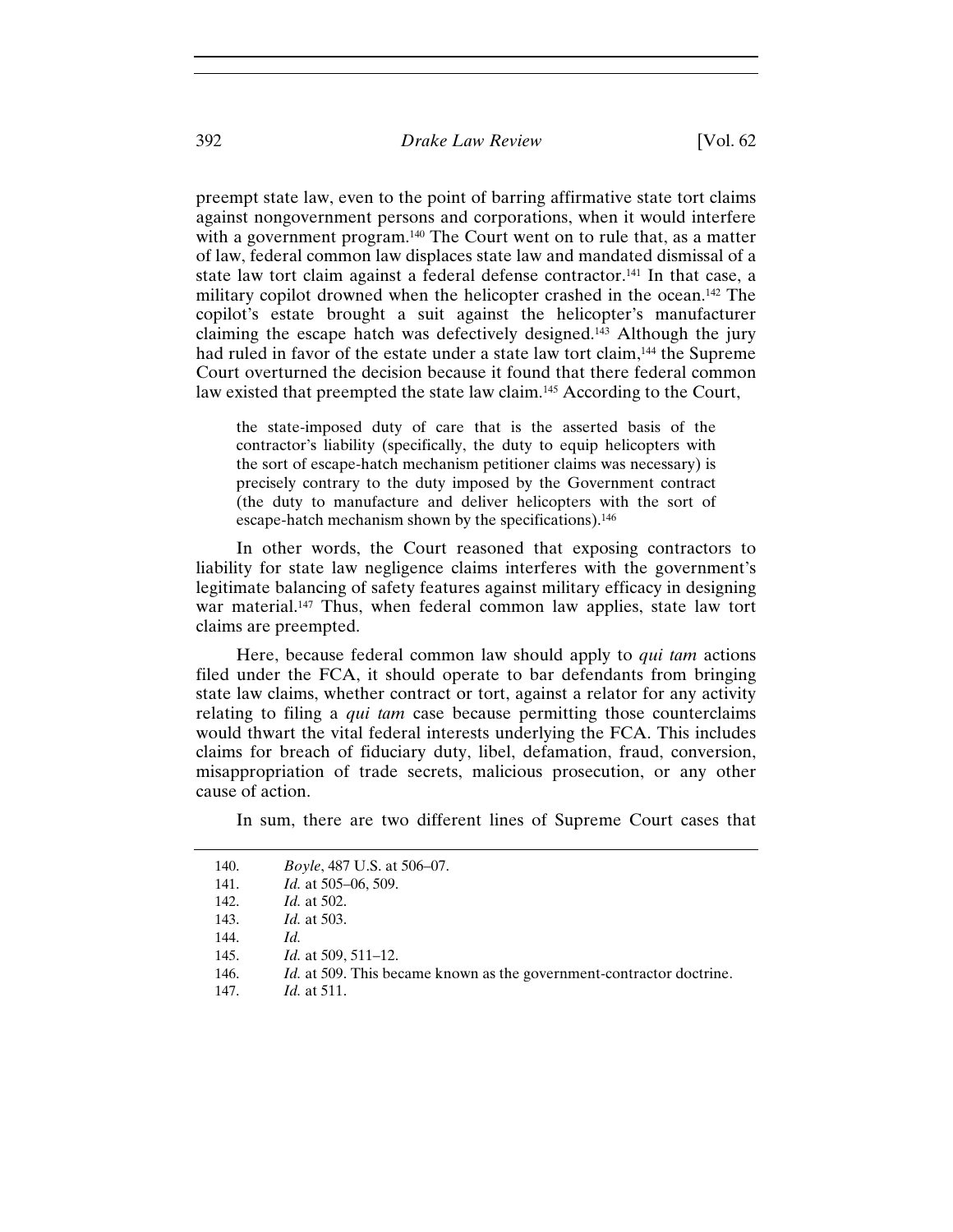mandate recognition of a zone of protection afforded to relators under the FCA. Either line of cases standing alone would operate to bar state law claims or counterclaims against a relator, whether couched in contract or tort, for activities associated with filing a *qui tam* case.

The next subpart provides a definition of the zone of protection offered by each of these substantial interests.

## 1. *Defining the Zone of Protection*

The FCA's substantial public policy and uniquely federal interests in enlisting and protecting relators willing to combat fraud against the government creates a zone of protection. This zone of protection immunizes or exempts a whistleblower from all contract or tort claims<sup>148</sup> by an employer<sup>149</sup> that are bound up with or flow from an act of reporting suspected fraud against the government as long as the employee possesses a reasonable belief that suspected fraud or FCA violations occurred and regardless of whether fraud or violations of the FCA are ultimately established.150

<sup>148.</sup> This includes all state claims brought by an employer, regardless of whether they are grounded in contract or tort, flowing from statute or common law. *See supra* Part II.C.

<sup>149.</sup> The zone of protection continues to apply to protected activities after the employee leaves the company, and hence extends to former employees.

<sup>150.</sup> This proposed reasonable-belief test does not include any additional "good faith" requirement. Rather, the focus is upon whether a reasonable employee in the same position would have a reasonable suspicion that the company was defrauding the government or violating the FCA. Congress intentionally established an incentivebased structure that offers large monetary rewards to insiders for investigating and reporting fraud against the government. *See supra* Part II.A.4. As stated earlier, the Supreme Court has recognized that the decision to file a *qui tam* is "motivated primarily by prospects of monetary reward rather than the public good." Hughes Aircraft Co. v. United States *ex rel.* Schumer, 520 U.S. 939, 949 (1997); *see supra* notes 67–68 and accompanying text. It is money—not a charitable motive—that moves a whistleblower to risk retaliation and step forward. It takes a rogue to catch a rogue, and the FCA pays rewards regardless of whether the relator's primary goal was to obtain a reward. *See* 31 U.S.C. § 3730(d) (2012). In the words of Senator Jacob Howard, the FCA's sponsor, "I have based the [provisions] upon the old-fashioned idea of holding out a temptation, and 'setting a rogue to catch a rogue,' which is the safest and most expeditious way I have ever discovered of bringing rogues to justice." CONG. GLOBE, 37TH CONG., 3D SESS. 956 (1863); *see also* Vt. Agency of Natural Res. v. United States *ex rel.* Stevens, 529 U.S. 765, 775 (2000) (noting early *qui tam* statutes "allowed informers to obtain a portion of the penalty as a bounty for their information, even if they had not suffered an injury themselves"). Thus, the reasonable-belief test includes no requirement that the relator act out of altruistic motives. The zone of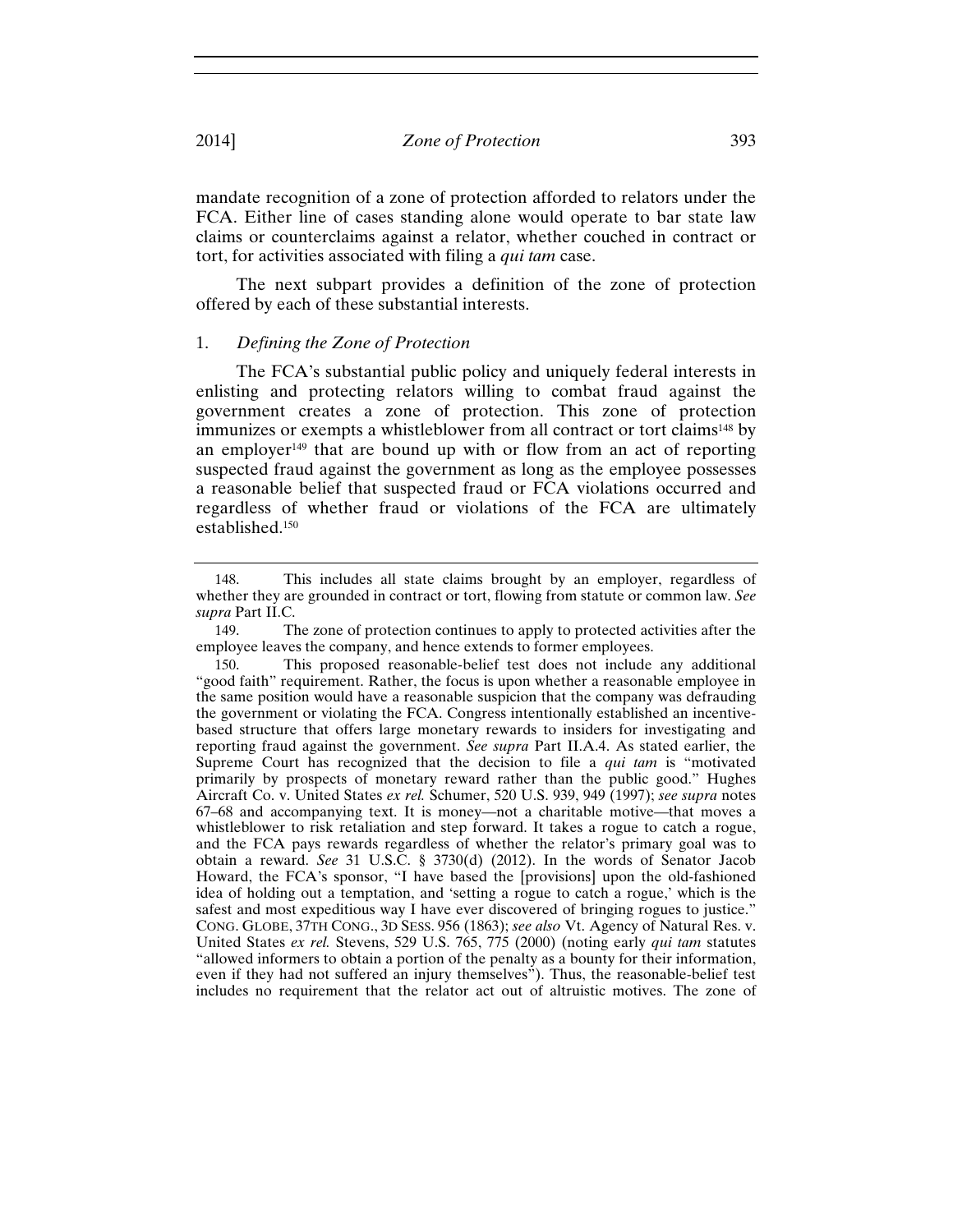## 394 *Drake Law Review* [Vol. 62

The zone of protection, which bars all contract and tort claims against the relator, extends to all related activities of an employee while they investigate the possibility of reporting suspected fraud or violations of the FCA to the government and continues throughout the entire process of filing and pursuing a *qui tam* action.151 Specifically, it includes gathering and producing to the government potentially relevant internal company documents or confidential company information—provided the employee had reasonable access to the documents as part of their duties. The zone of protection applies even if: (1) an employee was not aware at the time of the existence of the FCA; (2) an employee ultimately does not file a *qui tam* case; or (3) it turns out that the company did not actually commit fraud or violate the FCA.152 The zone of protection also permits an employee to provide all potentially relevant confidential documents or information to an attorney for assistance in evaluating whether to report suspected fraud or violations of the FCA or to file a *qui tam* case.153 After the defendant has been served with the complaint and the litigation commences, normal discovery rules begin to apply and any violations are subject to the court's authority and controlled by the Federal Rules of Civil Procedure.154 For instance, once the complaint is served, an employee may not continue to gather new documents from the defendant employer outside of the discovery rules.155 However, even after the complaint is served, a relator may continue to use appropriate informal discovery techniques, including

152. *Id.*

153. It is an American tradition for people to be afforded the right to seek legal advice and aid in the process of making legal determinations. For instance, in *Upjohn Co. v. United States*, the Supreme Court noted that the attorney–client "privilege exists to protect not only the giving of professional advice to those who can act on it but also the giving of information to the lawyer to enable him to give sound and informed advice." 449 U.S. 383, 390 (1981). The Court highlighted the importance of a client providing all potentially relevant information to counsel as part of seeking help from counsel by noting, "[t]he first step in the resolution of any legal problem is ascertaining the factual background and sifting through the facts with an eye to the legally relevant." *Id.* at 390–91.

154. Again, the zone of protection bars all contract and tort claims throughout the entire process of the *qui tam* case, provided the relator falls within the zone of protection. Rather, the defendant's remedies are limited to normal discovery sanctions as outlined in this Article.

155. *See* FED. R. CIV. P. 26(b).

protection has its own limits designed to protect the employer from harm, including the requirement that disclosures must be made to the government, and not to third parties, to remain under the protective umbrella of the public interest aspects of the FCA. *See supra* Part II.A.1–3, 6.

<sup>151.</sup> *See* Hesch, *supra* note 16, at 59.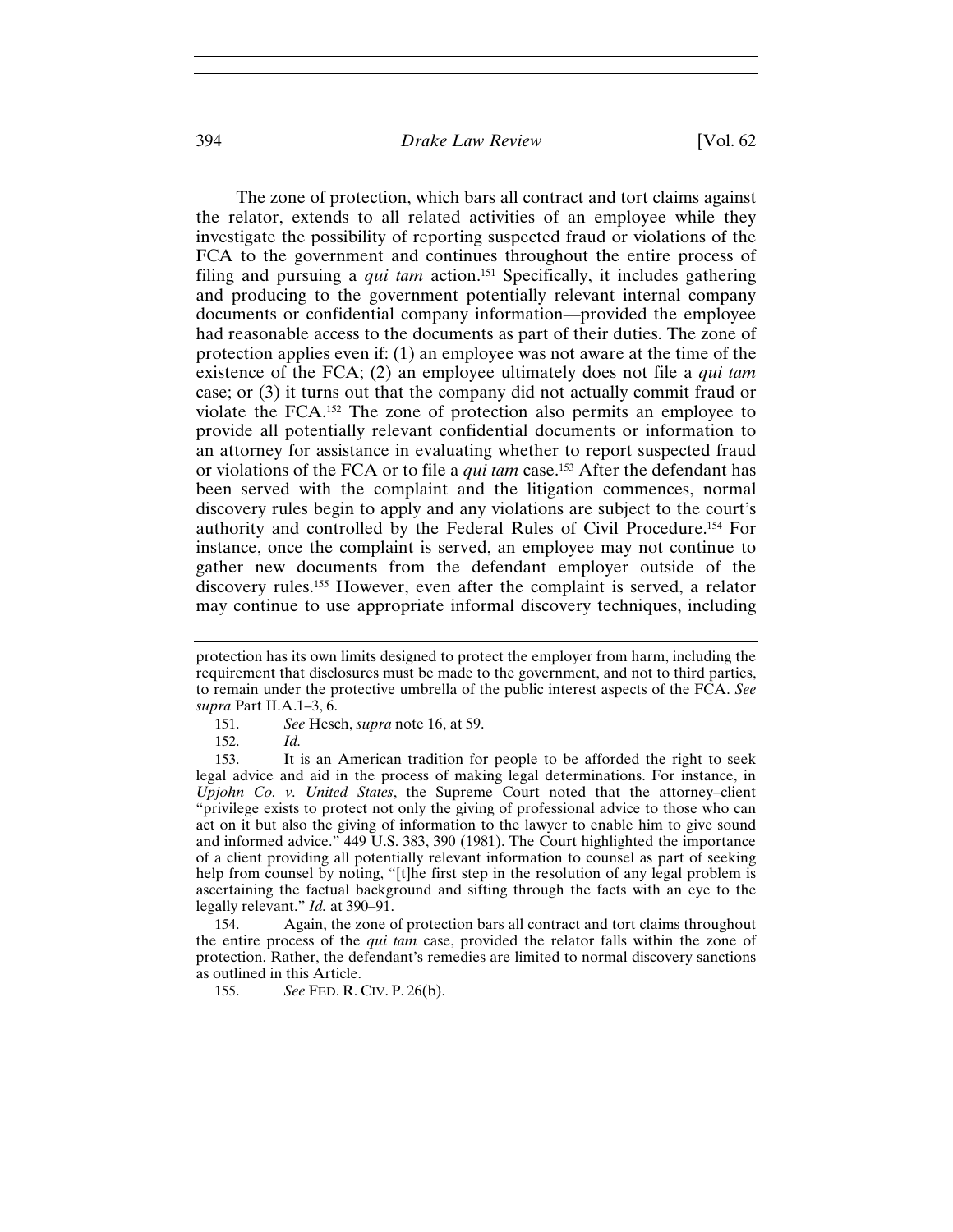obtaining documents from former employees and engaging in other informal discovery techniques permitted by local practices or the Federal Rules of Civil Procedure.

## III. APPLYING THE ZONE OF PROTECTION WHEN FACING A COUNTERVAILING PUBLIC INTEREST IN ENFORCING EMPLOYMENT CONTRACT PROVISIONS

Although some courts have concluded that the FCA creates a strong public interest and therefore bars contract counterclaims, no court has addressed all six FCA provisions or discussed all of the public policy implications or uniquely federal interests, and therefore no court has yet articulated that there exists a substantial public interest or a similar substantial federal interest. In fact, even the few courts that have found a strong public interest have not quantified or articulated the zone of protection afforded to relators or otherwise established a framework for addressing this issue.156 On the other hand, some courts make only a passing reference to any federal or public interest and have instead focused primarily upon state common law defenses to the state counterclaims when addressing a relator's use of internal documents in support of a *qui tam* case.157 As a result, there are mixed results, and some courts appear to be heading in the wrong direction to the point of suggesting that, based upon state law defenses to state law counterclaims against relators for filing a FCA *qui tam* case, the claims should not be dismissed unless the relator ultimately proves a violation of the FCA.158

Because no court has yet applied the proper framework, this Part begins by discussing how courts have, albeit incorrectly, addressed counterclaims by employers for breach of an employment contract or confidentiality agreement that are brought against an employee who uses internal company documents or information when filing a *qui tam*  complaint.159 Afterward, it proposes how courts should apply this Article's definition of zone of protection in a variety of difficult situations facing the courts.160

<sup>156.</sup> *See* discussion *infra* Part III.A.

<sup>157.</sup> *See* discussion *infra* Parts III.B, IV.A.

<sup>158</sup>*. See* discussion *infra* Parts III.B, IV.A.

<sup>159.</sup> *See* discussion *infra* Part III.A–B.

<sup>160.</sup> *See* discussion *infra* Part III.C–D. Although the same principles apply to tort claims, because courts have incorrectly treated them separately, Part IV provides additional analysis of tort claims.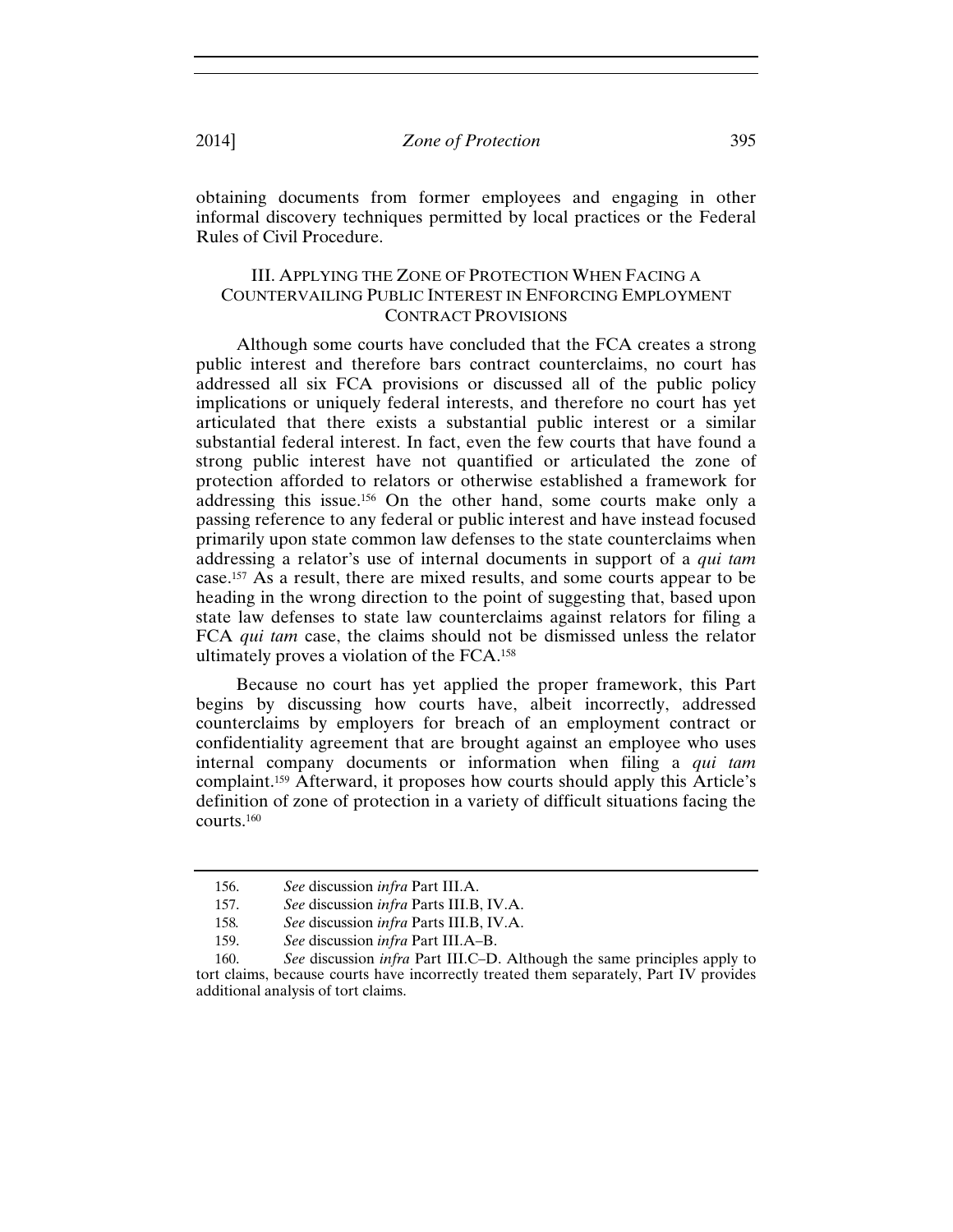## 396 *Drake Law Review* [Vol. 62

#### A. *Cases Dismissing Contract Counterclaims*

Several courts have dismissed claims by an employer that relied upon employment-related contract provisions to bar an employee or former employee from using relevant, nonprivileged internal documents to file a *qui tam* case or report fraud to the government. For instance, in *United States ex rel. Head v. Kane Co.*, the District Court for the District of Columbia determined that the strong policy goals of the FCA were sufficient to invalidate a separation agreement between an employer and its employee to the extent that it prohibited disclosing allegations of fraud to the DOJ as part of filing a *qui tam* case.161

In *Head*, the relator signed a separation agreement that stated that company documents are the sole property of the company, and the relator warranted that he had turned over all documents to the company.162 Upon learning that the relator retained company documents and provided them to the DOJ when filing the *qui tam* action, the company brought a dozen counterclaims against the relator,163 including two for breach of the separation agreement based upon the relator's actions of filing a *qui tam* complaint.164 The relator and the DOJ moved to dismiss these counterclaims as a violation of the public policy of exposing fraud against the federal government.165

Citing *Rumery*, the court began its analysis with the proposition that "a private agreement is unenforceable on grounds of public policy if its enforcement is clearly outweighed by a public policy against such terms."<sup>166</sup> The court also stated that "[t]he purpose of the FCA is 'to discourage fraud against the government' and, '[c]oncomitantly, the purpose of the qui tam provision of the Act is to encourage those with knowledge of fraud to come forward.'"167 The court also noted that the FCA required the relator to submit an SME and held that at least one of those two counterclaims "must be dismissed as contrary to public policy."168 The court also properly

167. *Id.* (second alteration in original) (emphasis removed) (quoting Neal v. Honeywell, Inc., 826 F. Supp. 266, 269 (N.D. Ill. 1993)).

168. *Id.*

<sup>161.</sup> United States *ex rel.* Head v. Kane Co., 668 F. Supp. 2d 146, 152 (D.D.C. 2009).

<sup>162.</sup> *Id.* at 149.

<sup>163.</sup> *Id.* at 149–50.

<sup>164.</sup> *Id.* at 151–52.

<sup>165.</sup> *Id.* at 151.

<sup>166.</sup> *Id.* at 152.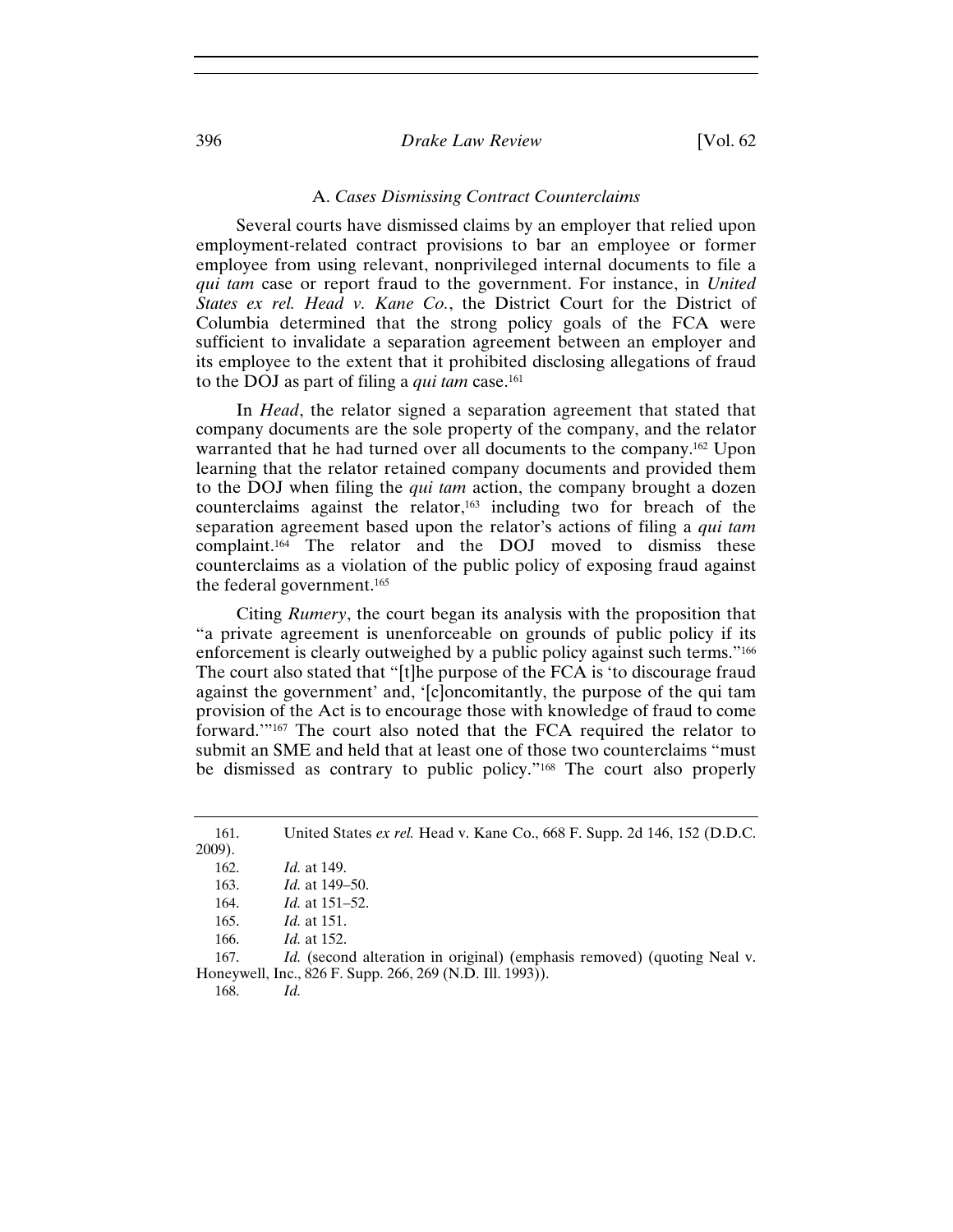dismissed the counterclaim169 for contractual indemnification on a provision in the separation agreement, as void based on public policy.170

Other courts have similarly voided nondisclosure agreements when defendants have sought to enforce them against a former employee who has sued the employer in an FCA action.<sup>171</sup> For example, in 2012, the United States District Court for the Central District of California determined that the important policy goals of the FCA outweighed the need to enforce a company nondisclosure agreement.172 In *United States ex rel. Ruhe v. Masimo Corp.*, three former sales representatives filed an FCA case against the corporation.173 The relators filed their *qui tam* complaint and attached copies of documents to an amended complaint.174 The documents, which contained information about the accuracy of one of the company's products, were copied from company hard drives before the relators left the company.175 The defendant company moved to strike as scandalous any use of the documents in the FCA case.<sup>176</sup> The defendant argued that a scandal existed because the relator gathered the documents in violation of a nondisclosure agreement.177

The *Ruhe* court began its analysis by noting that the documents did not fit the definition of "scandalous," which means "allegations that cast a cruelly derogatory light on a party."178 The court concluded that it was not scandalous for a relator to expose fraud.179 Next, the court addressed the

179. *Id.* at 1038–39.

<sup>169.</sup> Part III.B, *infra*, discusses how the court addressed the remaining tortrelated counterclaims filed in this *qui tam* case.

<sup>170.</sup> *Head*, 668 F. Supp. 2d at 154. However, another two claims, which dealt with the relator's breach of the nondisparagement provision in the separation agreement, were not dismissed as they did "not implicate [the d]efendant's liability under the FCA." *Id.* at 153.

<sup>171.</sup> In addition, some courts have similarly rejected a fiduciary duty owed to the company as a basis to prevent an employee from using internal documents to file a *qui tam* case. *See, e.g.*, United States *ex rel.* Miller v. Bill Harbert Int'l Constr., Inc., 505 F. Supp. 2d 20, 29 (D.D.C. 2007).

<sup>172.</sup> United States *ex rel.* Ruhe v. Masimo Corp., 929 F. Supp. 2d 1033, 1039 (C.D. Cal. 2012).

<sup>173.</sup> *Id.* at 1035.

<sup>174</sup>*. Id.*

<sup>175.</sup> *Id.* at 1038.

<sup>176.</sup> *Id.*

<sup>177.</sup> *Id.*

<sup>178.</sup> *Id.* (quoting *In re* 2TheMart.com, Inc. Sec. Litig., 114 F. Supp. 2d 955, 965 (C.D. Cal. 2000)) (internal quotation marks omitted).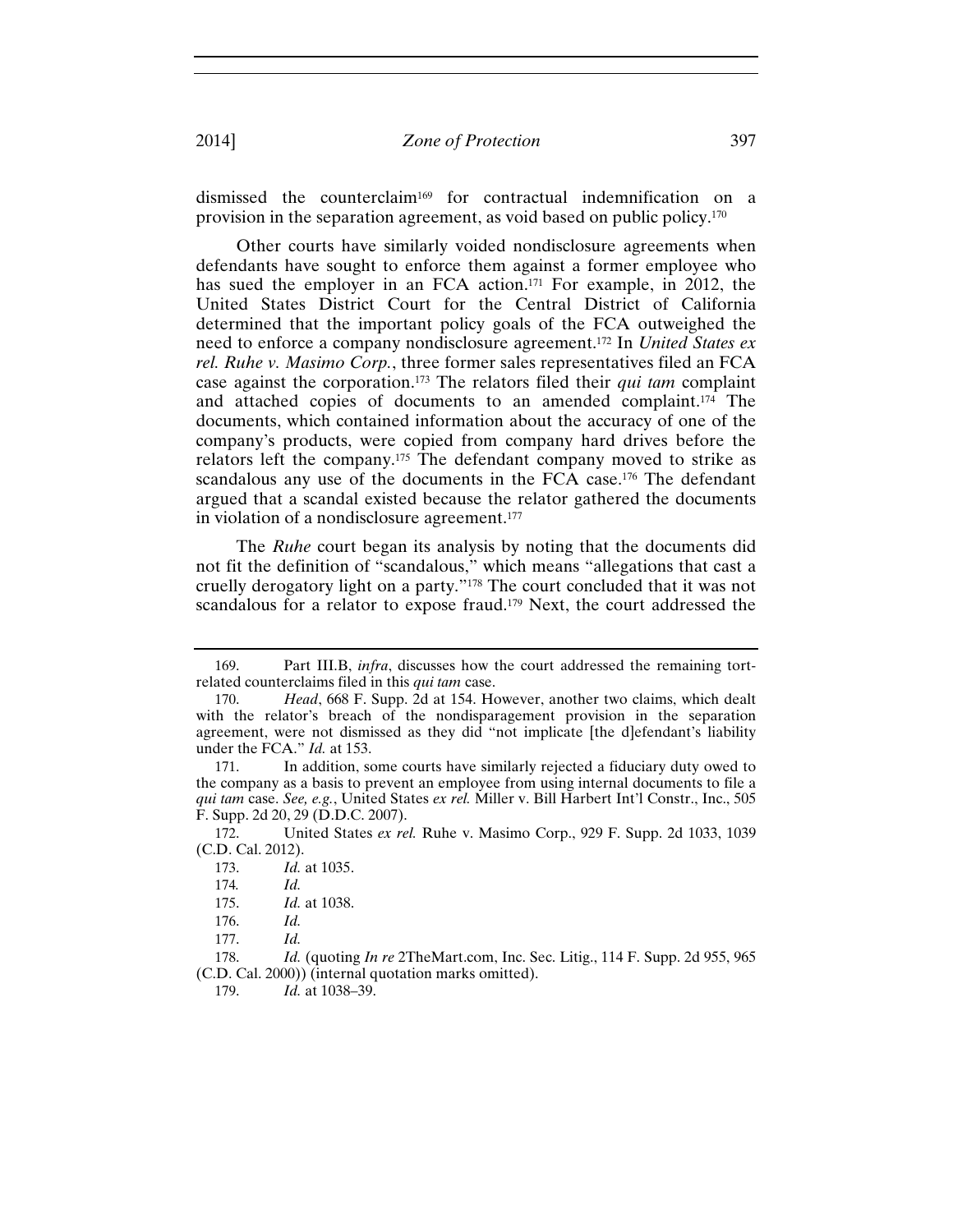public policy exception to contractual provisions, including a nondisclosure agreement.180 Because the court determined that the relator was exposing fraud against the government, it ruled that

this taking and publication was not wrongful, even in light of nondisclosure agreements, given "the strong public policy in favor of protecting whistleblowers who report fraud against the government." Obviously, the strong public policy would be thwarted if [a company] could silence whistleblowers and compel them to be complicit in potentially fraudulent conduct. Indeed, the Ninth Circuit has stated that public policy merits finding individuals such as [r]elators to be exempt from liability for violation of their nondisclosure agreement. Such an exemption is necessary given that the FCA requires that a relator turn over all material evidence and information to the government when bringing a *qui tam* action.181

In sum, even these courts that recognize a strong public interest did not examine all of the relevant FCA provisions, which actually demonstrate a substantial public interest and a well-defined and dominant substantial public policy.182 Moreover, these cases did not attempt to define a zone of protection.183 Consequently, even these correctly decided cases do not provide a useful framework for addressing differing or complex facts in future cases.

## B. *Cases Not Dismissing Counterclaims*

Unlike *Head* or *Ruhe*, other courts have refused to dismiss all breach of contract counterclaims against a relator despite being associated with or flowing from filing a *qui tam* complaint. Instead, they apply an incorrect framework that fails to consider the substantial public interest at stake. Further, they fail to address the scope of protection afforded to relators by the substantial public interest of the FCA. Even with respect to the courts that have ultimately ruled in favor of the relator on contract-based counterclaims, many have still failed to recognize that the FCA creates a substantial public interest or to define the zone of protection. As a result, widespread uncertainty remains as to the scope of protection for whistleblowers who report fraud against the government.

For instance, in 2013, the district court in *United States ex rel. Wildhirt* 

182. *See supra* Part II.A.

<sup>180.</sup> *Id.* at 1039.

<sup>181.</sup> *Id.* (citations omitted).

<sup>183.</sup> *See supra* Part II.C.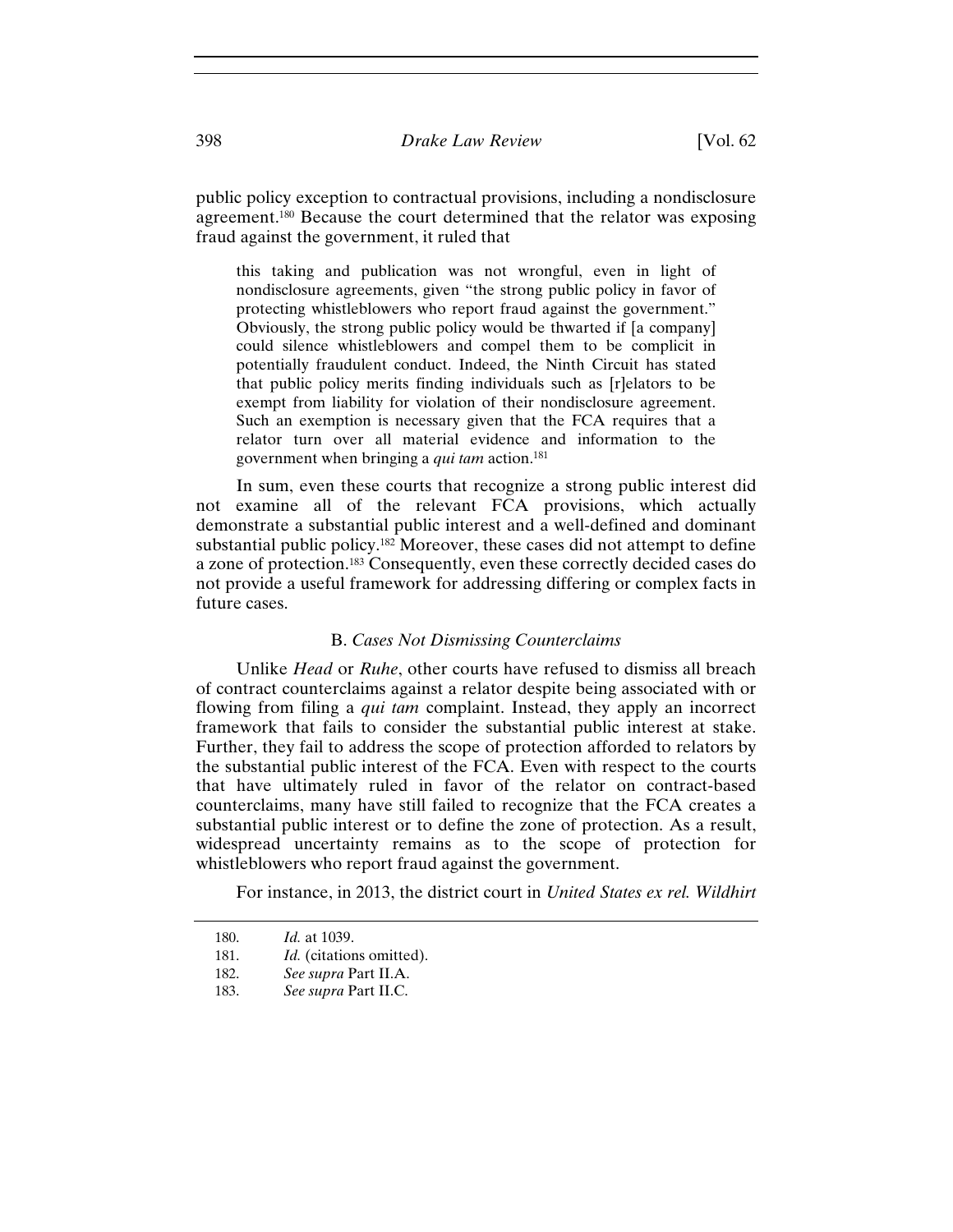*v. AARS Forever Inc.* faced a motion to dismiss five breach of contract counterclaims against a relator.184 These counterclaims were based upon the employer's employment agreements containing provisions that (1) prohibited employees from providing company documents or orally disclosing internal company information to anyone, including the government; (2) required employees to notify management of any fraud allegations prior to notifying the government; (3) prohibited employees from being reimbursed for filing or assisting in an FCA *qui tam* case; and (4) required disgorgement of all proceeds or awards received in a successful *qui tam* case against the company.<sup>185</sup> The primary facts alleged by the defendants were that the relator lied in the *qui tam* complaint about there being FCA violations and breached the contract by disclosing internal company information to the government and to private insurers that were also allegedly defrauded.186

Because of the lack of a proper approach, the *Wildhirt* court did not strike any of these offensive and overreaching contract provisions void as against public policy or even discuss whether some of these provisions violate criminal laws if the provisions were construed as an "attempt[] to prevent, obstruct, mislead, or delay the communication of information or records relating to a violation of a Federal health care offense to a criminal investigator"187 through contract provisions that (1) prohibit filing of or assisting the DOJ in an FCA *qui tam* case, or (2) require advance notice to the company before reporting fraud to the government.188

Rather, the starting point for the court was the principle that FCA defendants are barred from filing indemnification claims against a

<sup>184.</sup> United States *ex rel.* Wildhirt v. AARS Forever, Inc., No. 09 C 1215, 2013 WL 5304092, at \*4 (N.D. Ill. Sept. 19, 2013).

<sup>185.</sup> *Id.* at \*1–2. The agreement also required indemnification of the company for any costs, expenses, and attorney fees relating to any unauthorized disclosures of internal information. *Id.* at \*2.

<sup>186.</sup> *Id.* at \*3. The counterclaims alleged that the relator lied to government officials and in the *qui tam* complaint when alleging that the company was fraudulently billing the Veterans Administration because the company failed to perform required competencies, gave patients the wrong equipment, and did not provide required education or supplies. *Id.* It was unclear whether or to what extent the company was alleging that the relator disclosed the allegations to third parties. In any event, the court did not base its ruling upon disclosure to nongovernmental entities. *See id.* at \*5– 7.

<sup>187. 18</sup> U.S.C. § 1518(a) (2012).

<sup>188.</sup> *See Wildhirt*, 2013 WL 5304092, at \*5–7.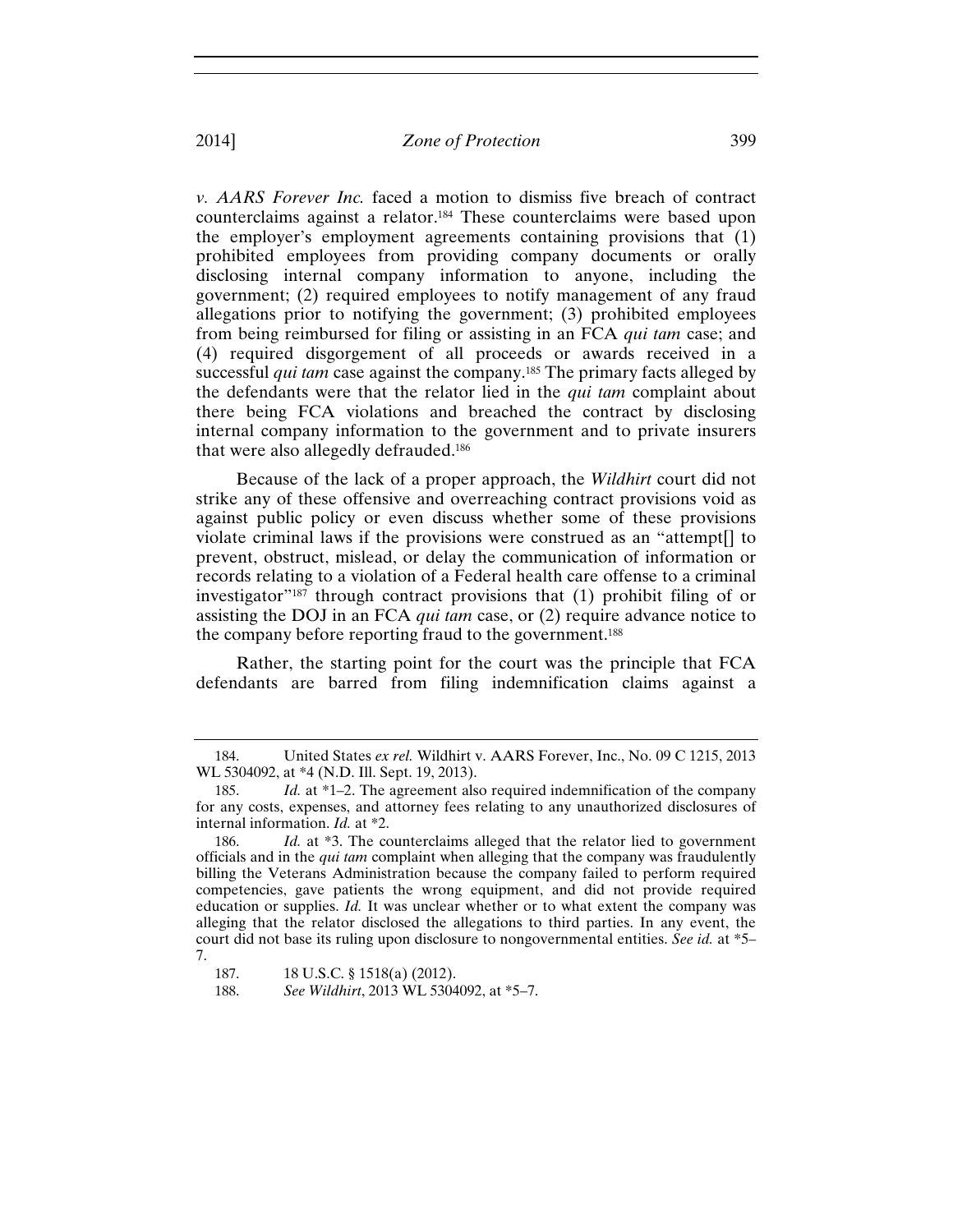relator.189 Although this is a correct premise, the problem is that this is not the only aspect of the zone of protection.190 Because the court began with a narrow view of protection—merely protecting the relator when a defendant is found liable under the FCA—the court adopted an approach that some courts refer to as "independent damages," in which a counterclaim is barred only if such "is not dependent on a finding that the qui tam defendant is liable."191 Based upon this model, the court identified two types of permissible independent damages counterclaims:

The first . . . is where the conduct at issue is distinct from the conduct underlying the FCA case. This can be so even where there is a close nexus between the facts, so long as there is a clear distinction between the facts supporting liability against relator and the facts supporting liability against the FCA defendant.... These causes of action are truly independent of the FCA claims because none of them require as an essential element that the FCA defendant was liable—or not liable—in the FCA case. The second category . . . is where the defendant's claim, though bound up in the facts of the FCA case, can only prevail if the defendant is found not liable in the FCA case . . . . These claims have surfaced in the form of libel, defamation, malicious prosecution, and abuse of process—claims that succeed upon a finding that the relator's accusations were untrue.192

According to the court, the first category primarily consists of breach of contract claims, such as violations of a confidentiality agreement, which are addressed in this subpart.193 Specifically, in *Wildhirt*, two of the five counterclaims alleged that the relators breached an employment agreement by taking home private company documents before they even contemplated filing a *qui tam* action and by later using the documents to disclose fraud to the government and to private insurers.194

193. *Id.* The second category of independent claims primarily involves tort claims and will be discussed in the next subpart. *Id.*

194. *Id.* at \*6. Count IV alleged that the defendants were not told about fraud being committed by the company in advance of the filing of charges and, therefore, were deprived of an opportunity to correct the fraud; the defendants sought to require the relators to pay all ensuing costs associated with their failure to stop the misconduct

<sup>189.</sup> *Id.* at \*5.

<sup>190.</sup> *See supra* Part II.C.

<sup>191.</sup> *Wildhirt*, 2013 WL 5304092, at \*5 (quoting United States *ex rel.* Miller v. Bill Harbert Int'l Constr., Inc., 505 F. Supp. 2d 20, 26 (D.D.C. 2007)) (internal quotation mark omitted).

<sup>192.</sup> *Id.* (alterations in original) (quoting *Miller*, 505 F. Supp. 2d at 27–28) (internal quotation marks omitted).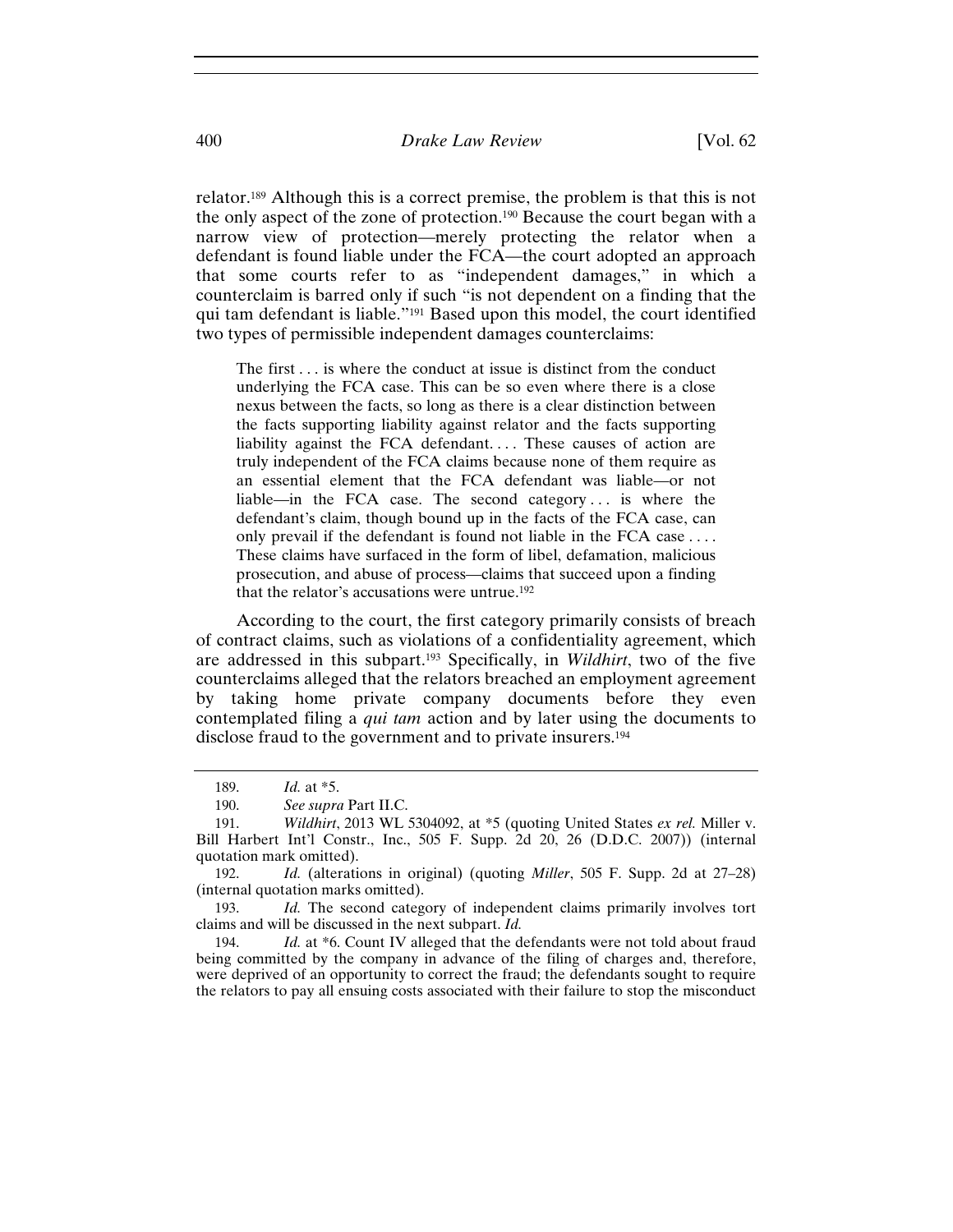The court refused to dismiss these claims because at the pleading stage it must presume the truth of the allegations,<sup>195</sup> which included a claim that the "retentions [of documents] and disclosures went beyond the scope of those necessary to pursue their *qui tam* suit."196 The court held that because defendants "pleaded facts that place their counterclaims comfortably in at least one of the two categories [of independent claims], the counterclaims cannot be dismissed on the pleadings as contrary to public policy."197 The court reasoned that the "counterclaims are independent of the FCA claim because, particularly given the extremely broad scope of documents and communications that [r]elators are alleged to have retained and disclosed, the counterclaims' success does not require as an essential element that defendants are liable (or not liable) under the FCA."198

Under this approach, which disregarded the substantial public interests at stake and did not attempt to recognize or define any zone of protection, the court seemed content leaving several breach of contract claims, which left the possibility of paying the defendant's costs and attorney's fees hanging over the relator's head.199 Such an approach actually thwarts the purpose of the FCA.200 Filing of an FCA case clearly falls within the zone of protection and exempts the relator from such

sooner. *Id.* at \*7. Counts III and VI requested indemnification and reimbursement for damages. *Id.* at \*6.

<sup>195.</sup> Even assuming the truth of the allegations that the relators shared confidential information with the government when reporting fraud, the breach of contract claims clearly fall within the zone of protection and the claims should have been dismissed. *See supra* Part II.C. This Article does not address the public policy implications in using company documents for reporting fraud against an insurance company. At a minimum, the claims pertaining to reporting fraud to the government should have been immediately dismissed.

<sup>196.</sup> *Wildhirt*, 2013 WL 5304092, at \*6.

<sup>197.</sup> *Id.* at \*5.

<sup>198.</sup> *Id.* at \*6. The court relied on *United States ex rel. Cafasso v. Gen. Dynamics C4 Sys., Inc.*, which held the public policy doctrine "'would not cover [the relator's] conduct given her vast and indiscriminate appropriation of [the defendant's] files,' given that the relator could not explain 'why removal of the documents was reasonably necessary to pursue an FCA claim.'" *Id.* (alterations in original) (quoting *United States ex rel. Cafasso v. Gen. Dynamics C4 Sys., Inc.*, 637 F.3d 1047, 1062 (9th Cir. 2011)). For a discussion of how to address allegations that, although some documents were necessary, not all documents produced to the government are deemed relevant to the FCA allegations, see discussion *infra* Part III.D.

<sup>199.</sup> *See id.* at \*8.

<sup>200.</sup> *See supra* Part II.A.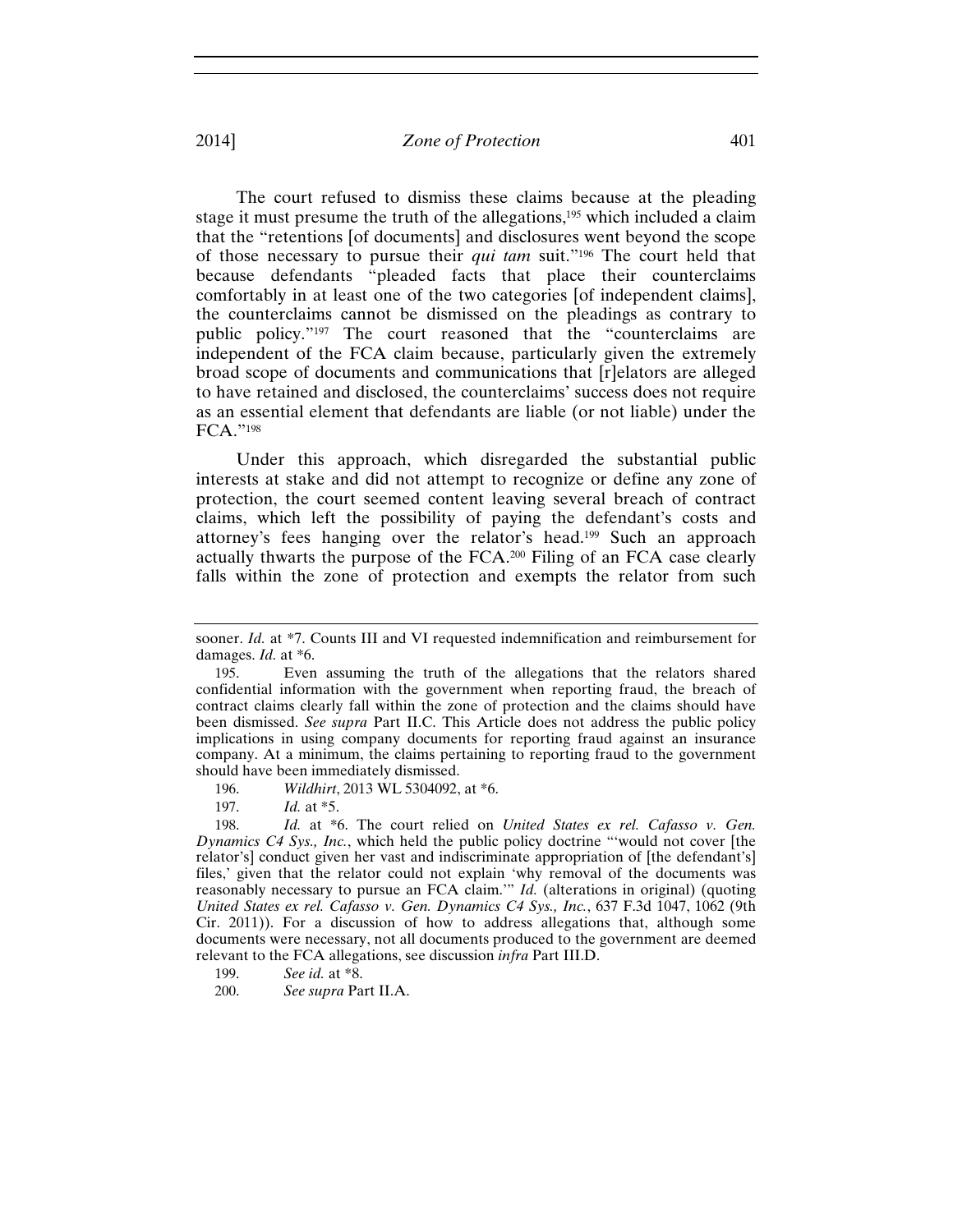counterclaims.201

Moreover, and equally distressing, the opinion leaves room for the potential that the only way relators could defeat the counterclaims and thereby avoid indemnifying their employer for all costs in defending the fraud allegations, would be through a finding that the company actually violated the FCA.202 This is hardly what Congress had in mind when it set up a reward program under which the relator had no choice but to file a *qui tam* complaint to claim a reward for reporting fraud against the government.203 Any decision that reserves protected conduct to instances when fraud is proven would frustrate the substantial public and uniquely federal interests involved, and would thwart the entire framework of the FCA that is designed to invite relators to bring forward fraud allegations. For instance, this approach might also mean that an employee is not entitled to protection if they call a hotline to report suspected fraud against the government, unless the government ultimately proves that fraud occurred. Thus, even tips of fraud will dry up. Even when a relator hires counsel and files a *qui tam* action, which is the only mechanism Congress permits to pay a whistleblower reward, the *Wildhirt* court failed to create any zone of protection from suits by employers absent a legal finding of a violation of the FCA.204

In addition, a "wait and see" approach to liability is unworkable because a finding of liability is extremely rare in the FCA context. First, nearly every case in which the DOJ intervenes ends in settlement.205 In these cases, no findings are made regarding liability, and settlement agreements often contain language in which the defendant denies liability.206 Second, the DOJ declines to intervene in over three-fourths207 of all *qui tam* cases due to lack of resources.<sup>208</sup> Relators also often lack the

<sup>201.</sup> *See supra* Part II.C.

<sup>202.</sup> *See id.* at \*5 ("[A]n FCA defendant found liable of FCA violations may not pursue a counterclaim that will have the equivalent effect of contribution or indemnification." (quoting United States *ex rel.* Miller v. Bill Harbert Int'l Constr., Inc., 505 F. Supp. 2d 20, 26 (D.D.C. 2007)) (internal quotation marks omitted)).

<sup>203.</sup> *See supra* Part II.A.4.

<sup>204.</sup> *See Wildhirt*, 2013 WL 5304092, at \*5.

<sup>205.</sup> Hesch, *supra* note 7, at 272 & n.301.

<sup>206.</sup> The typical language of the DOJ's settlement agreement states: "This Agreement is neither intended by the parties to be, nor should be, interpreted as an admission of liability." Cell Therapeutics Inc. v. Lash Grp. Inc., 586 F.3d 1204, 1211 (9th Cir. 2009).

<sup>207.</sup> *See* Hesch, *supra* note 7, at 237.

<sup>208.</sup> *Id.* at 257; *see* United States *ex rel.* Chandler v. Cook Cnty., Ill., 277 F.3d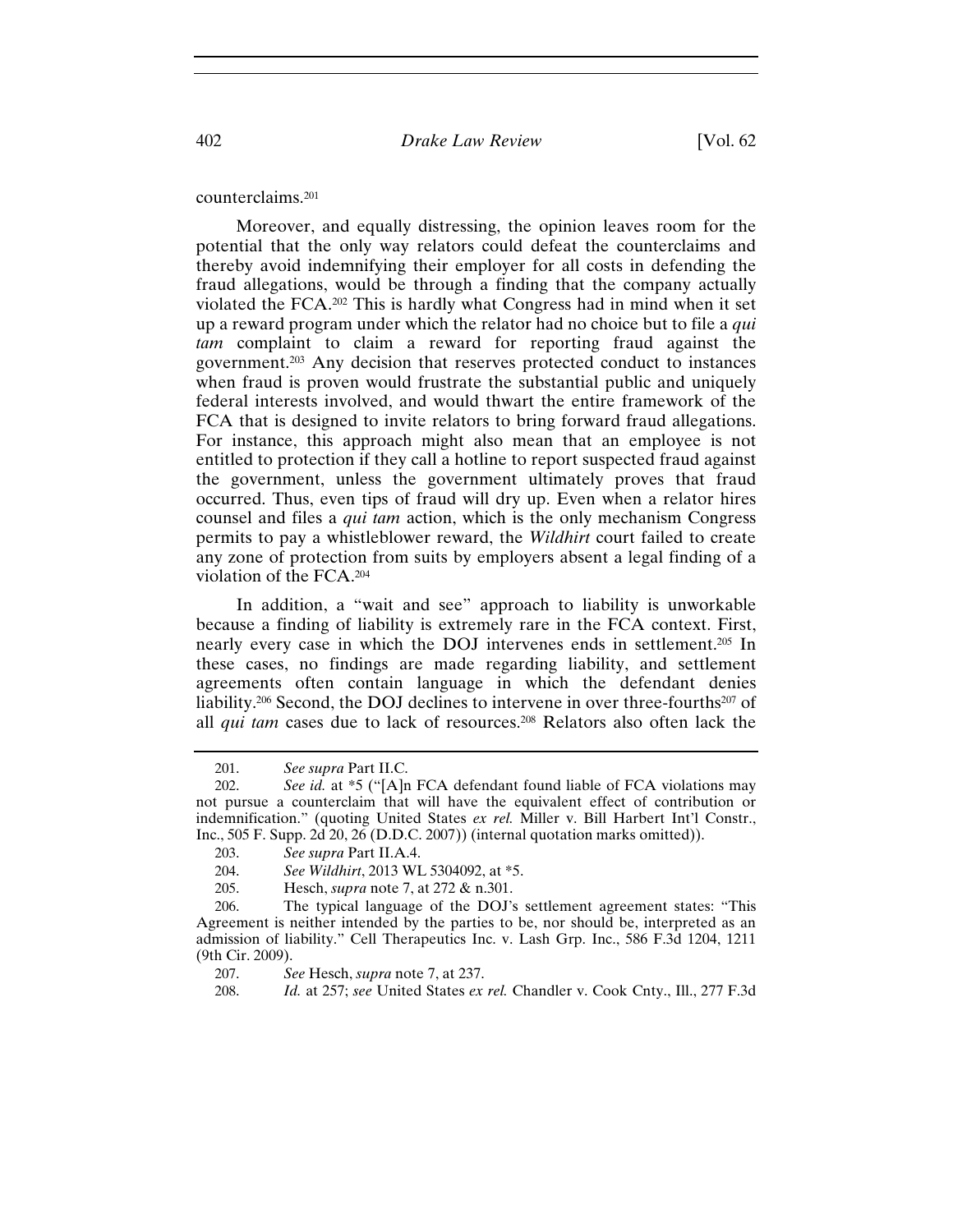necessary resources to continue when the DOJ declines a case.209 Thus, if counterclaims are allowed to proceed absent a finding of liability, relators face the threat of a counterclaim simply for filing a *qui tam* suit. This result frustrates the purpose of the FCA and discourages would-be relators from bringing a *qui tam* case. Accordingly, the zone of protection must apply to the relator gathering information and reporting suspected fraud, even when the DOJ declines to intervene or when the fraud is not ultimately established.

In addition, the problem with defining "independent claims" based upon essential elements of a cause of action, as the *Wildhirt* court did,210 is that the elements required for finding liability for counterclaims for breach of an employment contract (or a similar claim couched in a tort mantle) and finding liability under the FCA will virtually never overlap. The essential element for any such counterclaim is the relator providing confidential information to the government, whereas the essential element for an FCA claim is the defendant's act of defrauding the government. Thus, counterclaims for breach of an employment contract will never have overlapping elements to an FCA claim.211 As such, the definition proposed

<sup>969, 974</sup> n.5 (7th Cir. 2002) (stating that there are many reasons the government would allow the relator to pursue the action, such as confidence in the relator's attorney and lack of resources, and that the government's declination to prosecute is in no way a comment on the merits of the case), *aff'd*, 538 U.S. 119 (2003); United States *ex rel.* Bidani v. Lewis, No. 97 C 6502, 2002 WL 31103459, at \*2 (N.D. Ill. Sept. 19, 2002) (denying the plaintiff's attempt to allude that, because he is pursuing the action, he has the sanction of the government, and stating that the plaintiff must not lead the jury to believe the government has any position on the merits of a *qui tam* case simply because it allowed the relator to prosecute the action).

<sup>209. &</sup>quot;In most cases in which the DOJ declines intervention, plaintiff relators drop FCA litigation, though they may continue litigation unless the DOJ obtains a dismissal of the litigation on grounds that it lacks merit." Robert G. Homchick et al., *FERA and the New World of False Claims Act Risks*, J. HEALTH CARE COMPLIANCE, Jan.–Feb. 2010, at 5, 6.

<sup>210.</sup> *See* United States *ex rel.* Wildhirt v. AARS Forever, Inc., No. 09 C 1215, 2013 WL 5304092, at \*5 (N.D. Ill. Sept. 19, 2013).

<sup>211.</sup> The *Wildhirt* court and the defendants tacitly agreed that their approach is wrong because the defendants and court both agreed that the breach of contract claims must be dismissed if the company were found liable. *Id.* at \*3, \*5. Thus, the court indirectly conceded that the breach of contract counterclaims flow from or are bound up with reporting fraud against the government. *See id.* at \*5. Accordingly, the claims are not truly independent after all, and therefore fall within the zone of protection advanced by this Article. However, the court erred by hinging dismissal upon a finding of liability. *See id.*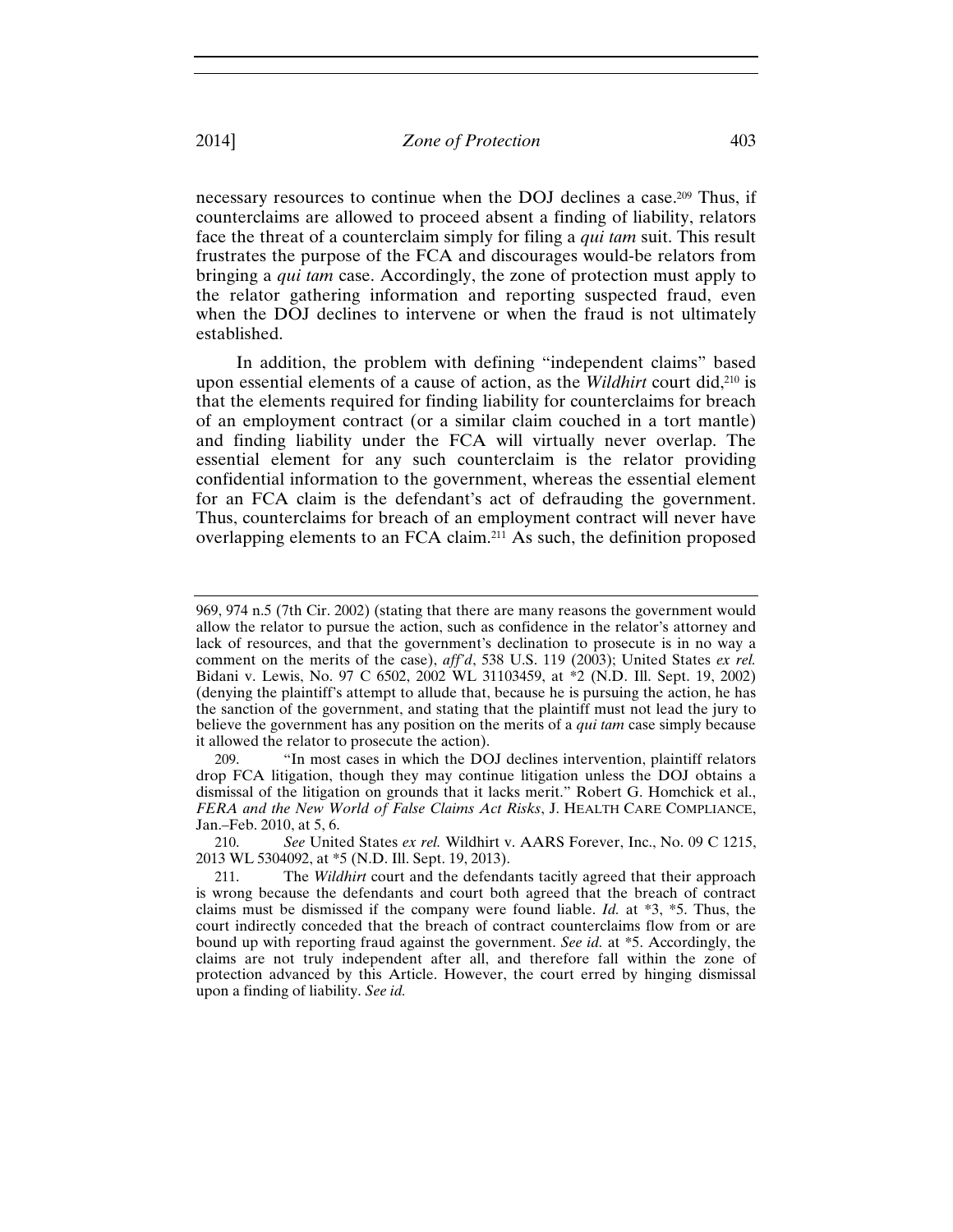## 404 *Drake Law Review* [Vol. 62

by the court in *Wildhirt* offers no real protection to *qui tam* relators.212

In sum, the *Wildhirt* court, and those decisions it relied upon, begin with the wrong framework. As set forth above, when approaching counterclaims against relators in a *qui tam* case, the first step is to determine that there is either a substantial public interest or a uniquely federal interest under the FCA.213 Next, the court must determine the zone of protection afforded the relator, which is defined in this Article.214 Only then would a court be in a position to determine which claims should be dismissed at the pleading stage.215

The next subpart proposes how courts should apply this Article's definition of zone of protection in a variety of difficult situations.

## C. *Application of the Zone of Protection to Privileged Documents*

When relators fall within the FCA's zone of protection, $216$  it immunizes or exempts them from all tort and contract claims that are bound up with or flow from reporting fraud or filing a *qui tam* case, which includes the activities of producing documents to the DOJ regardless of whether some of the documents turn out to be privileged or contain a trade secret.<sup>217</sup> Nevertheless, whistleblowers should not intentionally provide documents to the government that are protected by the attorney–client privilege.218 However, at times it can be especially difficult for a relator to

214. *See supra* Part II.C.

216. As stated in subpart II.C.1, the zone of protection applies as long as the employee possesses a reasonable belief that suspected fraud or violations of the FCA occurred.

217. The same is true for producing potentially irrelevant documents, as discussed in subpart III.D, *infra*.

218. In FCA cases, sometimes there exists a "crime–fraud exception" to the attorney–client privilege. As Claire Sylvia described:

 The attorney–client privilege does not protect the communications made by either the client or the attorney for the purpose of providing or receiving advice or assistance in furtherance [of] a crime or fraud of a serious enough nature to warrant abrogation of the privilege. The party asserting this

<sup>212.</sup> *Id.*

<sup>213.</sup> *See supra* Part II.A.

<sup>215.</sup> As stated in subpart II.C, counterclaims that are bound up with or flow from filing the *qui tam* case can and should be dismissed. As demonstrated above, the FCA is designed to encourage whistleblowers to report suspected fraud and to create a zone of protection when they step forward—and not only when they are successful in proving fraud. Because the zone of protection is not dependent upon an actual finding of fraud, the courts can and should dismiss counterclaims at the pleading stage.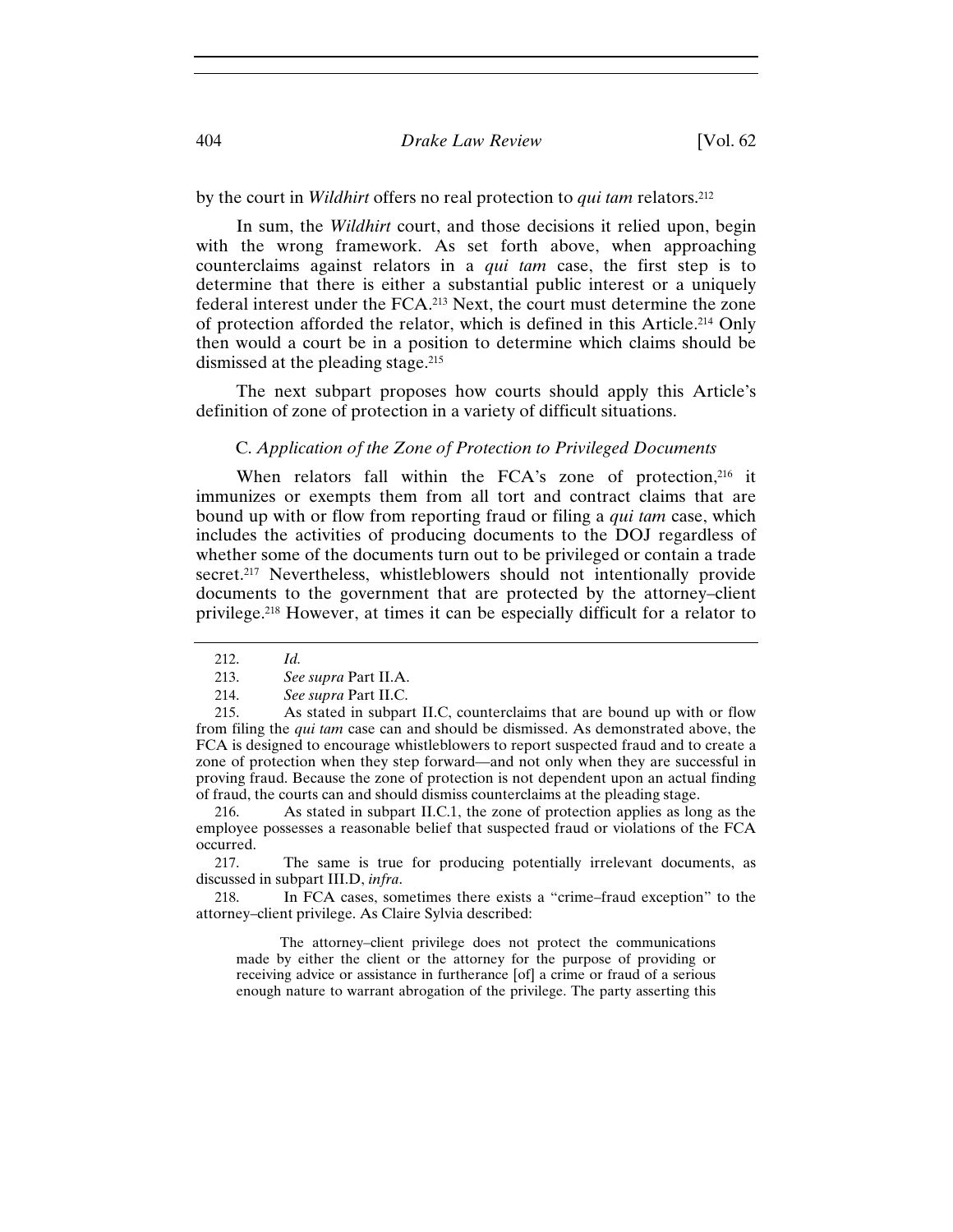determine if a privilege applies or whether the crime–fraud exception erases the privilege.219 Indeed, the issue of the existence of a privilege (or any exception) is determined by a court on a case-by-case basis,<sup>220</sup> and even attorneys often mistakenly produce privileged documents during litigation. In any event, the production of a privileged document or trade secret to the DOJ as part of reporting fraud does not remove a relator from the zone of protection. Rather, if the return of documents or a sanction is warranted, the issue is determined by the court in the *qui tam* case pursuant to Rule 26 of Federal Rules of Civil Procedure (Rule 26).221 The next two subparts and section address how a court should treat the production of privileged documents or trade secrets and the production of nonrelevant information.

## 1. *Attorney–Client Privilege*

As a starting point, once the zone of protection applies, all statebased counterclaims against a relator are barred. Nevertheless, a relator should not intentionally produce to either counsel or the DOJ documents that are protected by the attorney–client privilege,<sup>222</sup> and relator's counsel should not intentionally review,<sup>223</sup> rely upon, or produce to the DOJ

SYLVIA, *supra* note 77, § 10:89. Furthermore, courts have noted,

 To overcome an established privilege using the crime-fraud exception, the party opposing the privilege need make only a *prima facie* showing that the communications either (i) were made for an unlawful purpose or to further an illegal scheme or (ii) reflect an ongoing or future unlawful or illegal scheme or activity. The purported crime or fraud need not be proved.

X Corp. v. Doe, 805 F. Supp. 1298, 1307 (E.D. Va. 1992).

219. Thus, relators should not be expected to make a privilege determination on their own.

220. *Id.* at 1305.

221. *See* FED. R. CIV. P. 26.

222. Assuming that a relator had access to privileged documents during his normal course of duties, it is not improper for a relator to have read privileged documents. However, a relator should not provide his *qui tam* counsel with privileged documents or information as part of reporting fraud against the government to the government.

223. One role of *qui tam* counsel is to review documents for privilege. Hence, the *qui tam* attorney should review documents provided by a relator for privilege prior to producing the documents to the DOJ. Upon locating a privileged document, the best practice is to stop reading the privileged document and return it to the relator.

<sup>&</sup>quot;crime/fraud" exception has the burden of showing that: (1) a crime or fraud existed; and (2) the communications were made with respect to or in furtherance of the illegal acts involved.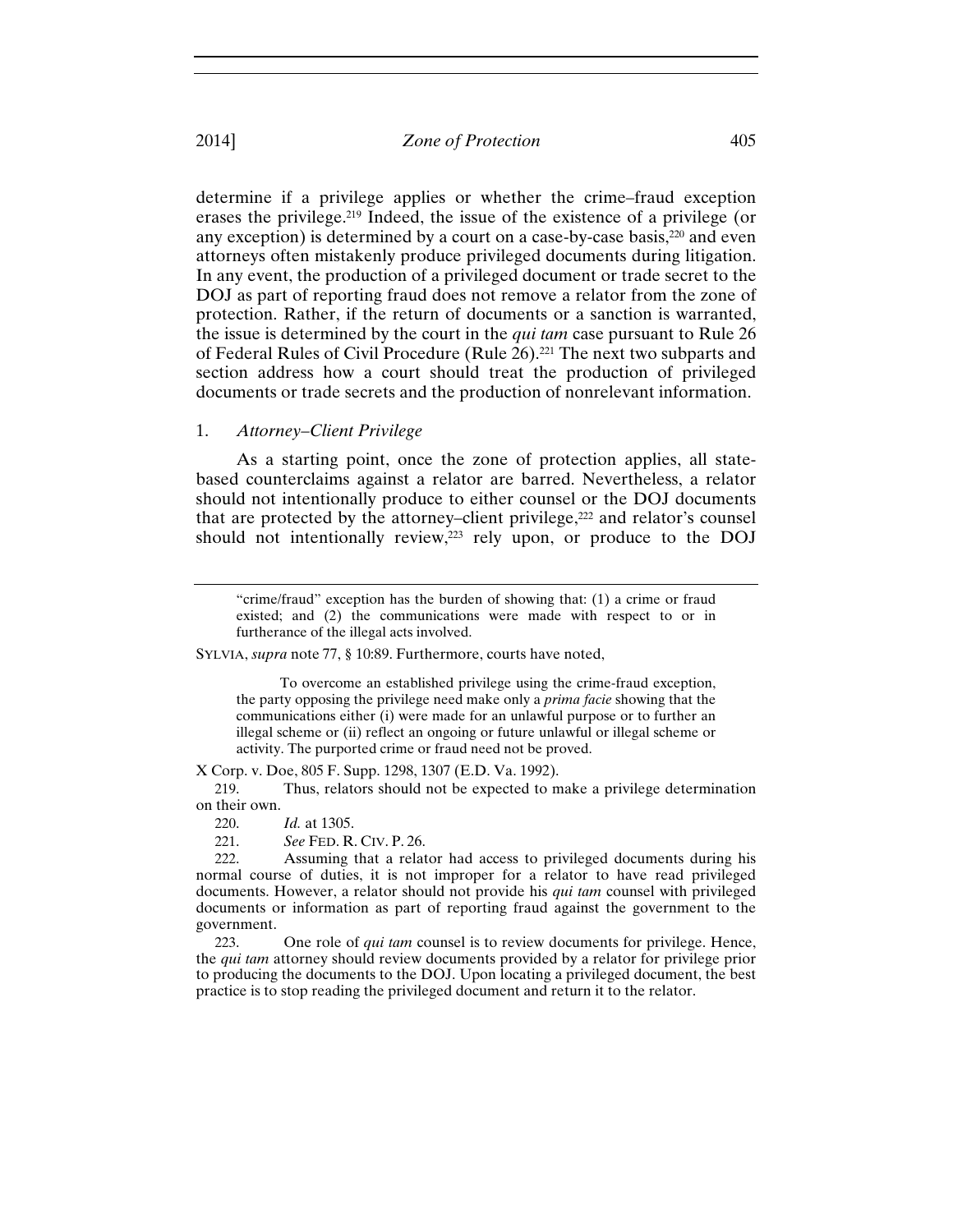privileged documents. Perhaps best practices would be for counsel to advise a relator not to provide documents on law firm letterhead or an email sent from a lawyer. However, because of the difficulty sometimes in determining when a privilege exists—i.e., the routine practice of including an attorney as a carbon copy (cc) to an otherwise normal business document—it is not always clear whether there are any violations of any ethical rules. In any event, as stated above, the zone of protection applies equally to the production of a privileged document.224 In other words, a relator remains exempt from any contract or tort cause of action, notwithstanding that some of the documents produced to the DOJ contain privileged information. Rather, assuming that a relator is within the zone of protection as defined in this Article, any remedy would flow from Rule 26 and be determined by the court in the *qui tam* case.

The normal remedy under Rule 26 is ordering the return of any privileged documents.225 In appropriate instances, courts have ordered other reasonable and appropriate sanctions, depending upon the degree of bad faith and prejudice.226 Given the substantial public interest in the FCA context, it would not be an appropriate sanction to dismiss the *qui tam* case or remove the relator from the case.227 Indeed, under the FCA there are

226. For example, in *United States ex rel. Frazier v. Iasis Healthcare Corp.*, the court sanctioned *qui tam* counsel with fees and costs associated with the defendant's attempt to get its privileged documents back. United States *ex rel.* Frazier v. Iasis Healthcare Corp., No. 2:05–cv–766–RCJ, 2012 WL 130332, at \*15 (D. Ariz. Jan. 10, 2012). The court was concerned and issued sanctions because *qui tam* counsel did not contact the defendant about the privilege issue after the case was unsealed. *Id.* The court also stated that dismissal was not an appropriate sanction because the facts did not establish "extraordinary circumstances of bad faith" by *qui tam* counsel. *Id.* 

227. Again, the relator likely had access to the privileged information and therefore his access was not improper. In certain cases, it may be appropriate to recuse one or more of the relator's counsel who actually read the privileged document, assuming there is sufficient prejudice and lack of good faith. *See id.* (disqualifying *qui tam* counsel "from assisting or representing [the relator] or any other party adverse to [the defendant]" due to counsel's failure to inform the court that it had privileged

<sup>224.</sup> *See supra* Part II.C.

<sup>225.</sup> *See* FED. R. CIV. P. 26(b)(5)(B); United States v. Comco Mgmt. Corp., No. SACV 08-0668-JVS, 2009 WL 4609595, at \*1, \*5 (C.D. Cal. Dec. 1, 2009). In *United States v. Comco Management Corp.*, a whistleblower provided the IRS Whistleblower Office with 25 boxes of documents, which contained some privileged documents. *Id.* at \*1, \*4. The company sought return of not only the privileged documents, but all documents. *Id.* at \*1–2. The court ordered return of the privileged documents, but not the nonprivileged documents. *Id.* at \*4–5. With respect to the nonprivileged documents, the court did require the IRS to allow the defendant to obtain a copy of them. *Id.* at \*1, \*4.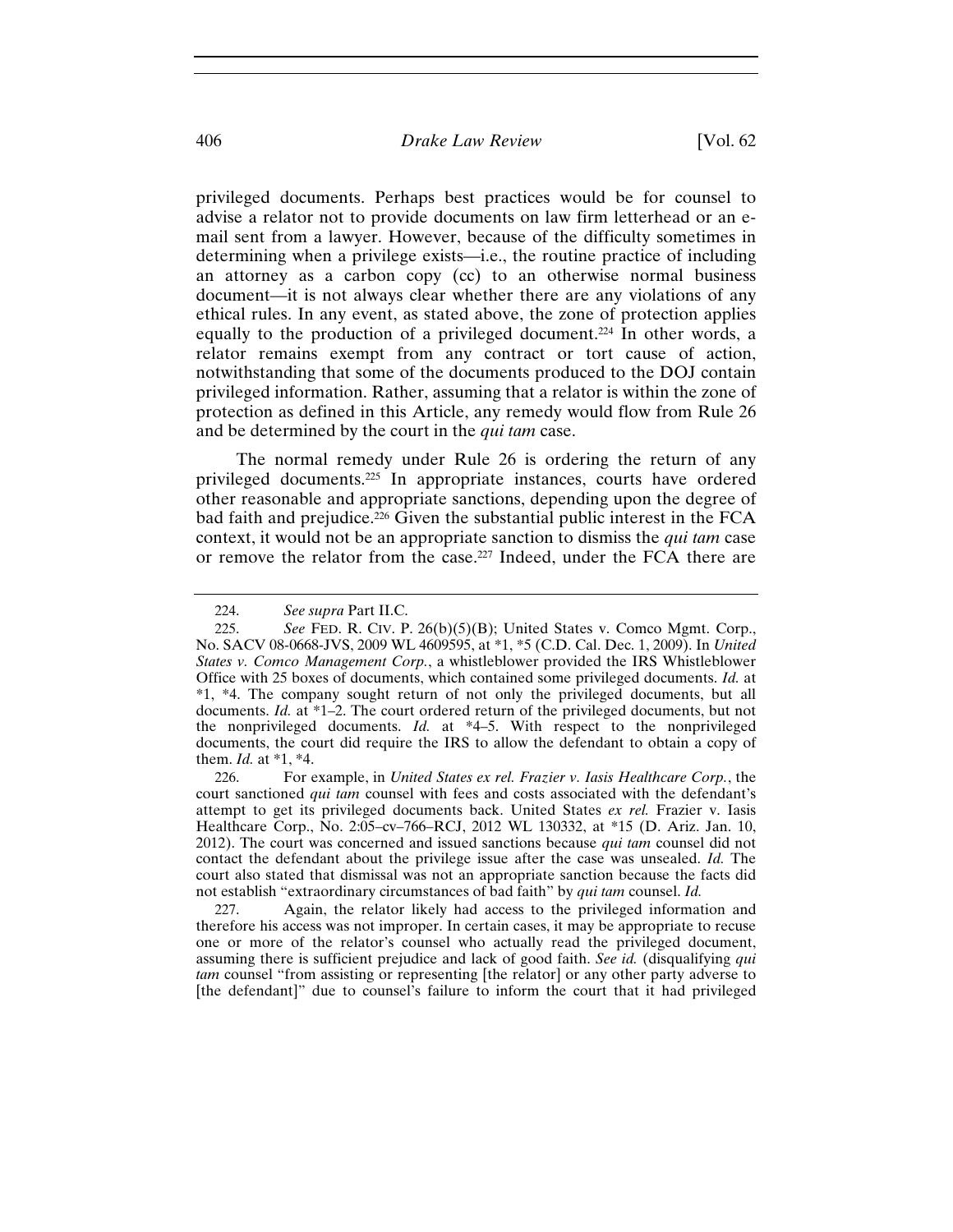many safeguards built into the *qui tam* process that limit harm to the defendant if the relator provides privileged documents to the DOJ in a disclosure statement. As an initial matter, the filing of a *qui tam* case generally requires that a relator use the services of an attorney.228 One of the roles of *qui tam* counsel is to screen documents for privilege before producing them to the DOJ in the SME.229 Thus, the first safeguard is that the relator's attorney, who is an officer of the court and bound by ethical rules, will assist in flagging potentially privileged documents and refrain from using them.230

In addition, and more significantly, the FCA's zone of protection applies only when producing documents to the government and its *qui tam* counsel as part of reporting fraud against the government and does not apply to producing documents to third parties, such as the press or competitors.231 Thus, the court should not order significant sanctions, such as dismissal, when production of privileged documents is limited to turning them over to the DOJ as part of the FCA's required SME.

Moreover, the DOJ has its own protocol for addressing potentially privileged documents, which acts as a second safeguard for FCA defendants in *qui tam* cases. Specifically, the DOJ has a general policy of appointing a "taint team" in *qui tam* cases when privileged documents are proffered or produced to it.232 A DOJ attorney that is not working on that

229. Donald H. Caldwell, Jr., Qui Tam *Actions: Best Practices for Relator's Counsel*, 38 J. HEALTH L. 367, 388 (2005).

230. *See id.* Under best practices, counsel for the relator should not read obviously privileged documents, but return them to the client and instruct him not to provide similar types of documents.

231. It is beyond the scope of this Article whether there are similar public interests or zones of protection for reporting fraud committed against insurance companies or other nongovernment agencies.

232. Although there are no cases discussing the DOJ's use of a taint team in the FCA context, the Author worked at the DOJ in the Civil Fraud Section for 16 years and confirms that the DOJ used taint teams on *qui tam* cases similar to the DOJ's Criminal Division use of taint teams. *See* United States v. Taylor, 764 F. Supp. 2d 230, 233 n.14 (D. Me. 2011) (providing the DOJ's taint team policy); United States v. SDI Future Health, Inc., 464 F. Supp. 2d 1027, 1033 (D. Nev. 2006) (describing the DOJ's taint team procedures). Moreover, it is a general practice of the DOJ to inform a

documents before serving the unsealed complaint and later feigning ignorance as to their existence when the defendant requested their return).

<sup>228.</sup> *See* Georgakis v. Ill. State Univ., 722 F.3d 1075, 1077 (7th Cir. 2013) ("But to maintain a suit on behalf of the government, the relator . . . has to be either licensed as a lawyer or represented by a lawyer . . . . A nonlawyer can't handle a case on behalf of anyone except himself.").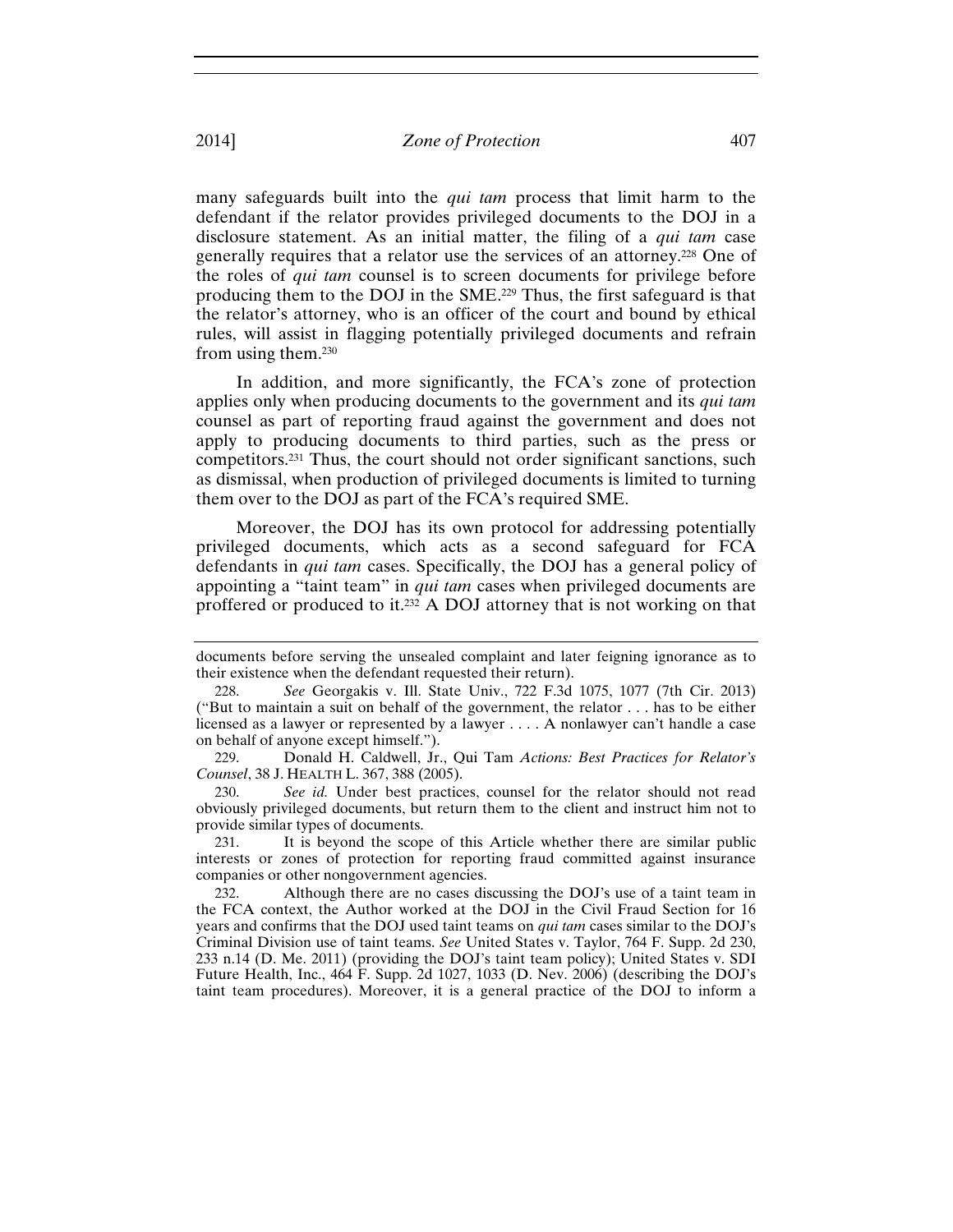*qui tam* case is assigned to review potential privilege issues and ultimately decides either that the privilege does not apply or litigates the privilege issue.233 Only once it is determined that the document is not privileged will the DOJ attorney assigned to the *qui tam* case be allowed to view or use the document.234

In sum, because of the safeguards built into the DOJ's *qui tam* practice, even if a relator wrongly produced a privileged document to the DOJ, the document would not be exposed to the public or even used in the *qui tam* case. Accordingly, the normal remedy would be to return the documents, and would never include dismissal of the *qui tam* case.

2. *Trade Secrets* 

The production of a trade secret to the DOJ as part of reporting fraud to the government does not remove a relator from the zone of protection and continues to bar a defendant from bringing a contract or tort claim against the relator. Again, should a trade secret be improperly produced to the government, it is an issue to be determined by the court pursuant to Rule 26. In this context, it is even clearer that no remedy or sanction, other than the return of a document or the issuance of a protective order, is proper when a relator discloses documents to the DOJ that contain trade secrets or confidential information. Again, apart from the relator who initially had proper access to these documents, the only eyes viewing the information are those of the relator's counsel and the DOJ attorneys, both of whom are bound by ethical standards and neither of whom are competitors of the defendant. In fact, the Trade Secrets Act prohibits government employees from disclosing trade secrets learned during the course of employment or official duties and carries with it a punishment of up to one year in jail.<sup>235</sup> In addition, it is typical to use documents containing trade secrets or confidential information in FCA cases. The parties simply enter into protective orders during an FCA case when there is a claim of trade secrets or confidential information.236 Thus, once the *qui tam* complaint is unsealed and served, the defendant is able to obtain a standard protective order prior to any use or disclosure of the confidential

236. *See* FED. R. CIV. P. 26(c)(1).

relator's counsel at the start of a *qui tam* case of any potentially privileged documents, to segregate them, and to produce them to the DOJ in a sealed envelope.

<sup>233.</sup> *Cf. Taylor*, 764 F. Supp. 2d at 233 n.14; *SDI Future Health, Inc.*, 464 F. Supp. 2d at 1033.

<sup>234.</sup> *Cf. SDI Future Health, Inc.*, 464 F. Supp. 2d at 1033.

<sup>235. 18</sup> U.S.C. § 1905 (2012).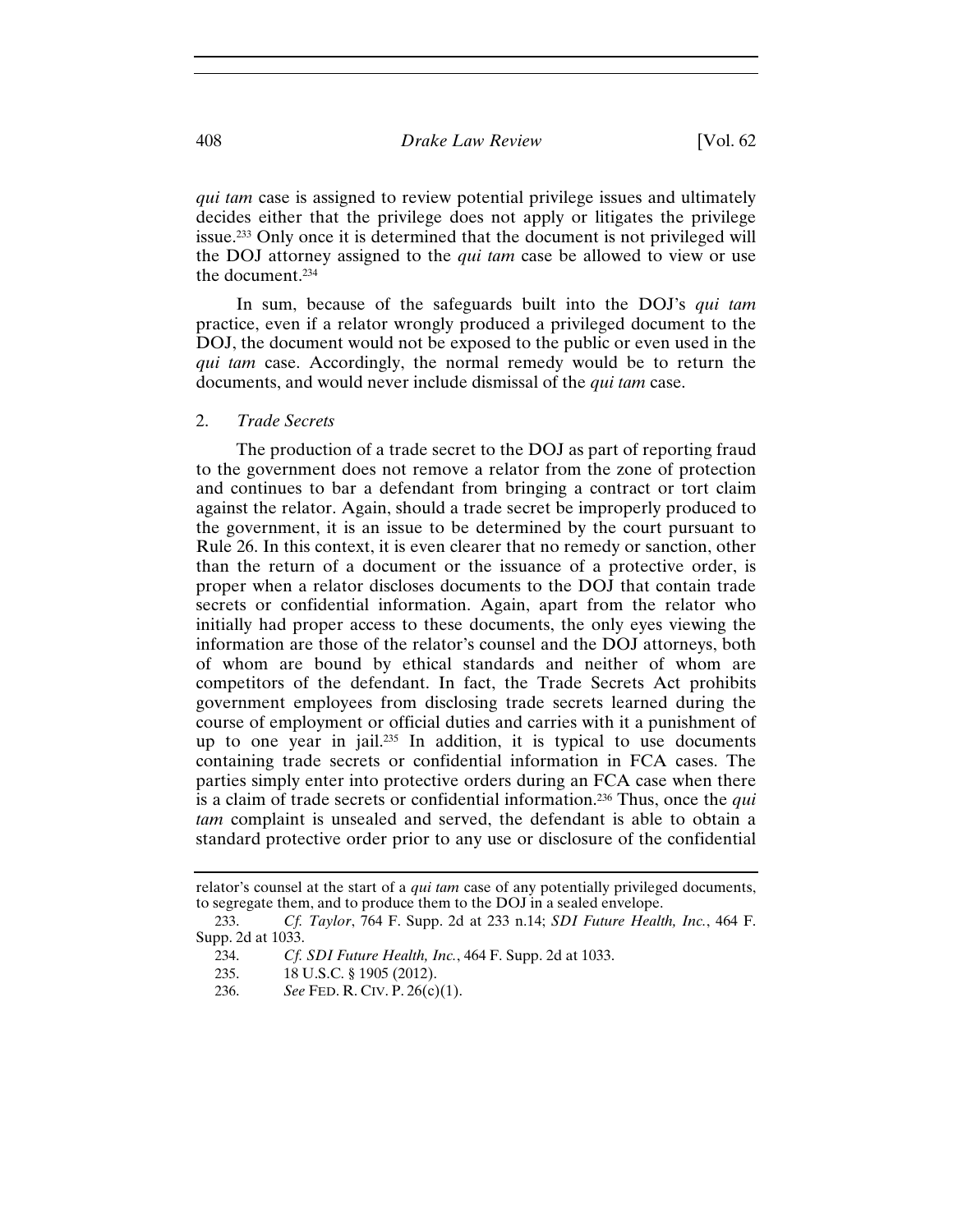documents in support.237 Moreover, in the event that some confidential information provided to the DOJ is determined to be irrelevant, the court can order the documents be returned.238

## D. *Application of the Zone of Protection to Potentially Irrelevant Documents*

In the process of gathering relevant documents for supporting their FCA case, some relators have also produced to the DOJ information or documents that later turn out to be irrelevant to the fraud. Given the substantial public interest and unique structure of the FCA, the balance clearly favors the relator when some information or documents gathered are irrelevant. Thus, the zone of protection applies equally to the entire activity of gathering documents, as long as the employee possessed a reasonable belief that suspected fraud or FCA violations occurred.239 Accordingly, a defendant is not permitted to bring a contract or tort claim against a relator when engaging in activities falling within the FCA's zone of protection merely because some of the documents produced to the DOJ turn out to be irrelevant to the FCA allegations. Rather, any remedy for producing irrelevant documents as part of the SME is determined by the court under Rule 26.

In evaluating the issue, the relevancy standard under Rule  $26(b)(1)$  is fairly light: "Relevant information need not be admissible at the trial if the

<sup>237.</sup> *E.g.*, United States *ex rel.* Purcell v. MWI Corp., 209 F.R.D. 21, 27–28 (D.D.C. 2002). Even if the parties stipulate to a protective order, they still must show the court that public disclosure would cause significant harm, and the order must be sufficiently narrow that it does not restrict more discovery than is necessary. *See* United States *ex rel.* Barko v. Halliburton Co., 952 F. Supp. 2d 108, 118 (D.D.C. 2013) (vacating protective order that allowed parties upon mere belief to designate any document as "confidential information").

<sup>238.</sup> Although at first blush it may seem that it is contradictory to allow a relator to copy and produce trade secrets to the DOJ while at the same time recognizing additional restrictions apply to the production of attorney–client privileged documents to the DOJ, the result in both situations hinges upon whether the DOJ would be able to use the documents in the FCA case. If so, the relator should be able to copy both types of documents as part of preparing to file a *qui tam* suit. Practically speaking, assuming they are relevant, the DOJ is able to use documents containing trade secrets subject to appropriate protective orders in an FCA case. However, unless there is an exception, such as crime–fraud or the defendant relies upon advice of counsel, the DOJ is not able to use attorney–client privileged documents. Hence, the same guidance is provided to relators; if the DOJ would be able to use the documents, they can be produced to the DOJ as part of the SME.

<sup>239.</sup> *See supra* Part II.C.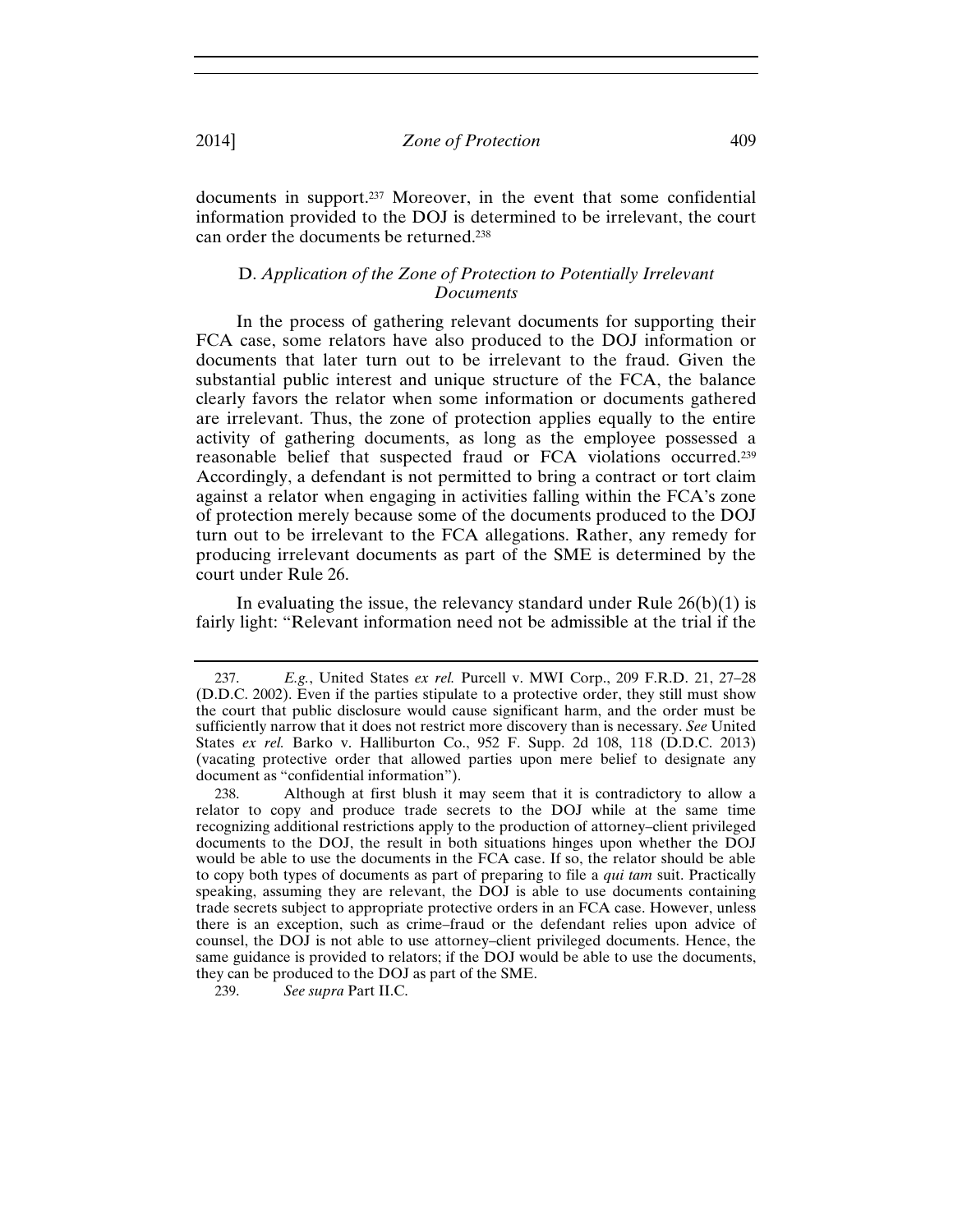discovery appears reasonably calculated to lead to the discovery of admissible evidence."240 Because relevancy is such a low standard, large quantities of documents are relevant to potential claims or defenses even though only a small fraction of documents produced end up being court exhibits or truly essential to proving a case. Therefore, sanctions are rarely issued in openly litigated cases in which overproduction is an issue, and it is even more rare that overproduction warrants dismissal. With respect to FCA cases, it is typical for the government and defendant to produce hundreds of thousands, even millions, of pages of documents in large *qui tam* cases.241 In short, overproduction is a product of the American rule of open discovery in civil cases.242

However, courts have thus far lacked a proper framework for addressing the substantial public interest at stake in an FCA case when a relator produces documents to the DOJ as part of the SME. Therefore, there is a real risk that they will reach incorrect results when addressing relators who have been overly inclusive while gathering for or submitting to the DOJ documentary evidence showing that their employer is defrauding the government. Again, a court's first step must be to determine if the zone of protection applies.243 If not, the defendant may have a cause of action based in contract or tort. However, if the zone of protection applies, it immunizes the relator from all state causes of action, and therefore any remedy would be solely limited to remedies under Rule 26.

Unfortunately, the only federal circuit court case to address the issue of overproduction of documents involved such egregious facts that the court chose not to even address whether a public policy exception exists for a breach of contract counterclaim against a relator who filed a *qui tam* case.244 Instead, the Ninth Circuit, in *United States ex rel. Cafasso v. General Dynamics C4 Systems, Inc.*, affirmed the grant of summary judgment in

243. *See supra* Part II.C.

244. United States *ex rel.* Cafasso v. Gen. Dynamics C4 Sys., Inc., 637 F.3d 1047, 1062 (9th Cir. 2011).

<sup>240.</sup> FED. R. CIV. P. 26(b)(1).

<sup>241.</sup> During his 16 years working at the DOJ, the Author worked on several *qui tam* cases in which more than 1 million pages of documents were produced during discovery.

<sup>242.</sup> *See* Griffin B. Bell et al., *Automatic Disclosure in Discovery–*–*The Rush to Reform*, 27 GA. L. REV. 1, 44 (1992) (noting that, even prior to automatic disclosure rules, "attorneys frequently both request[ed] and produce[d] more documents than needed, primarily because of perceived ambiguities in the scope of the requests"); Kuo-Chang Huang, *Mandatory Disclosure: A Controversial Device with No Effects*, 21 PACE L. REV. 203, 217–18 (2000).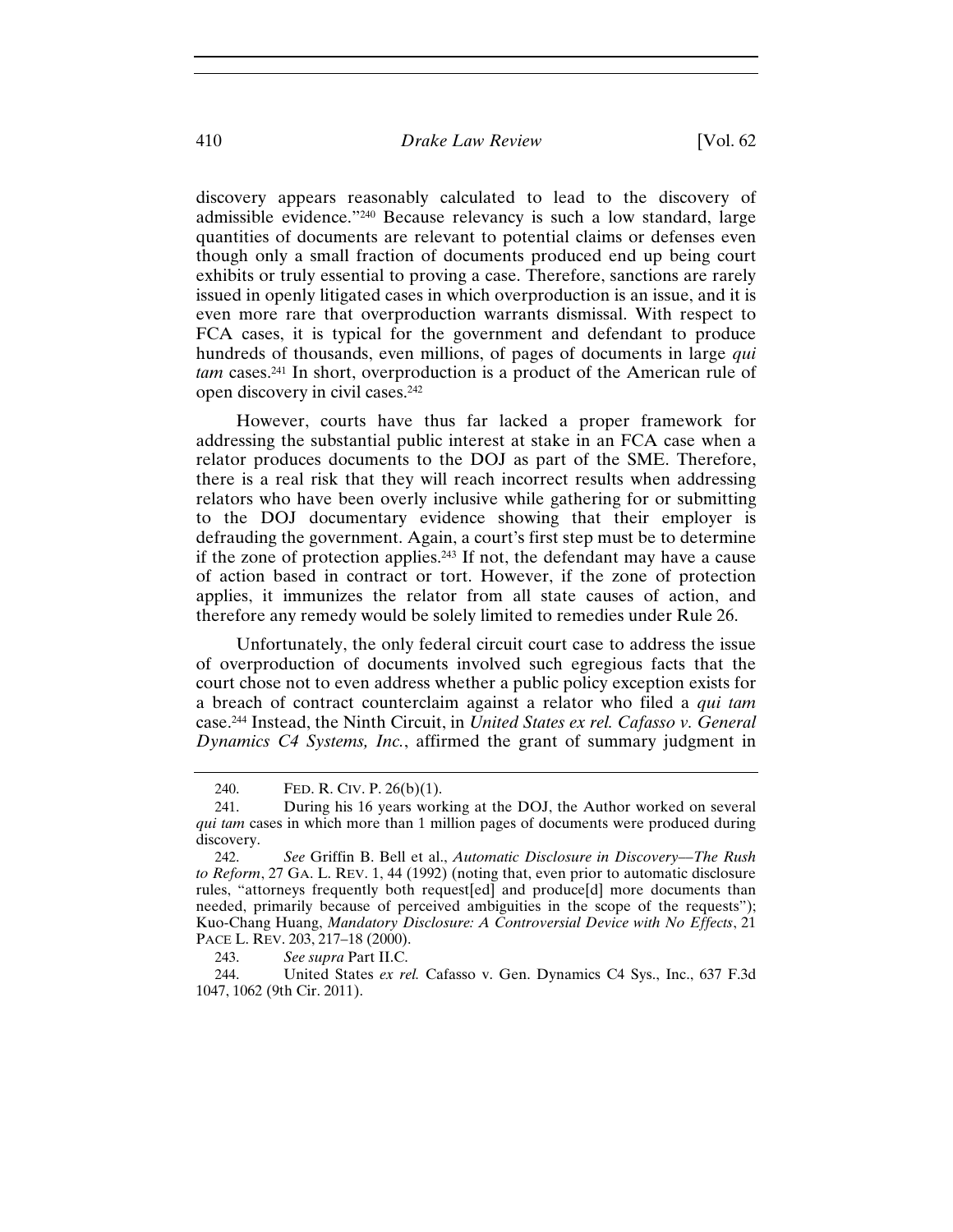favor of the company on its counterclaim that the relator breached a confidentiality agreement by removing documents that included irrelevant documents, privileged documents, and trade secrets.245 Regrettably, some lower courts have begun to cite this case for the incorrect proposition that copying either large amounts of documents or irrelevant documents is a basis for refusing to dismiss breach of confidentiality counterclaims without first recognizing the existence of a substantial public interest in protecting relators, i.e. the zone of protection.246 The proper approach would have been for the Ninth Circuit to first determine whether the relator lacked a reasonable belief that the defendant was committing fraud and thus acting outside of the zone of protection. It was the lack of a reasonable belief of fraud in *Cafasso*, 247 not the volume of documents per se, that would allow a state counterclaim to continue.

In *Cafasso*, an employee believed that her company was defrauding the government by concealing a patent the company applied for, and in which she believed the government had an ownership interest.<sup>248</sup> When she discovered that she was being terminated, she vacuumed up as much information about the company as she could and copied roughly 21 CDs worth of pages pertaining to hundreds of unrelated patents just in case she might want to review them.249 When the company discovered that she took the documents, they filed suit to obtain their return.250 Two days later, the relator filed a six-page, conclusory *qui tam* complaint, and the government declined to intervene.251 After discovery, the court dismissed the FCA allegations because the fraud was not actionable under the FCA.252

With respect to the counterclaim, the relator asked the court to create a public policy exception.253 Although the Ninth Circuit noted that there was "some merit in the public policy exception," the court left open the issue of public policy for another day in a case that more fairly raised it as

<sup>245.</sup> *Id.*

<sup>246.</sup> *See, e.g.*, Siebert v. Gene Sec. Network, Inc., No. 11-cv-01987-JST, 2013 WL 5645309, at \*8 (N.D. Cal. Oct. 16, 2013).

<sup>247.</sup> *See Cafasso*, 637 F.3d at 1057–58, 1060 n.12.

<sup>248.</sup> *Id.* at 1053.

<sup>249.</sup> United States *ex rel.* Cafasso v. Gen. Dynamics C4 Sys., Inc., No. CV 06- 1381 PHX NVW, 2009 WL 1457036, at \*5–6 (D. Ariz. May 21, 2009), *aff'd*, 637 F.3d 1047.

<sup>250.</sup> *Cafasso*, 637 F.3d at 1052.

<sup>251.</sup> *Id.*

<sup>252.</sup> *Id.* at 1053, 1058.

<sup>253.</sup> *Id.* at 1062.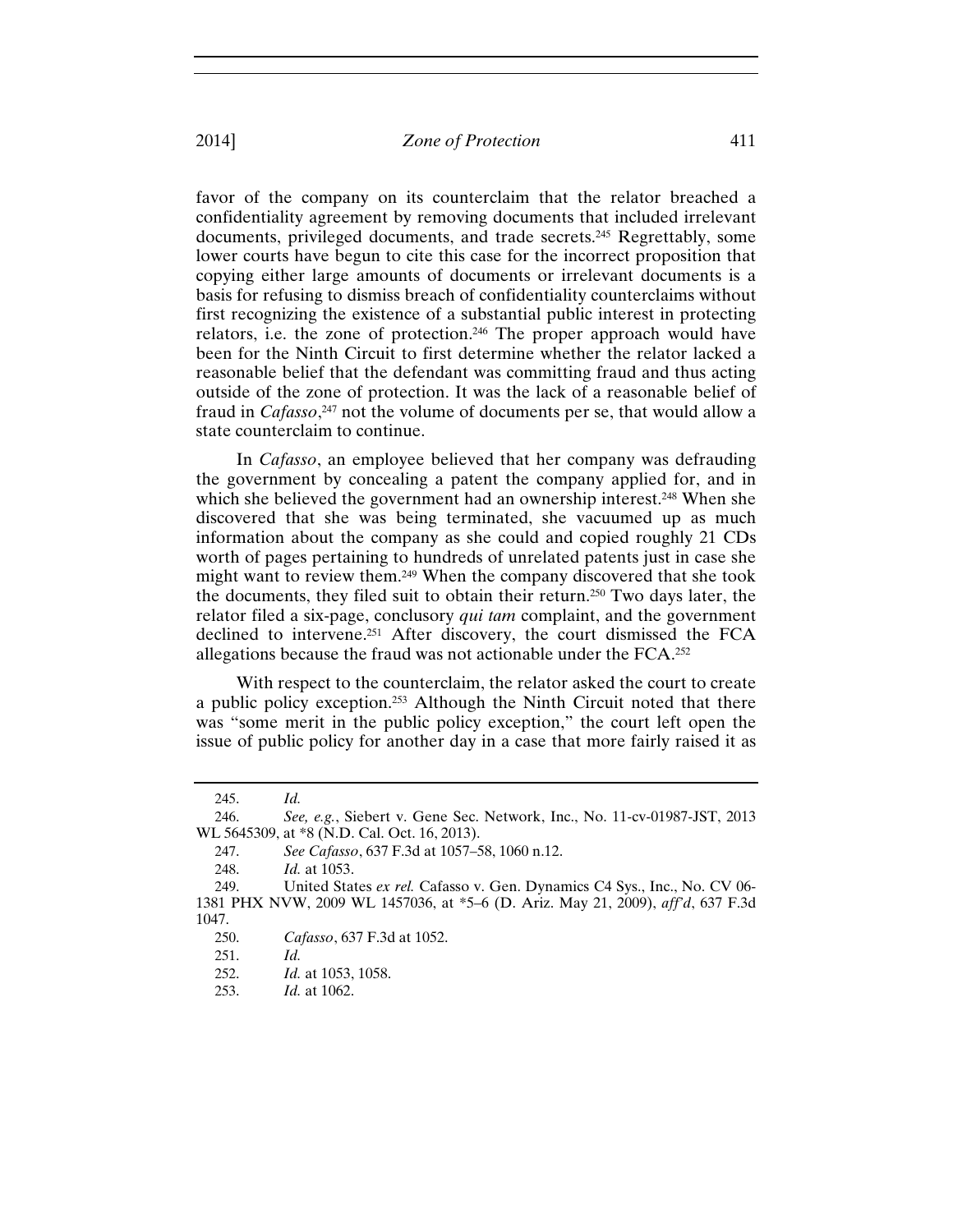an issue.254 The court described this case as a "vast and indiscriminate appropriation of [company] files" because the relator took the documents without reading a single page before copying them.<sup>255</sup> Even more telling and compelling to the issue, the trial court noted that the relator actually filed the *qui tam* action before reading a single page of the documents she copied.256

The relator not even reading a single page of documents prior to filing a *qui tam* complaint shows that the removal of documents was not truly part of the process of reporting fraud to the government. Unfortunately, the Ninth Circuit did not have or apply a proper framework—such as the one advanced in this Article—or it would have held that the relator was not acting within the zone of protection and, therefore, counterclaims were appropriate. Rather, the court focused too heavily upon the amount of documents taken.<sup>257</sup>

The case was further exacerbated by other misconduct by the relator. The Ninth Circuit went on to note that, in addition to failing to read or rely upon the documents, also "[s]wept up in this unselective taking of documents were attorney-client privileged communications, trade secrets . . . , and at least one patent application that the Patent Office had placed under a secrecy order."258 Moreover, the Ninth Circuit pointed out that there were "numerous discovery abuses" during the litigation of the FCA case, including attaching privileged documents to the amended complaint, failing to identify documents, and seeking discovery of 110 inventions not named in the complaint.259 The last straw was the fact that the relator admitted in interrogatory responses that she had no evidence in support of her FCA claims.<sup>260</sup> Therefore, the Ninth Circuit concluded:

Although courts perhaps should consider in particular instances for particular documents whether confidentiality policies must give way to the needs of FCA litigation for the public's interest, Cafasso's grabbing of tens of thousands of documents here is overbroad and

259. *Id.* at 1052.

<sup>254.</sup> *Id.*

<sup>255.</sup> *Id.*

<sup>256.</sup> United States *ex rel.* Cafasso v. Gene Dynamics C4 Sys., Inc., No. CV 06- 1381 PHX NVW, 2009 WL 1457036, at \*14 (D. Ariz. May 21, 2009), *aff'd*, 637 F.3d 1047.

<sup>257.</sup> *See Cafasso*, 637 F.3d at 1062.

<sup>258.</sup> *Id.*

<sup>260.</sup> *Id.*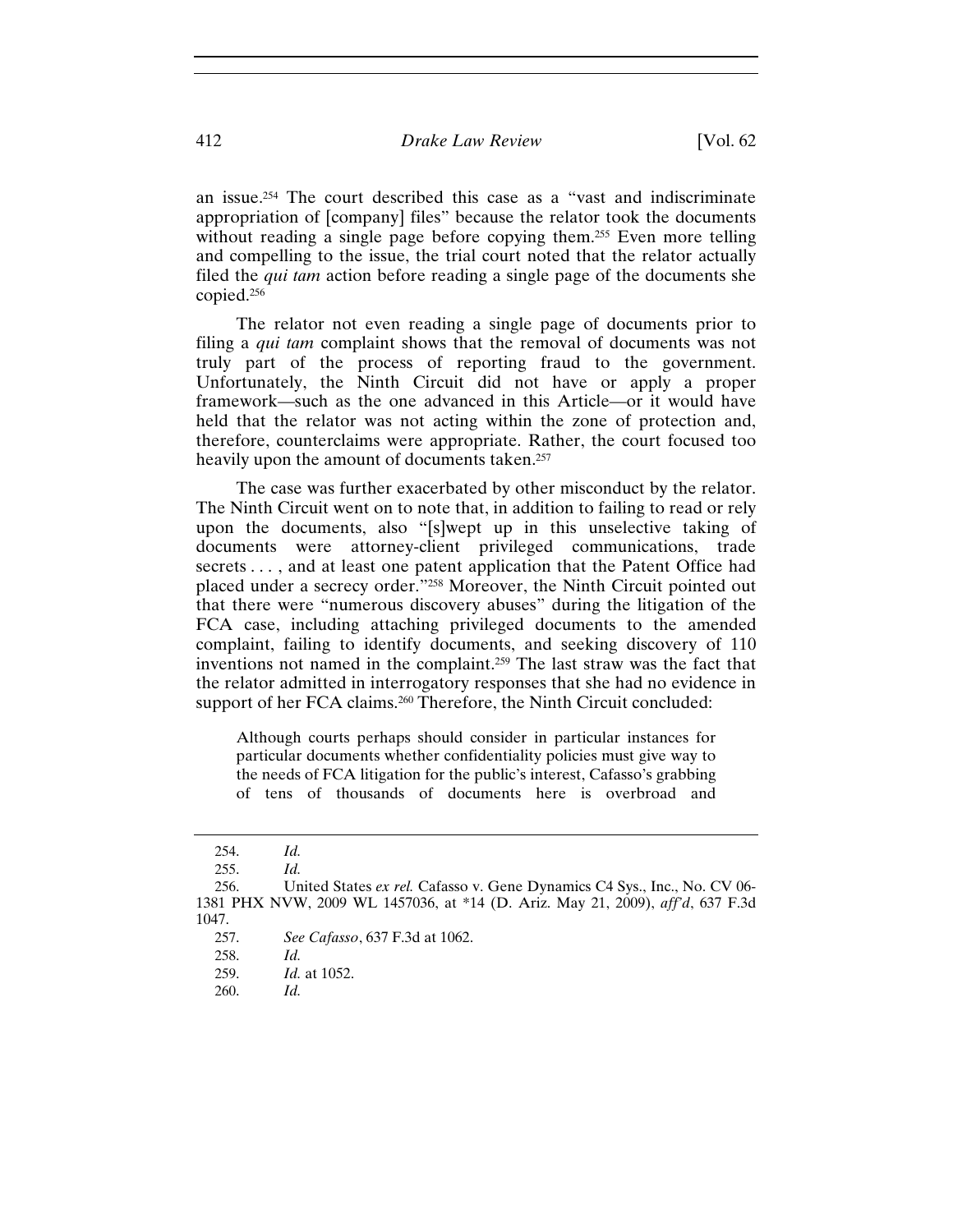unreasonable, and cannot be sustained by reference to a public policy exception.261

Unfortunately, the opinion appeared to focus on the number and relevancy of the documents instead of providing a framework, such as advanced in this Article, which hinges upon whether the conduct was within the zone of protection that required a showing of reasonable belief that the company was violating the FCA. The court could and should have stated that she did not possess a reasonable belief that the company violated the FCA and therefore did not fall within the zone of protection. This would have created a more proper framework for future courts.

This Article advances that even when it is determined that an employee acted outside the zone of protection, the same framework and analysis needs to be applied. First, the court must recognize that the FCA creates a zone of protection.262 Second, the court must determine whether a relator falls within it.263 By skipping the recognition or definition of a zone of protection, courts will not produce uniform results and risk creating factors or reaching decisions contrary to substantial public and federal interests.

As matters stand, there is insufficient guidance for future whistleblowers, and courts might misuse the *Cafasso* case for the premise that copying a large number of documents somehow falls outside of a zone of protection.264 Indeed, it is not the number of documents that warranted denial of the motion to dismiss the counterclaim in *Cafasso*. Rather, it was the relator's lack of reasonable belief that the company was defrauding the government that excluded her from the zone of protection.265 In other words, the only way a court can permit a counterclaim against a relator is to find that the relator's activities did not fall within the zone of protection.266 This is true even if an employee takes only one document instead of tens of thousands. An employee who takes a single document is shielded from counterclaims if the employee falls within the zone of

265. *See Cafasso*, 637 F.3d at 1052.

266. *See supra* Part II.C.

<sup>261.</sup> *Id.* at 1062.

<sup>262.</sup> *See supra* Part II.C.

<sup>263.</sup> *See supra* Part II.C.1.

<sup>264.</sup> In fact, this case led the district court in *Wildhirt* to incorrectly focus on the broad scope of documents collected as the basis for upholding a counterclaim rather than on whether the relator's actions fell within a zone of protection. *See* United States *ex rel.* Wildhirt v. AARS Forever, Inc., No. 09 C 1215, 2013 WL 5304092, at \*6 (N.D. Ill. Sept. 19, 2013).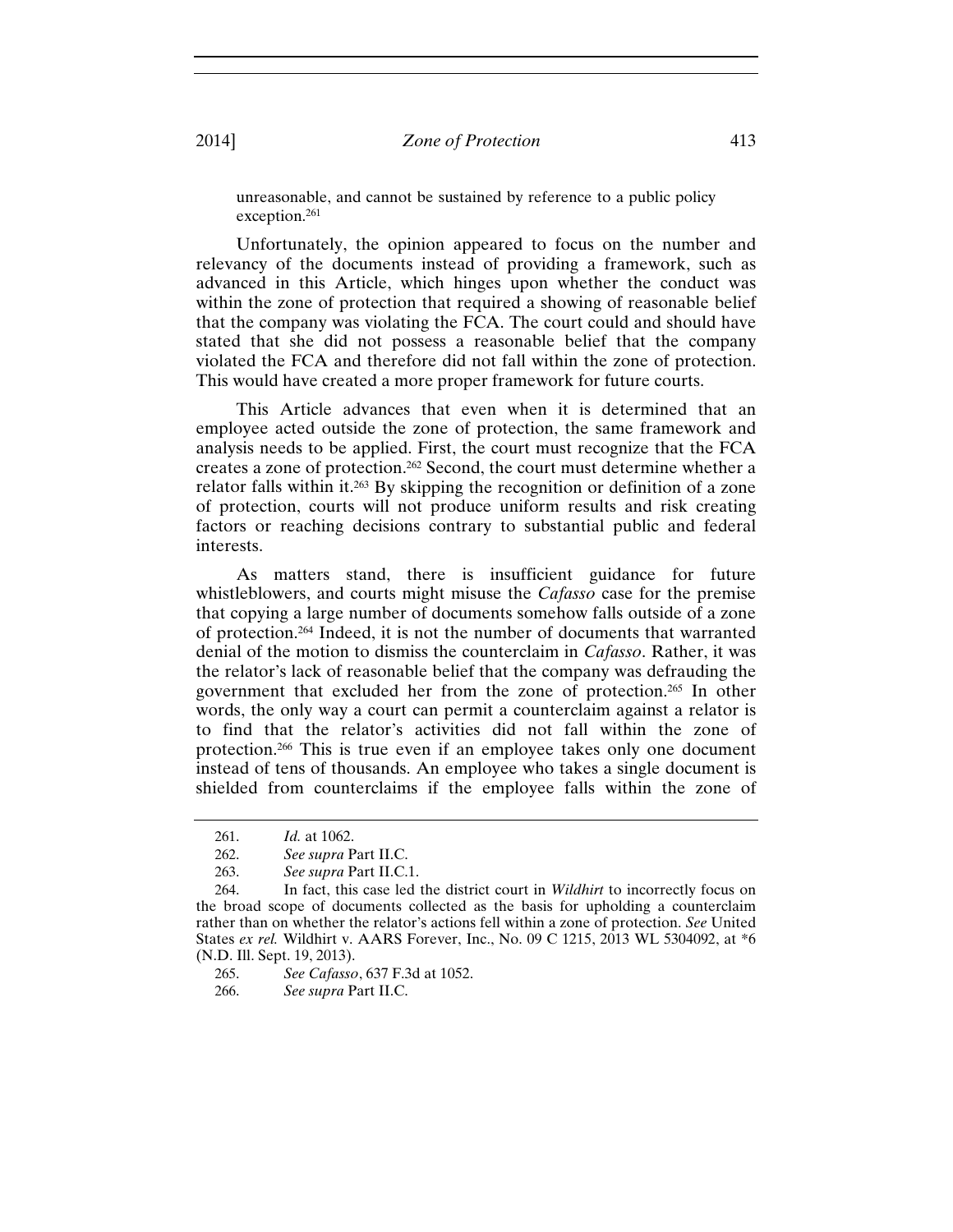protection and is not shielded if he or she falls outsize the zone. The exact same rule applies when an employee takes 10,000 pages of documents.

The danger of focusing on the amount of documents, which in the *Cafasso* case consisted of tens of thousands of pages,<sup>267</sup> is that the courts may end up incorrectly setting as a standard that a document may be copied and produced to the DOJ only if it could be used as a trial exhibit. If that is the standard, then a company that is liable for fraud might still argue that because only 10 percent of documents were worthy as trial exhibits or a similar argument that only 50 percent of the documents met some other relevancy standard—the relator is nevertheless liable for a tort or breach of contract claim when the defendant settles the case for millions of dollars. Defendants would almost certainly argue a relator's liability would always exist if the DOJ either turns down a case or there is no finding of an FCA violation. This would chill whistleblowers from reporting suspected FCA violations.

<sup>267.</sup> *Cafasso*, 637 F.3d at 1062. The reality is that in this electronic age it is relatively easy to gather a lot of documents because a single DVD-ROM disk or even a small USB flash drive holds four gigabytes of data, which is more than 4 billion keystrokes. *Understanding File Sizes*, GREENNET, http://www.gn.apc.org/support/ understanding-file-sizes (last visited Mar. 18, 2014). One keystroke is one byte. *See id.*  There are 1,024 bytes per kilobyte, 1,024 kilobytes per megabyte, and 1,024 megabytes per gigabyte. *Id.* This means there are 1,073,741,824 keystrokes per gigabyte. An average gigabyte of data consists of 64,782 pages of Microsoft Word files, or 677,963 pages of Text files. *Fact Sheet: How Many Pages in a Gigabyte?*, APPLIED DISCOVERY (2007), *available at* http://www.lexisnexis.com/applieddiscovery/lawlibrary/whitepapers/ adi\_fs\_pagesinagigabyte.pdf. The ease of gathering documents today can also come into play when determining the relator's share of the award or settlement. As stated previously, at least one court considered the fact that a relator produced as part of his SME to the DOJ more than 700,000 pages of internal company documents as a reason for giving a higher award instead of a punishment. United States *ex rel.* Rille v. Hewlett-Packard Co., 784 F. Supp. 2d 1097, 1101 (E.D. Ark. 2011). The court in *Rille* did not discuss the relator's entitlement to this data or explicitly address its proper use in the *qui tam* action, but the court noted the "700,000 pages of incriminating documents that [relator] took" as one of the important factors in determining the relators' share of the *qui tam* settlement. *Id.* Seven hundred thousand pages of Word documents is nearly 11 gigabytes of data—ironically, nearly the same amount of data was collected (albeit unreasonably) in *Cafasso*. *See Cafasso*, 637 F.3d at 1052. This comparison shows that it is not the amount of data collected by relators that courts should be concerned with when considering the dismissal of a counterclaim, but rather the reasonableness of the relator's actions. The collection in *Cafasso* was clearly unreasonable, while the collection in *Rille* was sufficient to convince the government to investigate and eventually settle the claim. *Compare id.* at 1052, *with Rille*, 784 F. Supp. 2d at 1098–99, 1101 n.23.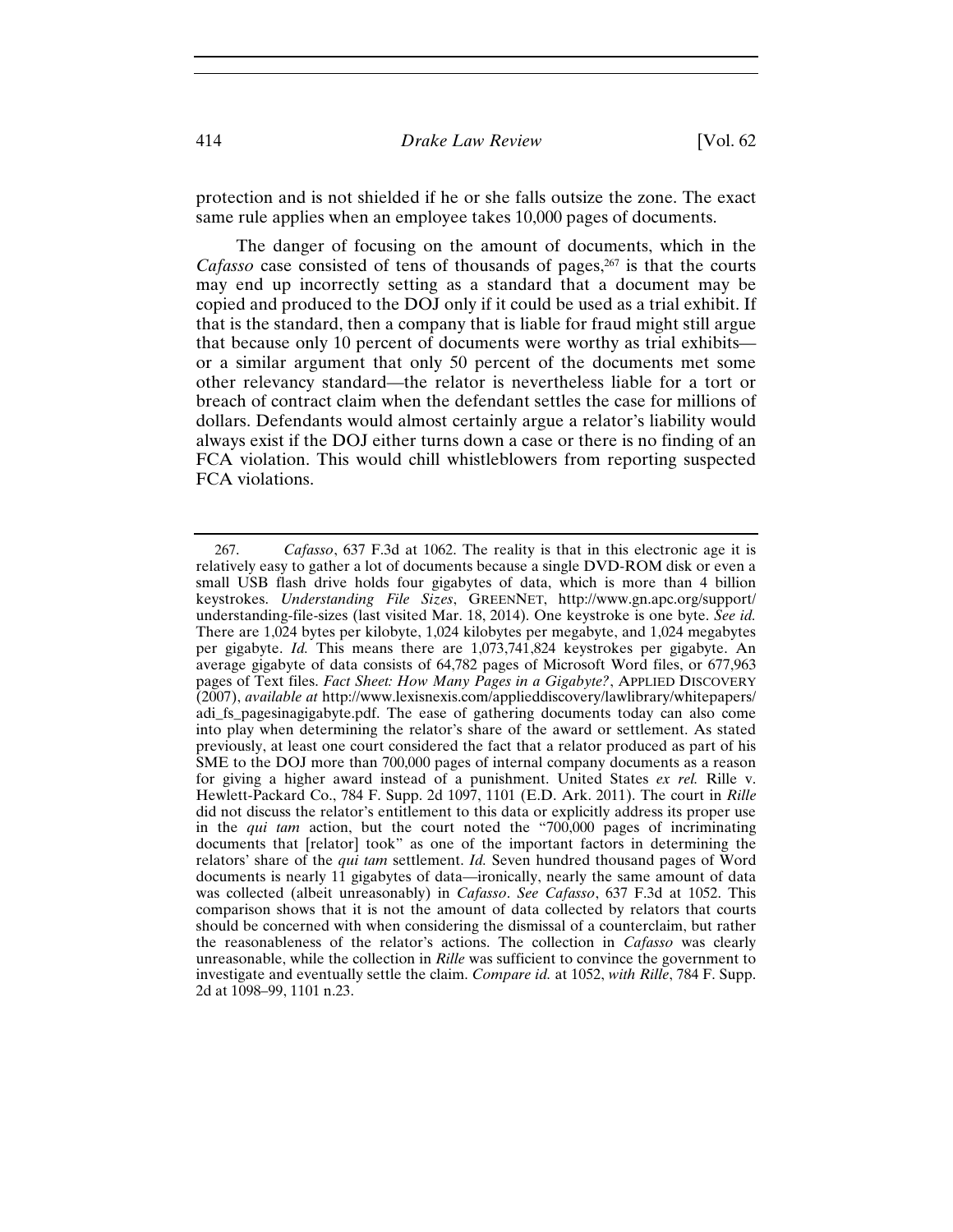Creating a rule to limit production of documents based on ultimate relevancy or volume would be counter to the goals of the FCA, which encourages disclosure of documents and suspected fraud, because protection would be limited to cases in which fraud was established. Again, documents are the heart of proving a FCA case.268 Most FCA cases involve many thousands of pages of documents, with many large cases topping a million pages of documents.<sup>269</sup> There are often hundreds, if not thousands, of individual false claims in many *qui tam* cases, each of which must be established by sufficient evidence.<sup>270</sup> In addition, because of the heightened pleading requirements under Federal Rule of Civil Procedure Rule  $9(b)$ ,<sup>271</sup> a relator must have evidence of the "'who, what, when, where, and how' of the alleged fraud."272 To do so, a relator usually gathers and produces a significant amount of documents to support FCA allegations and survive a motion to dismiss.

Moreover, the whistleblowing employee should not be required to know the relevancy rules or determine which documents may be legally significant in supporting allegations of suspected fraud or violations of the FCA.273 In addition, a relator should not be forced to review every page of every document sitting on his or her office desk before providing them to

271. *In re* BP Lubricants USA Inc., 637 F.3d 1307, 1310 (Fed. Cir. 2011); *see*  FED R. CIV. P. 9(b).

272. United States *ex rel.* Ruhe v. Masimo Corp., 929 F. Supp. 2d 1033, 1037 (C.D. Cal. 2012) (quoting Vess v. Ciba-Geigy Corp. USA, 317 F.3d 1097, 1106 (9th Cir. 2003)); Mitchell, *supra* note 49, at 358.

<sup>268.</sup> *See supra* Part II.A.1.

<sup>269.</sup> *See supra* note 244 and accompanying text. Furthermore, "the False Claims Act has the following provision: the[ DOJ] will serve on the company a civil investigative demand where potentially millions of pages of documents will be turned over before any claim is filed." Symposium, *Reinvigorating Rule 502*, 81 FORDHAM L. REV. 1533, 1585 (2013) (statement by Hon. Paul S. Diamond); *see* 31 U.S.C. § 3733 (2012).

<sup>270.</sup> In the *qui tam* cases the Author worked on at the DOJ, several involved thousands of false claims.

<sup>273.</sup> In fact, some courts have held that the FCA requires the relator to hire independent counsel as part of pursuing a *qui tam* claim. *See, e.g.*, Georgakis v. Ill. State Univ., 722 F.3d 1075, 1077 (7th Cir. 2013) (holding that because an FCA claim involves no personal injury, a relator cannot maintain an FCA suit in an individual capacity and must either be an attorney or represented by counsel to maintain a suit on behalf of the government). "The relator's counsel focuses on presenting to the government information, documents, damage theories, lists of witnesses, and the names of potential expert witnesses as a part of its initial disclosure statement. [The relator's counsel] does so with an eye to maximizing the government's interest in the case." Caldwell, *supra* note 229, at 377–78.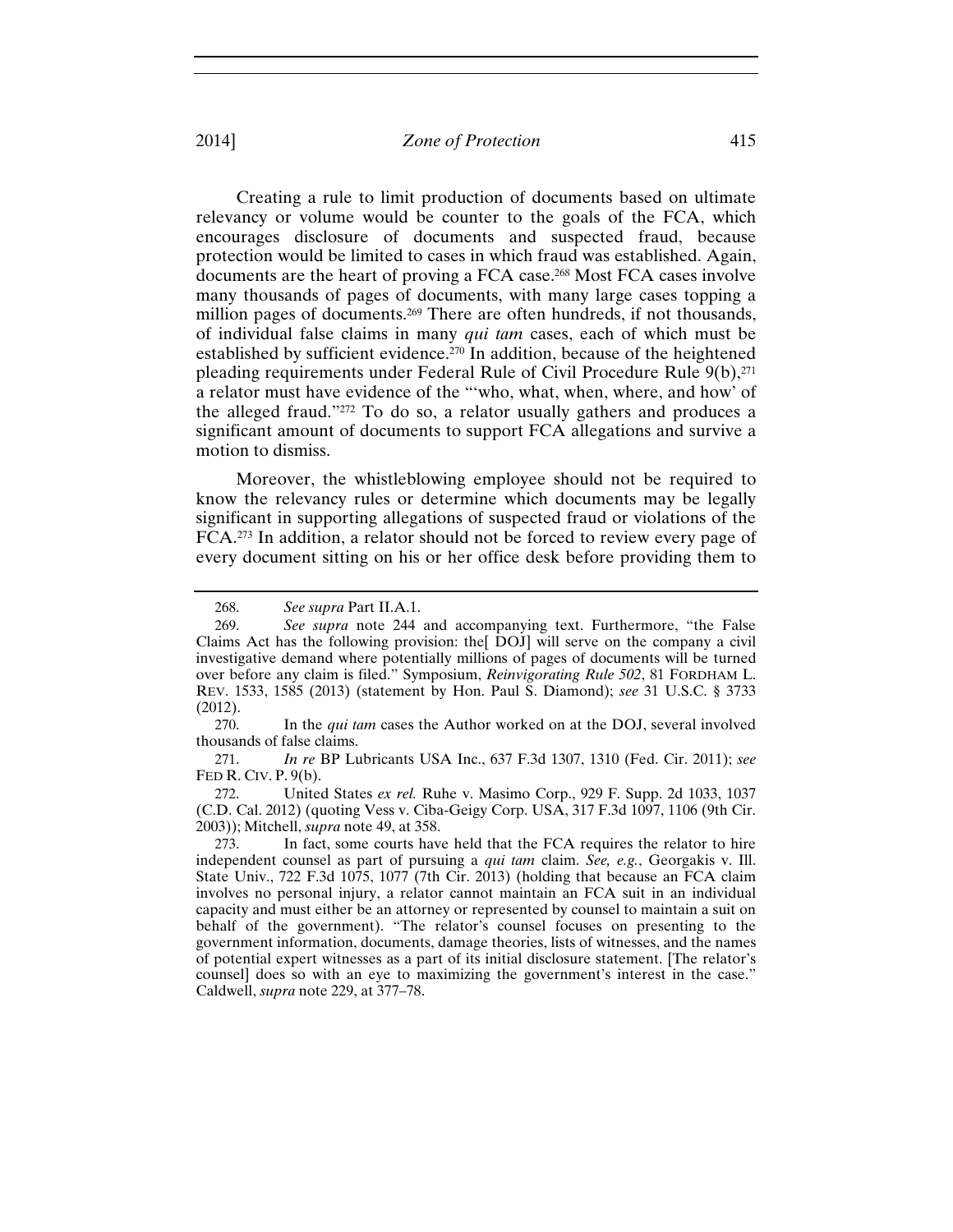counsel. Indeed, the relator should not be required to read every page of every file before copying a folder that likely contains relevant information. Not only would this waste company time and resources, but it would also tip off the defendant that the employee intended to report fraud, which is contrary to the purpose and provisions of the FCA.

A relator is also entitled to the aid of counsel to determine what documents are relevant to the fraud claim.274 The relator should be able to use the attorney's professional judgment to determine a document's relevancy. It makes little sense to place the responsibility solely on the whistleblower, who may, as a consequence, spend valuable company time combing through voluminous records to develop the case.275 Rather, relators should be permitted to gather and disclose all *potentially* relevant files that they have reasonable access to as part of their duties to their attorney, who then decides which particular documents to produce to the DOJ. Thus, a court should not limit the zone of protection by requiring a whistleblower to discern and only copy what, in hindsight, a court may consider to be relevant to an FCA action.

Disclosure to the DOJ of overbroad and unrelated documents should not be a basis to displace the zone of protection. The safeguards previously mentioned prevent any improper disclosure of documents not relevant to the *qui tam* claim.276 The relator's attorney and DOJ attorneys working on a *qui tam* case have no interest in disclosing the confidential documents outside of the litigation, and those that do disclose face potentially stiff sanctions.<sup>277</sup> As discussed in section II.C.1, because the relator already has access to the documents, the mere disclosure of them to legal counsel or the DOJ means that there is limited potential for significant actual harm. When this low risk is weighed against the substantial interest in protecting whistleblowers who provide information to the government, the balance weighs heavily in favor of protecting whistleblowers who possess a

<sup>274.</sup> *See supra* Part II.C.1.

<sup>275.</sup> As noted above, in a large case, there are potentially tens of thousands of relevant documents. *E.g.*, United States *ex rel.* Rille v. Hewlett-Packard Co., 784 F. Supp. 2d 1097, 1099 (E.D. Ark. 2011).

<sup>276.</sup> *See supra* Part II.A.1–6. Again, even if the relator's document disclosure to the DOJ is overbroad and includes irrelevant documents, the relator's disclosure should still fall within the zone of protection because all disclosed documents will only be seen by officers of the court: the relator's attorney and the DOJ.

<sup>277.</sup> *See* 28 U.S.C. § 1927 (2012) (authorizing courts to sanction attorneys for bad-faith misconduct that "multiplies the proceedings in any case unreasonably and vexatiously"). The Author does not condone including privileged materials in the complaint, which may become public.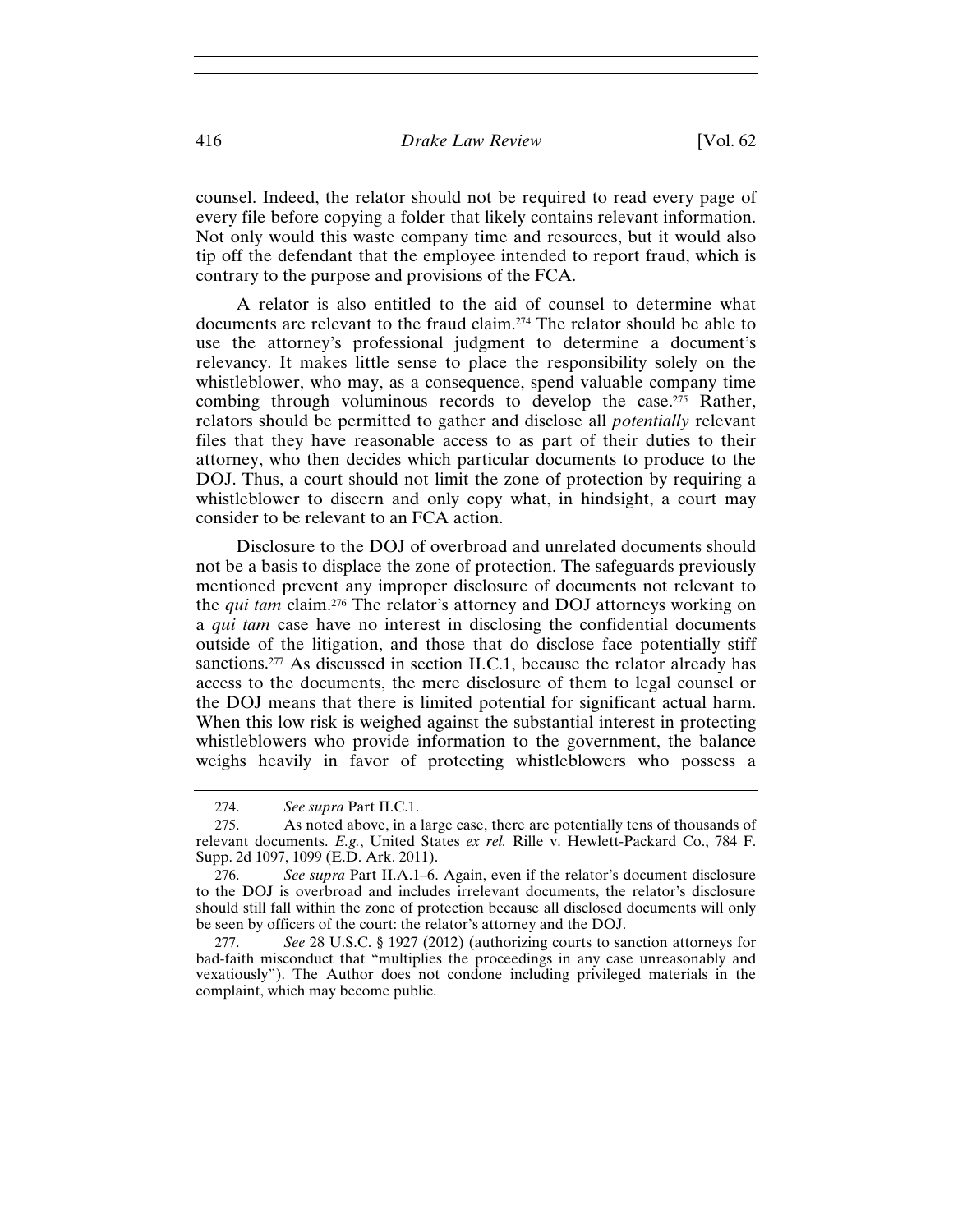reasonable belief that fraud or violations of the FCA occurred prior to gathering documents, including files or folders that appear to contain relevant information to provide to counsel for a determination of which documents to produce to the government. Moreover, much like the privilege and trade secret discussions above,278 the remedy for overproduction is the return of the documents or other sanctions governed by Rule 26 and not the displacement of the zone of protection when it otherwise applies.279

In sum, if an employee falls within the FCA's zone of protection, the employee is exempt from contract and tort claims even if some of the documents turn out to be irrelevant. Rather, the exclusive remedy is determined by the court pursuant to Rule 26, and the normal remedy and appropriate solution is to return irrelevant documents to the company, not to dismiss the *qui tam* case or otherwise remove the protections given the relator from the FCA for reporting suspected fraud against the government.280

## 1. *Not Restricting Gathering Documents to Discovery*

In an attempt to sidestep the strong public policy issues outlined in this Article,281 a common tactic used by defense counsel is to ask the court to order the return of the documents in the relator's possession<sup>282</sup> or that the relator produced to the DOJ based upon the theory that only information, not documents, is needed to file a *qui tam* case, and the DOJ

280. When a *qui tam* attorney elects to operate outside of these parameters, the remedy may include sanctions, but the normal course is not dismissal of a *qui tam* case based upon disclosing documents to the DOJ, provided that the relator's conduct was within the zone of protection as defined in this Article. *See supra* Part II.C.

281. *See supra* Part II.

282. Such a request often occurs after the DOJ elects not to intervene in a case, the case is unsealed, and the relator litigates the case independently.

<sup>278.</sup> *See supra* Part III.C.1–2.

<sup>279.</sup> Again, this Article limits the zone of protection to gathering documents from the defendant employer and producing them to an attorney for purposes of considering reporting fraud against the government, producing them to the DOJ as part of the relator's SME and continuing duty to provide information to the government, or using them in eventual litigation (e.g., to meet the particularity requirements of Federal Rule of Civil Procedure 9(b)). *See supra* Part II.C. This Article does not address or take a position on whether it is a protected activity to gather documents for other purposes, such as to support non-FCA actions or to provide copies to those not part of reporting fraud to the government, such as the media.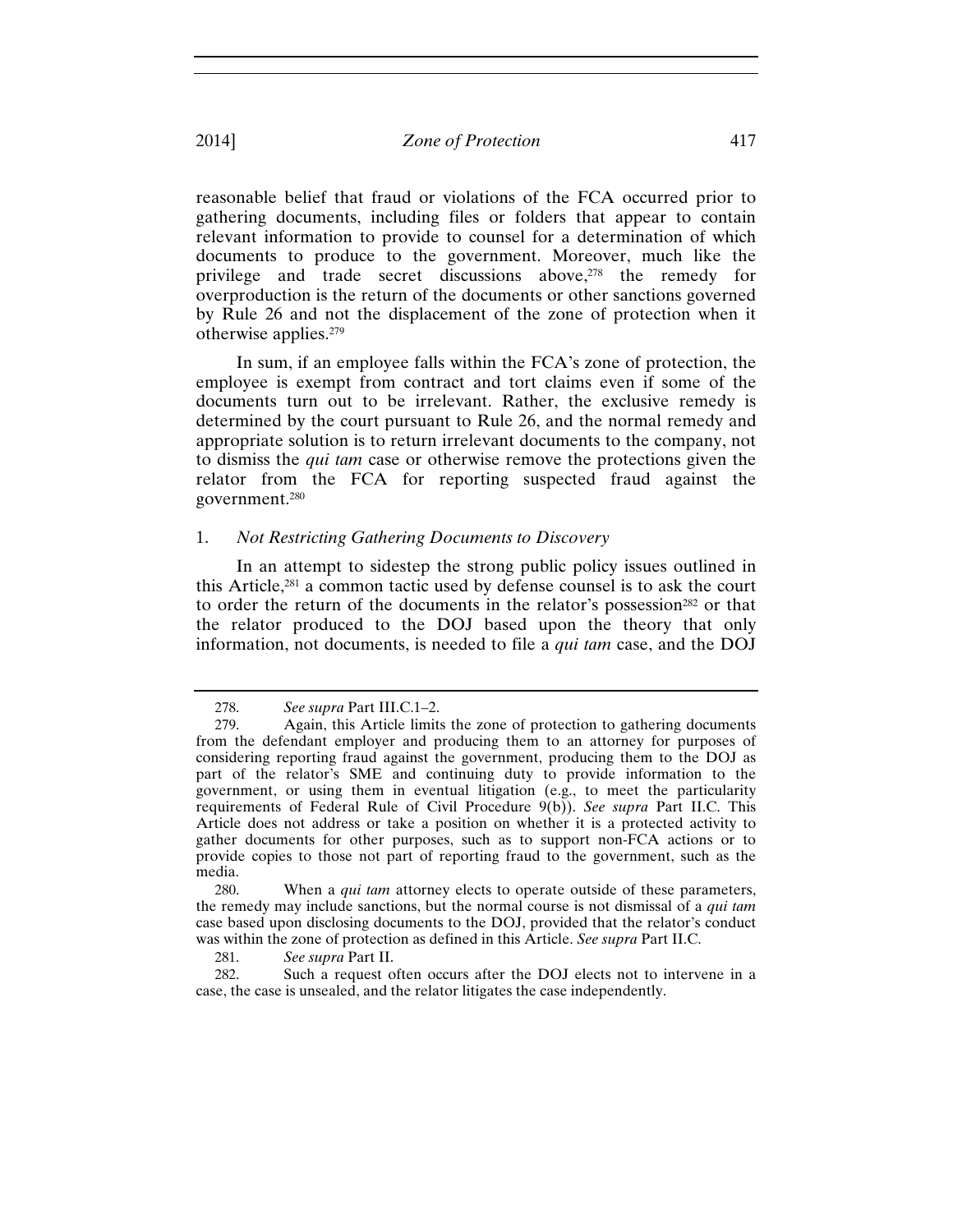could obtain documents during discovery or issue a civil investigative demand (CID) under the FCA.283 As demonstrated earlier, an important aspect of the FCA is the unique provision requiring the relator to turn over all information supporting the FCA allegations as part of filing for a reward.284 Although this generally occurs prior to filing of the *qui tam* case and before the DOJ is typically aware of the allegations, the relators have a continuing duty to cooperate with the DOJ and to provide information within their possession and control during the life of the *qui tam* case.<sup>285</sup> Thus, relators must supplement the SME with any new information or documents after submitting the initial SME.286 Therefore, the FCA contemplates and condones gathering and producing documents prior to service of the complaint and the beginning of formal discovery.

In addition, to deny the relator the ability to support the *qui tam* case would frustrate the strong public policy and federal interests. Again, the DOJ declines nearly 80 percent of *qui tam* cases and lacks resources to investigate every tip or complaint.<sup>287</sup> Thus, only when a relator steps forward with substantial evidence of fraud—usually documents—will the DOJ intervene or discovery take place. In addition, defendants frequently file motions to dismiss a *qui tam* under Rule 9(b) in advance of discovery, particularly in nonintervened cases that the relator elects to litigate on behalf of the government.<sup>288</sup> It is insufficient to survive a motion to dismiss for a relator to merely inform the court that discovery would supply the "who, what, when, how and why" of the allegations.<sup>289</sup> Rather, the relator must possess the information at the pleading stage and not just the whereabouts of potentially relevant documents.<sup>290</sup> The substantial public

<sup>283.</sup> *See* 31 U.S.C. § 3733 (2012). Prior to 2009, when the statute was amended, CIDs were seldom used because they had to be approved by the Attorney General. Joseph M. Makalusky, *Blowing the Whistle on the Need to Clarify and Correct the Massachusetts False Claims Act*, 94 MASS. L. REV. 41, 52–53 (2012). Even though the Attorney General has been allowed to delegate the issuance of CIDs to the U.S. Attorneys for each district, *see* 31 U.S.C. § 3733(a)(1), they have not become automatic or used in every *qui tam* case.

<sup>284. 31</sup> U.S.C. § 3730(b)(2); *see supra* Part I.A.1.

<sup>285.</sup> *See* 31 U.S.C. § 3730(c)(1).

<sup>286.</sup> *See id.* It is not uncommon for a relator to amend the SME multiple times after filing a *qui tam* and prior to serving the complaint on the defendant.

<sup>287.</sup> *See* Hesch, *supra* note 7, at 237.

<sup>288.</sup> *See* Mitchell, *supra* note 49, at 339.

<sup>289.</sup> *See* Martin Merritt & Rachel V. Rose, *Pleading "Health Care Fraud and Abuse" Under the False Claims Act*, FED. LAW., May 2013, at 62, 64–65.

<sup>290.</sup> *See id.* at 65. As Martin Merritt and Rachel Rose described: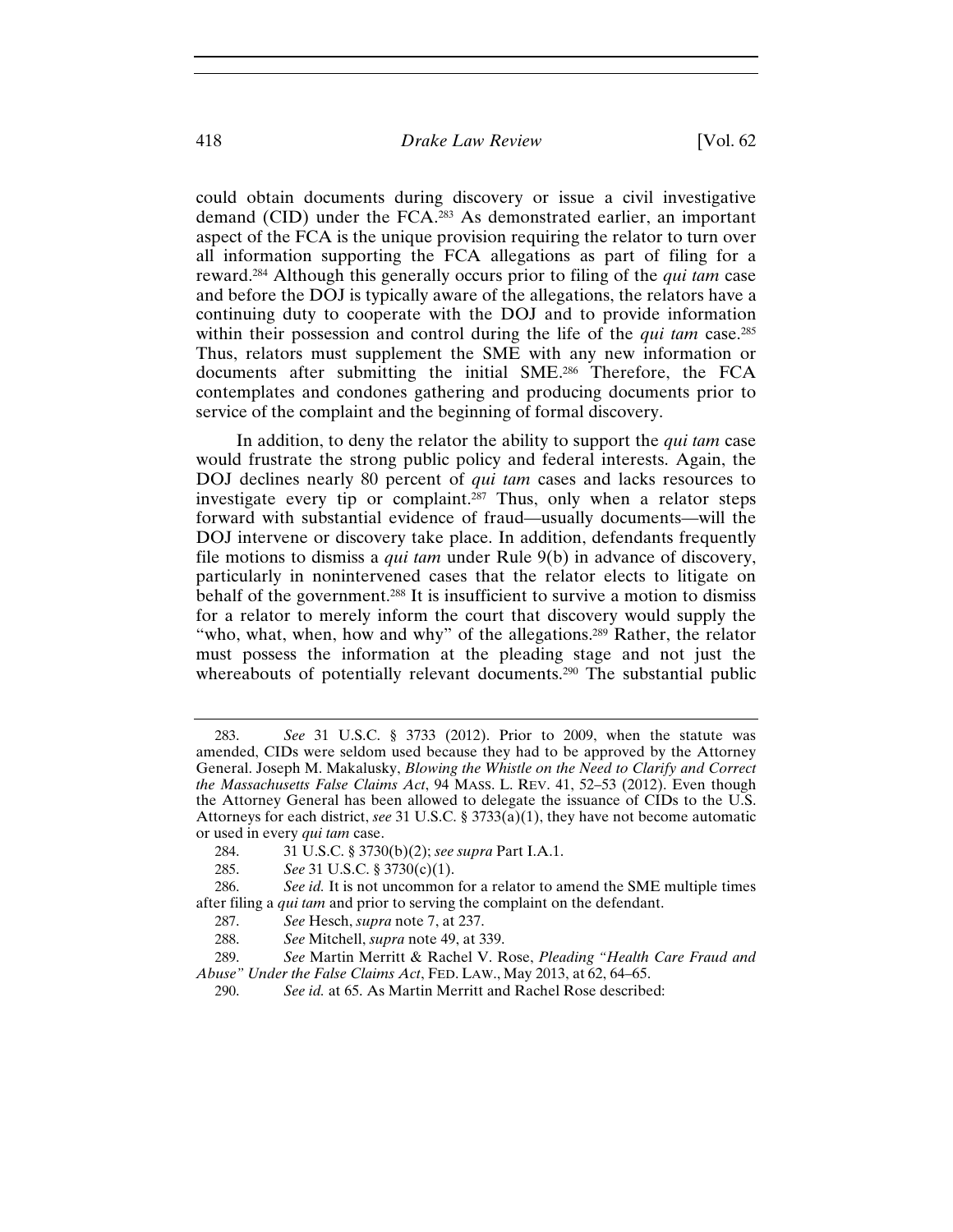policy interest demands that whistleblowers step forward with inside information of fraud when filing a *qui tam* case and seek government intervention in the case prior to service of the complaint upon the defendant. Therefore, courts should reject these types of arguments that seek to sidestep the zone of protection and would improperly inhibit relators from producing internal documents to the government as part of the continuing duty of supporting *qui tam* cases prior to service of the complaint on defendants.

## E. *When Relators Ask Others to Gather Documents*

Although there are no FCA *qui tam* cases on point, a potential thorny issue is what a court should do if a relator asks other current employees to gather company documents to provide to the DOJ as part of the SME when filing a *qui tam* case. A similar question was an issue in an FCA retaliation-only suit, in which an employee claimed to have been fired because he privately contacted the government to report fraud.291 His report resulted in an audit of the company.292 Once the employee was terminated, he brought a retaliation suit under the FCA, but did not bring a *qui tam* action.293 To support the allegations of wrongful termination, the former employee asked a current employee to gather company documents on his behalf.294 The former employee received some documents before filing the retaliation action and other documents after filing the action.295 The company filed nine counterclaims and asked the court to dismiss the retaliation case as a sanction for stealing company documents.296 The court noted that courts in other settings had considered similar actions to be

*Id.*

<sup>[</sup>A] relator must plead as many facts as he or she is able, including details of the scheme, and either details of actual claims submitted, or facts providing sufficient indicia of reliability which reveal how, during the period the relator was employed, the relator came to know of facts, and which tend to establish the relator has personal knowledge of the submission of claims.

<sup>291.</sup> Glynn v. EDO Corp., No. JFM-07-01660, 2010 WL 3294347, at \*1–2 (D. Md. Aug. 20, 2010).

<sup>292.</sup> *Id.* at \*1.

<sup>293.</sup> *Id.* at \*2. Thus, the case was not filed under seal.

<sup>294.</sup> *Id.* at \*1.

<sup>295.</sup> The wrongful termination action was field on June 21, 2007. *Id.* at \*2. An employee provided documents to the plaintiff on February 20, 2007, April 7–9, 2007, August 21, 2007, September 18, 2007, and February 5, 2008. *Id.* at \*5.

<sup>296.</sup> *Id.* at \*2.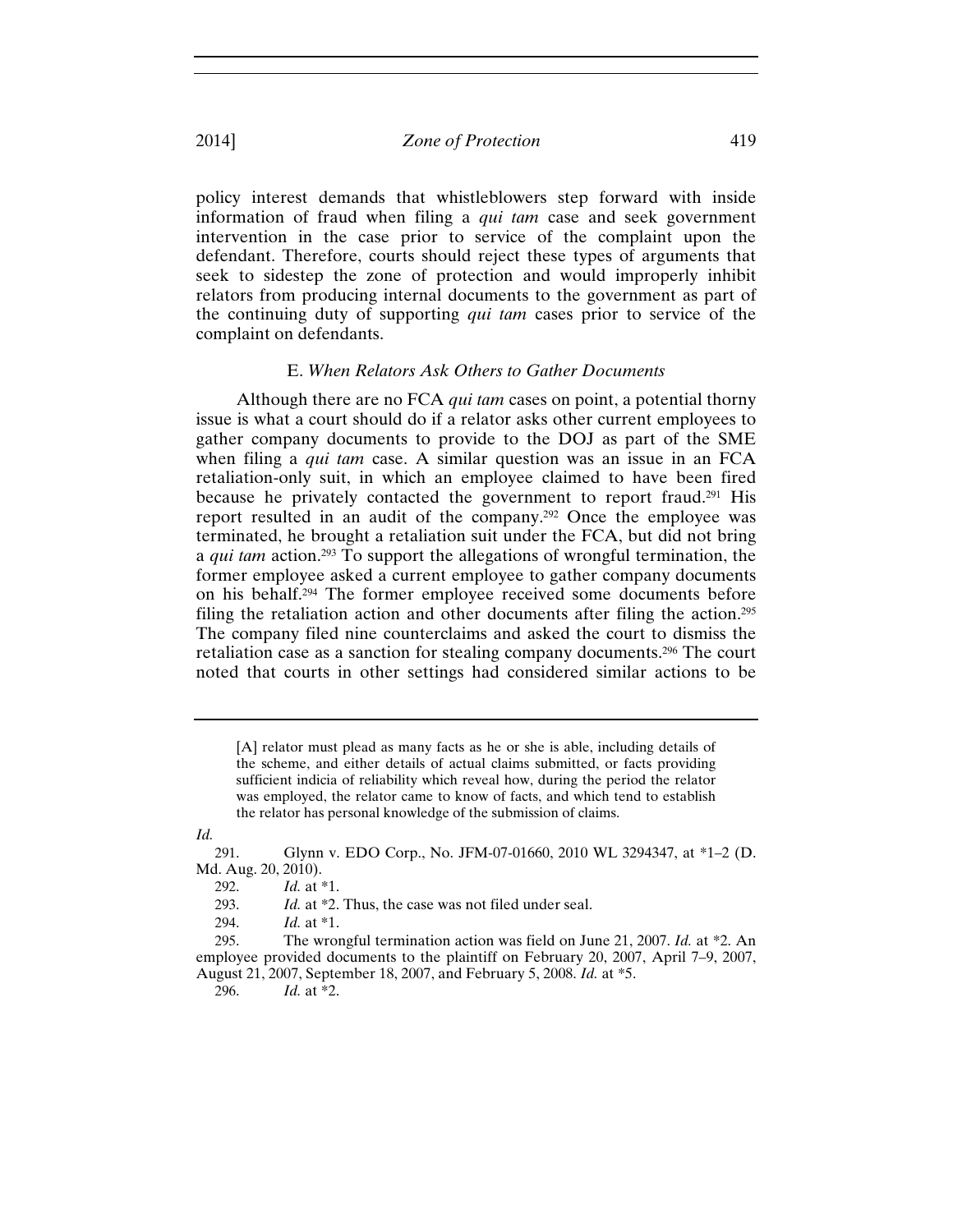stealing, but also concluded that those courts rarely dismissed the case as a result.297 The court held that that the former employee improperly engaged in self-help discovery and received stolen documents.298 Nevertheless, the court refused to dismiss the claim because it was too harsh a sanction and instead issued a \$20,000 sanction.299

This Article demonstrates that the zone of protection applies to a relator asking other current employees to gather company documents and therefore bars any contract or tort claim against either the relator or assisting employees.300 As demonstrated earlier, an FCA *qui tam* case is unique because its sole purpose is to advance substantial public and federal interests.301 While only one employee may actually file a *qui tam* case,302 the goal and purpose of the FCA is to protect all employees who gather documents as part of reporting fraud against the government. In fact, Congress amended the FCA's antiretaliation provision in 2009 to broaden the protection to all persons, whether employees, contractors, or agents.303 The FCA statute now reads:

Any employee, contractor, or agent shall be entitled to all relief necessary to make that employee, contractor, or agent whole, if that employee, contractor, or agent is discharged, demoted, suspended, threatened, harassed, or in any other manner discriminated against in the terms and conditions of employment because of lawful acts done by the employee, contractor, agent or *associated others* in furtherance

299. *Id.* at \*6, \*8.

300. Although asking current employees to copy internal company documents once the complaint is served on the defendant could be viewed as questionable, particularly in FCA retaliation cases where the relator is not prosecuting fraud allegations on behalf of the government, the zone of protection would nonetheless apply and any sanction would be assessed by the court under Rule 26.

301. *See supra* Part II.

302. The "first to file" rule bars a subsequent relator from bringing a second *qui tam* case based upon the same allegations of transactions. 31 U.S.C. § 3730(e)(3) (2012). Although somewhat rare, it is possible for two relators to join together to file a single *qui tam* case.

303. Fraud Enforcement and Recovery Act of 2009, Pub. L. No. 111-21, § 4(d), 123 Stat. 1624, 1624–25 (codified as amended at 31 U.S.C. § 3730(h)(1)).

<sup>297.</sup> *Id.* at \*3–4. Such dismissals, the court noted, were "only warranted in extreme circumstances." *Id.* at \*3.

<sup>298.</sup> *Id.* at \*5. This case is further distinguishable from a *qui tam* case because the other employees giving the former employee documents knew that there was an ongoing lawsuit and that they were helping an adversary in known litigation, therefore circumventing the restrictions on contacting represented parties and the discovery process. *See id.* at \*6.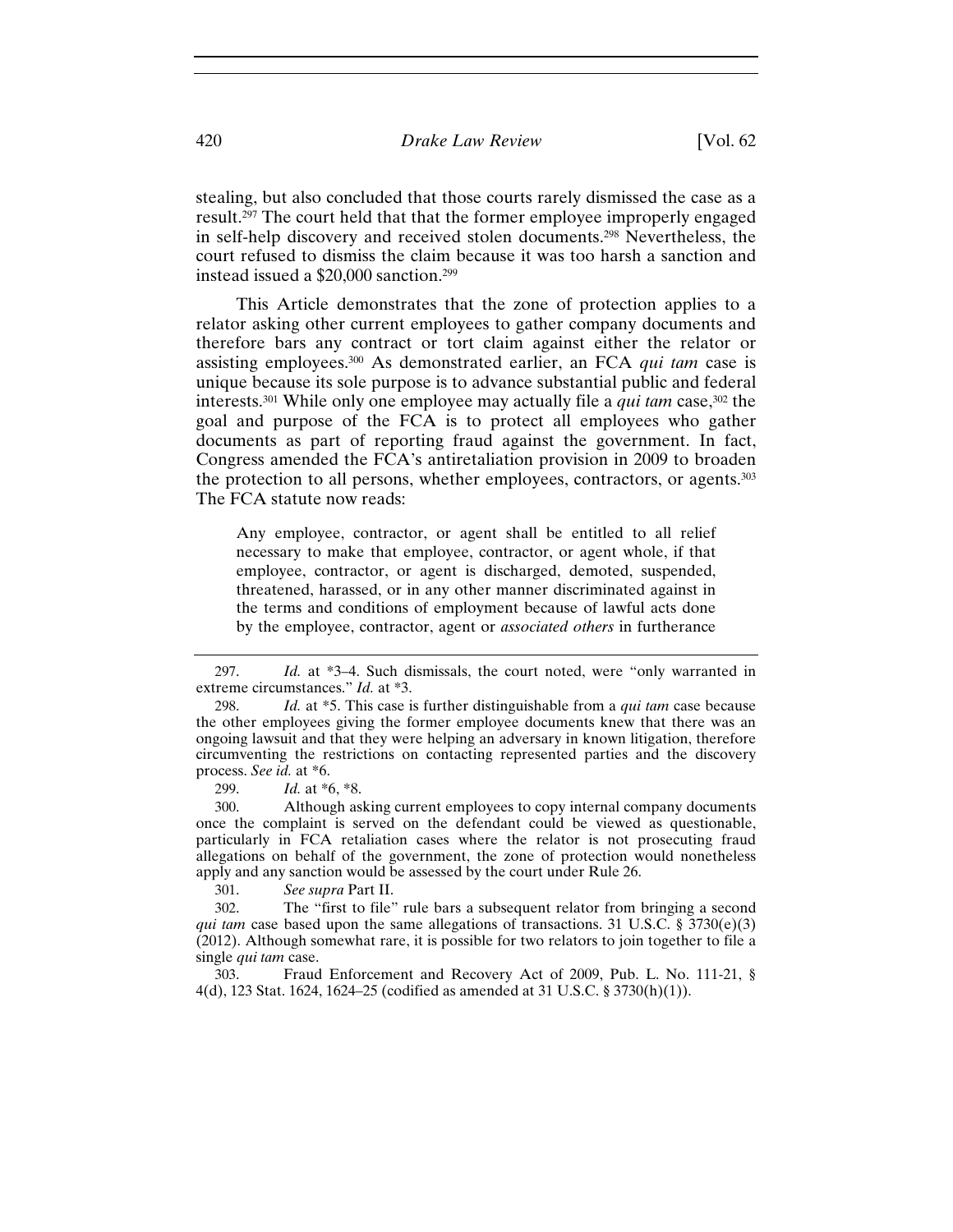of an action under this section or other efforts to stop 1 or more violations of this subchapter.304

Although there are no cases defining "associated others," it is clear that Congress intended to protect not only the person who files a *qui tam*  case, but also those who assist the relator in reporting fraud or bringing an FCA case.<sup>305</sup>

In short, the zone of protection for FCA cases covers any employee who gathers documents for the purpose of either reporting suspected fraud against the government or assisting another in reporting the fraud. Although these nonfiling employees are just conduits for other whistleblowers who turn the documents over to the government, the same substantial public interest is still served. Indeed, a nonfiling employee has the same right as the relator to report the fraud but may have chosen not to risk becoming a relator in a *qui tam* case because of the stigma attached to whistleblowers or the fact that the name of the relator who files a *qui tam* action is often made public.306 Moreover, the FCA *qui tam* provisions pay a reward only to the first to file a *qui tam*, 307 but the need for information from multiple people is apparent. Indeed, the antiretaliation provisions of the FCA apply to every employee, regardless of whether they are the ones to file a FCA *qui tam* case.308 Therefore, the zone of protection under the FCA extends to other employees being asked for documents in support of allegations that the employer is defrauding the government.

This does not mean that there are no remedies for discovery abuses. As explained above, after the defendant has been served with the complaint and the litigation commences, normal discovery rules apply and any violations are subject to court's authority and controlled by the Federal Rules of Civil Procedure.309 In other words, although the defendant may not bring a state claim against the relator or a nonfiling employee providing assistance to the relator, normal discovery rules begin to apply

<sup>304. 31</sup> U.S.C. § 3730(h)(1) (emphasis added).

<sup>305.</sup> The Congressional Record includes a speech by Representative Howard Berman in which he said, "This language is intended to deter and penalize indirect retaliation by, for example, firing a spouse or child of the person who blew the whistle." 155 CONG. REC. 12,699 (2009).

<sup>306.</sup> *See* Under Seal v. Under Seal, 326 F.3d 479, 486 (4th Cir. 2003) (noting there is a presumption in favor of unsealing *qui tam* complaints, but the seal may be retained by a showing of a significant countervailing interest).

<sup>307. 31</sup> U.S.C. § 3730(d), (e)(4).

<sup>308. 31</sup> U.S.C. § 3730(h).

<sup>309.</sup> *See supra* Part II.C.1.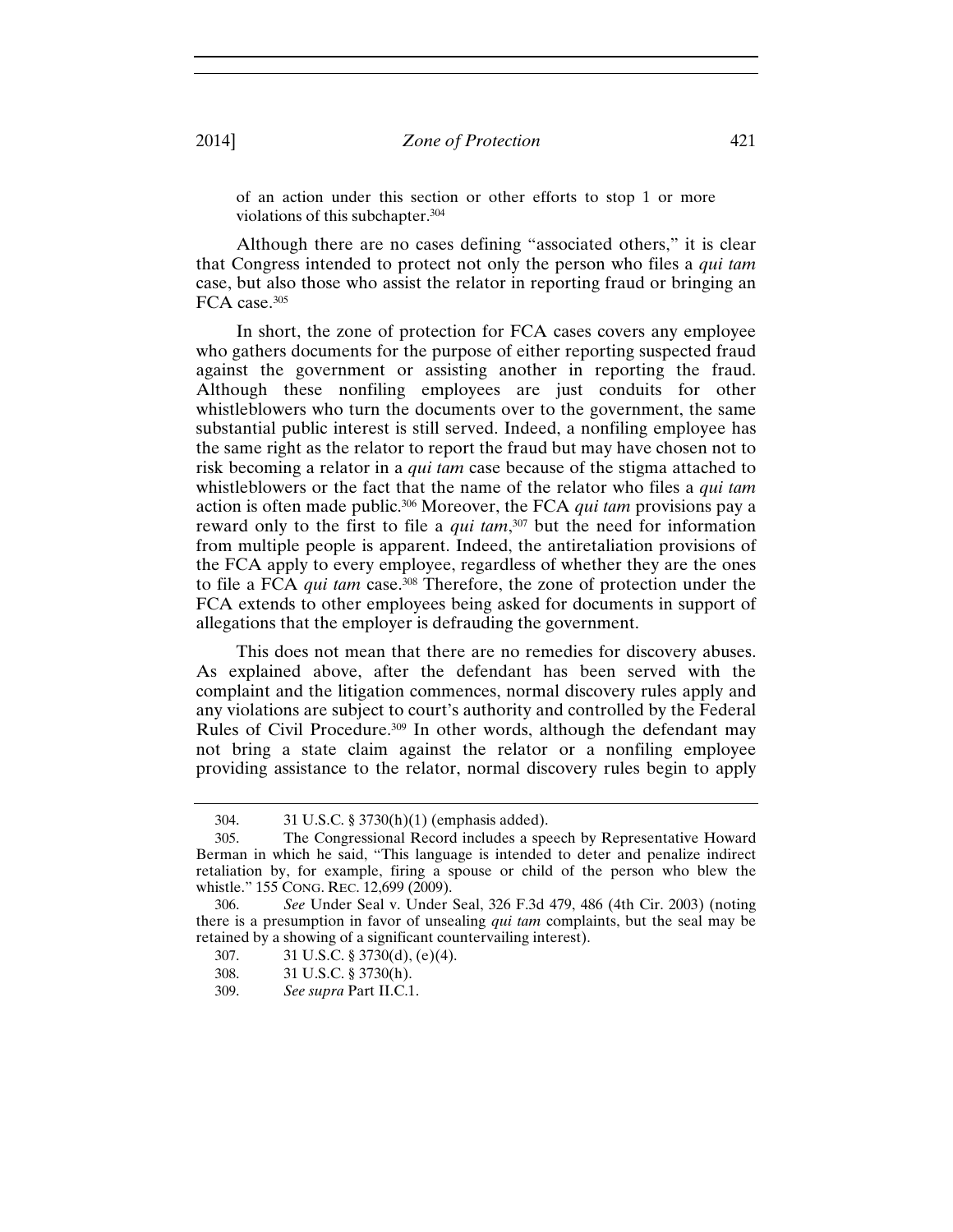upon serving the complaint and once the complaint is served, an employee may not continue to gather new documents from the defendant employer outside of the discovery rules.310 Therefore, the protections to employees are not extended at the total expense of a defendant's privacy. Rather, the safeguards built into the definition of the zone of protection and remedies discussed above provide for proper protection of the defendant's rights as well.

## IV. BALANCING THE FCA'S ZONE OF PROTECTION AGAINST THE COUNTERVAILING PUBLIC INTEREST IN ALLOWING TORT CLAIMS AGAINST A RELATOR

Just as the courts' reliance on the independent damages approach for breach of contract counterclaims is misplaced, their reliance on that same approach for tort counterclaims is also misplaced.311 As discussed in subpart II.C, there should be no distinction between the protection offered to a relator filing a *qui tam* action, whether the immunity from an action by an employer is based in contract or in tort. In that subpart, this Article outlined two distinct lines of Supreme Court cases that both independently would demand that a zone of protection be afforded to relators, whether the protection stems from a substantial public policy interest that voids contract provisions (as well as couching contract claims under tort law) or flows from certain unique federal common law interests that displace state tort law.312

In 2007, a court predicted that limiting dismissal to contract counterclaims under the *Rumery* line of cases would simply result in clever defendants seeking tort counterclaims.313 That court was correct. Recently, several courts have missed the mark by refusing to dismiss tort

<sup>310.</sup> *See supra* Part II.C.1.

<sup>311.</sup> *See supra* Part III.

<sup>312.</sup> Under *Rumery*, courts cannot enforce any contract as void against public policy that hinders a relator from filing a *qui tam* case because the FCA's substantial public policy interests create a zone of protection for relators. *See* Town of Newton v. Rumery, 480 U.S. 363, 392 (1987). Similarly, this public policy reasoning requires that the zone of protection apply equally to tort claims because, otherwise, clever counsel could couch the same conduct as a tort. Under *Boyle*, a court should recognize that federal common law exists that bars all tort claims because the FCA creates substantial and uniquely federal interests in protecting the public that would be thwarted if relators were exposed to the claims. *See* Boyle v. United Techs. Corp., 487 U.S. 500, 504 (1988).

<sup>313.</sup> United States *ex rel.* Miller v. Bill Harbert Int'l Constr., Inc., 505 F. Supp. 2d 20, 26 (D.D.C. 2007).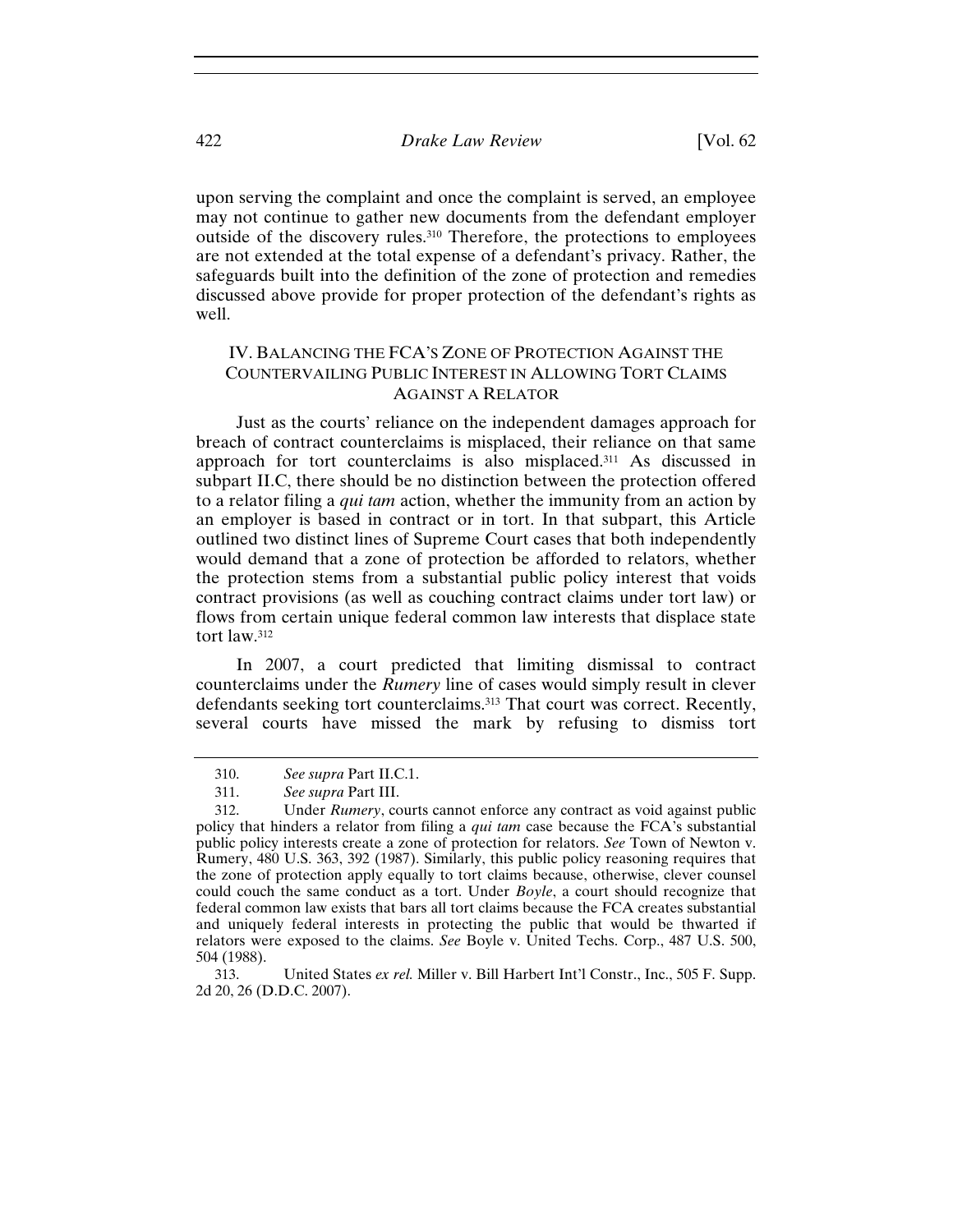counterclaims against relators. Those courts incorrectly established an independent damages model, which seemingly allows tort counterclaims to continue if the elements of the tort claims are different from elements of the FCA claims.314 Others courts appear to reserve dismissal of tort claims to instances in which FCA violations are proven in court.315 However, the correct approach is to apply the zone of protection to all counterclaims, including torts.316 In other words, the zone of protection applies to all activities that are bound up with or flow from reporting suspected fraud against the government to the government.

## A. *Cases Incorrectly Applying Independent Damages Approach to Torts*

Unfortunately, the only federal circuit court case addressing availability of tort claims against relators in the *qui tam* context failed to apply a proper framework when approaching the issues and therefore did not rule on whether the public interest at issue is substantial or what protection flows from the FCA to relators.317 Simply put, the Ninth Circuit failed to adopt the correct test for determining whether to allow tort counterclaims against a relator. As a result, several lower courts are applying the wrong standard.

In 1993, in *United States ex rel. Madden v. General Dynamics Corp.*, an employer responded to a *qui tam* case by a former employee by bringing eight counterclaims, consisting of a mix of contract and tort claims.<sup>318</sup> The district court dismissed all of the counterclaims because they would "discourage qui tam plaintiffs from filing suit."319 The Ninth Circuit reversed and held that "qui tam defendants can bring counterclaims for *independent* damages."320 The court reasoned that the defendants have a

1) breach of duty of loyalty and breach of fiduciary duty, 2) breach of implied covenant of good faith and fair dealing, 3) violations of [the] California Labor Code . . . , 4) libel, 5) trade libel, 6) fraud, 7) interference with economic relations, and 8) misappropriation of trade secrets.

320. *Id.* at 831 (emphasis added).

<sup>314.</sup> *See* discussion *infra* Part IV.A.

<sup>315.</sup> *See* discussion *infra* Part IV.A.

<sup>316.</sup> *See, e.g.*, Burch *ex rel.* United States v. Piqua Eng'g, Inc., 145 F.R.D. 452, 457 (S.D. Ohio 1992) (allowing defendant to bring compulsory counterclaims).

<sup>317.</sup> *See* United States *ex rel.* Madden v. Gen. Dynamics Corp., 4 F.3d 827, 830–31 (9th Cir. 1993).

<sup>318.</sup> *Id.* at 829. The eight counterclaims included:

*Id.*

<sup>319.</sup> *Id.* at 830.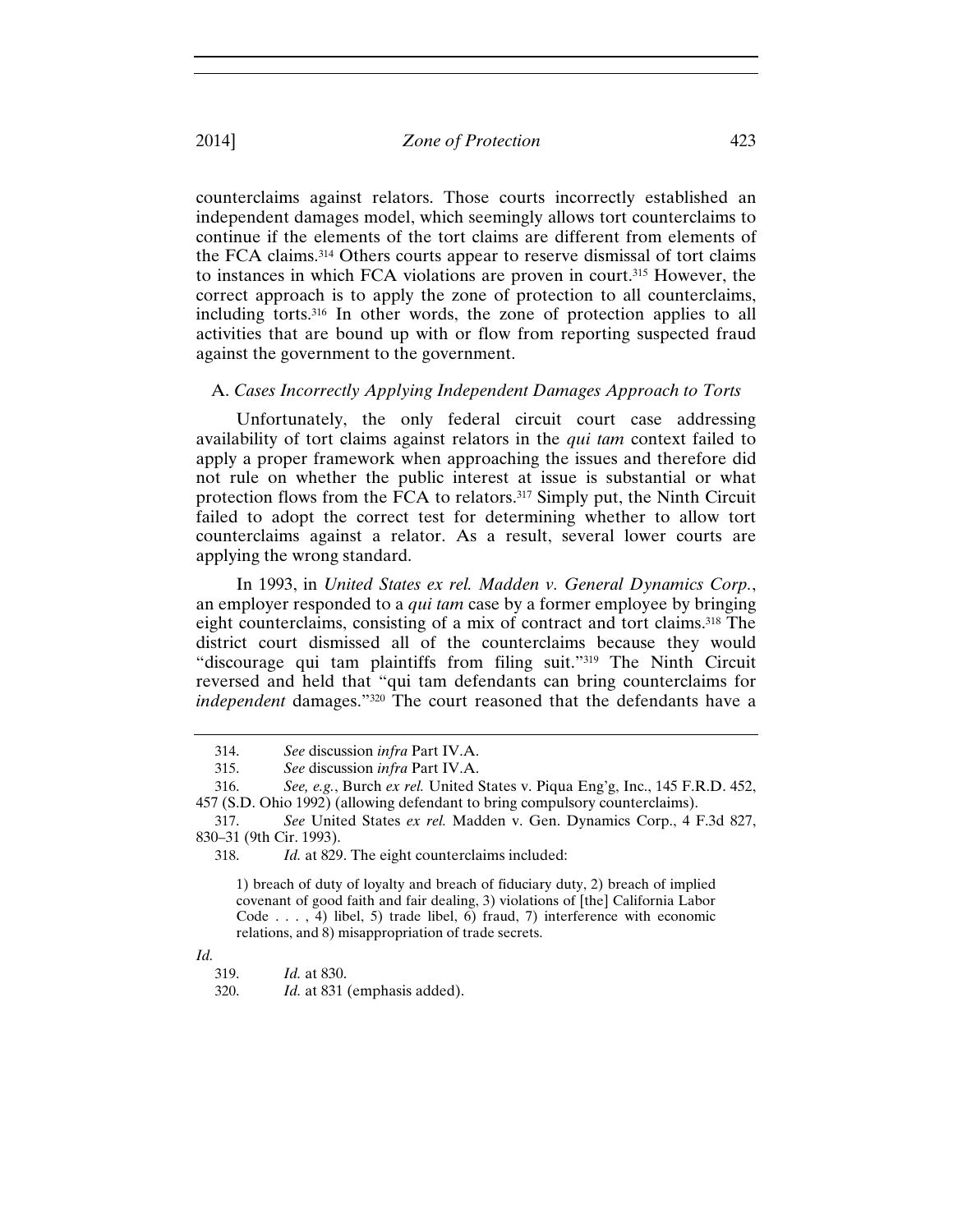due process right to bring compulsory counterclaims that would be lost if not raised.321

The Ninth Circuit, almost in passing, noted that its decision—which seemingly allows independent counterclaims—"may [act to] encourage qui tam defendants to bring counterclaims" cast in the form or nature of independent damages instead of the prohibited class of those seeking indemnity.322 The court, nevertheless, summarily declined to bar counterclaims beyond what it considered to be dependent claims.323 The court reasoned:

[W]e are not persuaded that it is necessary to bar counterclaims in qui tam actions in order to provide relators with the proper incentive to file suit. The bounty provisions of the FCA already serve this purpose. Rather, we believe that some mechanism must be permitted to insure that relators do not engage in wrongful conduct in order to create the circumstances for qui tam suits and to discourage relators from bringing frivolous actions. Counterclaims for independent damages serve these purposes.<sup>324</sup>

According to the Ninth Circuit, "if a qui tam defendant is found not liable, the counterclaims can be addressed on the merits."325

As discussed in Part III, which more poignantly addressed contract claims,326 the same problems occur in the tort context when the protection to relators hinges upon a finding of liability instead of a reasonable belief that fraud is afoot when reporting suspected fraud. As discussed earlier, an approach that requires waiting to see if the defendant is found liable leaves counterclaims hanging over the relator's head and chills potential whistleblowers from stepping forward.<sup>327</sup> This approach is also unworkable because a finding of liability is extremely rare in the FCA context.328

The court should have begun by recognizing the substantial public interest, followed by determining whether the FCA creates a zone of protection. This framework would have permitted the court to uphold any

| 321. | Id.                                             |
|------|-------------------------------------------------|
| 322. | Id.                                             |
| 323. | Id.                                             |
| 324. | <i>Id.</i> (emphasis added) (citation omitted). |
| 325. | Id.                                             |
| 326. | <i>See supra</i> Part III.                      |
| 327. | See supra Part II.C.1.                          |
| 328. | See supra notes 208–12 and accompanying text.   |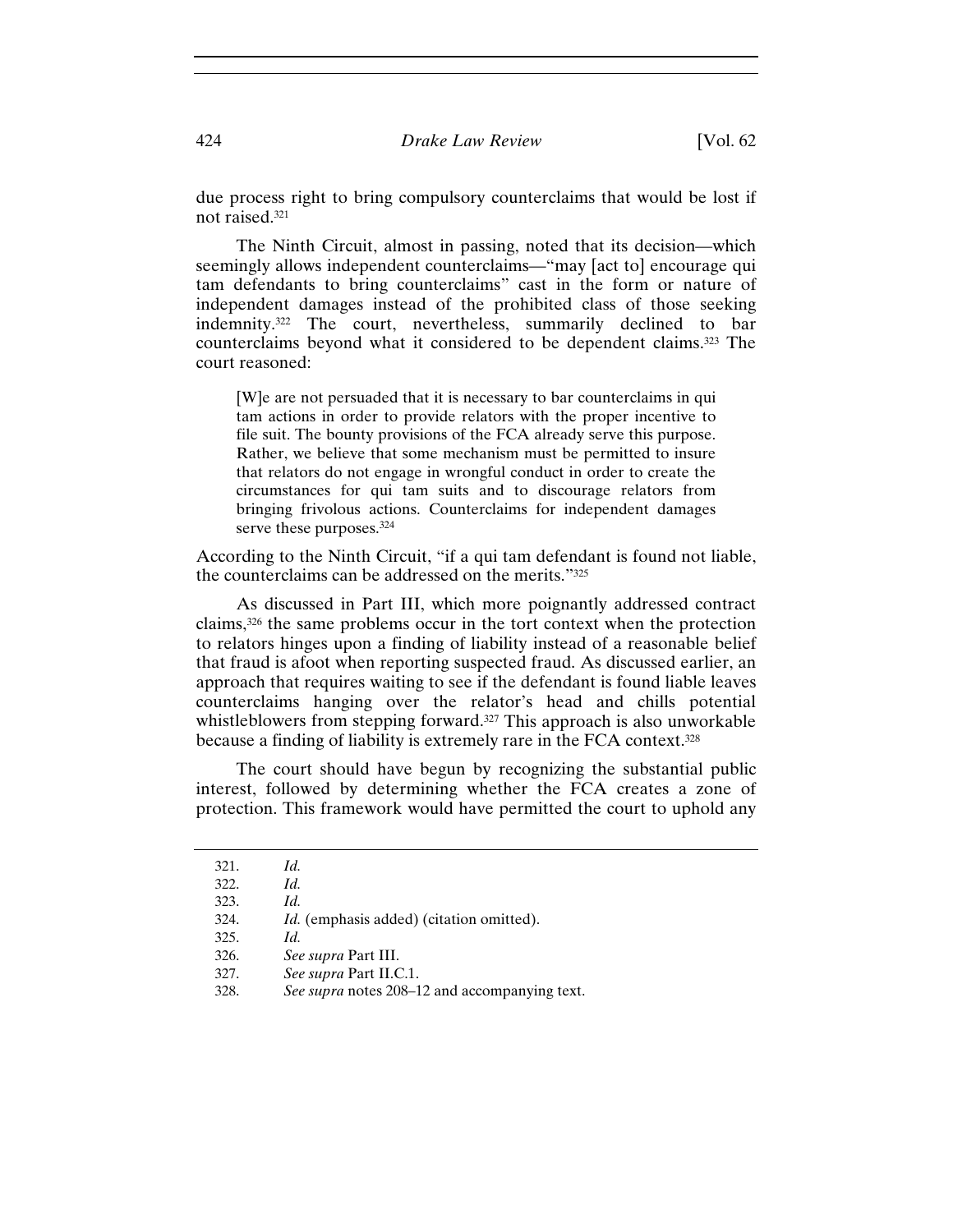counterclaims based upon a finding that the relator acted outside of the zone of protection.329

Because *Madden* is the only appellate decision, many lower courts since have unfortunately applied this flawed approach of determining whether the counterclaims are dependent or independent of the company's FCA liability. In other words, the Ninth Circuit's prophesy is being fulfilled; its decision is encouraging FCA *qui tam* defendants to bring counterclaims cast in the form of independent damages or tort claims.330 As a result, many courts are following the independent counterclaim standard and thwarting the purpose of the FCA to encourage and protect relators who report fraud against the government.<sup>331</sup>

For example, in 2009, the U.S. District Court for the District of Columbia in *Head* faced a decision on how to rule on a dozen counterclaims against the relator in an FCA case.332 As mentioned earlier, the court readily dispatched two counterclaims based on breach of contract for reporting fraud because they violated public policy.333 The court, however, faced eight more tort related counterclaims,<sup>334</sup> which were the type of disguised counterclaims predicted by the Ninth Circuit in *General Dynamics*. 335

Although the *Head* court initially recognized a strong public policy interest in attracting whistleblowers to file *qui tam* cases, it failed to go deeper in its analysis and find that the interest was actually a substantial public interest.336 It also failed to adopt a federal common law zone of protection.337 Consequently, the court relied on a variety of different state law rules to suggest dismissing most, but not all of the counterclaims.<sup>338</sup>

<sup>329.</sup> *See supra* Part II.C. The same safeguards previously discussed apply equally here.

<sup>330.</sup> *See Madden*, 4 F.3d at 831.

<sup>331.</sup> *See, e.g.*, United States *ex rel.* Battiata v. Puchalski, 906 F. Supp. 2d 451, 460 (D.S.C. 2012) (stating that a defendant may bring counterclaims for independent damages "that would exist regardless of defendant's liability on the qui tam action"); United States *ex rel.* Head v. Kane Co., 668 F. Supp. 2d 146, 153 (D.D.C. 2009).

<sup>332.</sup> *Head*, 668 F. Supp. 2d at 151.

<sup>333.</sup> *Id.* at 152–54; *see supra* notes 169–73 and accompanying text.

<sup>334.</sup> *Head*, 668 F. Supp. 2d at 153–54.

<sup>335.</sup> *See Madden*, 4 F.3d at 831.

<sup>336.</sup> *See Head*, 668 F. Supp. 2d at 152–54.

<sup>337.</sup> *See id.*

<sup>338.</sup> *Id.* at 155–56. However, only one of these counterclaims was ultimately dismissed. *Id.* at 156. The court recognized that the defendant had failed to state a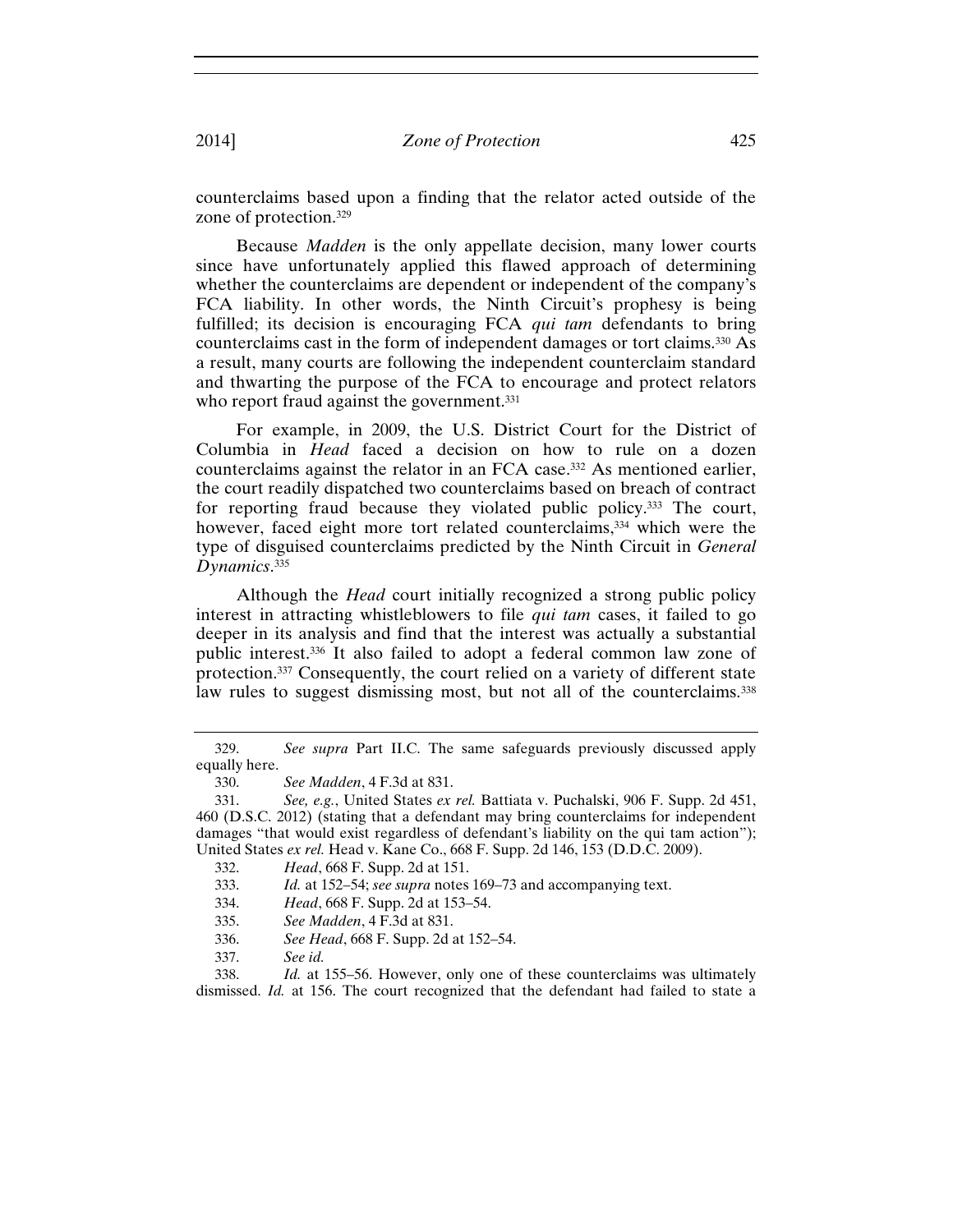Indeed, *Head* provides a good illustration of the extent to which a relator faces retaliatory tort claims flowing from actions related to bringing an FCA claim.

Because the court did not define the zone of protection or acknowledge federal common law, the court looked solely to state law defenses when ruling on a motion to dismiss the state common law counterclaims against the relator.339 For instance, at the pleading stage, the court refused to dismiss the defamation, libel, and slander counterclaims and effectively stayed them until the result of the FCA case because they were contingent upon exoneration of the defendant.340 The court reasoned that these claims would be dismissed later if the defendant was found liable because the plaintiff would be entitled to the defense of truth.341 At the end of the opinion, however, the court noted that "[t]o the extent that Defendant relies upon any allegation made by Head in pleadings filed in this Court or in support of the government's investigation, its counterclaims are barred by absolute privilege."342 It is not clear what claims of libel or slander the court considered viable, such as reporting fraud to federal or state agencies, apart from the actual complaint, which would also fall within the zone of protection.<sup>343</sup> Failing to dismiss such claims at the pleading stage chills potential relators. The correct approach would be to immediately shield the relator from all tort claims within the zone of protection.

Next, the *Head* court dismissed the counterclaim for malicious prosecution without prejudice as premature because one element of the claim requires that the case be terminated in favor of the defendant.344 However, the very nature of the unique *qui tam* statute demands an exemption from malicious prosecution when covered by the zone of

- 339. *See id.* at 151–56.
- 340. *Id.* at 153–54.
- 341. *Id.* at 153.
- 342. *Id.* at 155.
- 343. *See supra* Part II.C.
- 344. *Head*, 668 F. Supp. 2d at 156.

claim for seven of the eight tort counterclaims (and one of the contract counterclaims) and noted that they should be dismissed under Federal Rule of Civil Procedure 12(b)(6). *Id.* Nonetheless, the court granted leave to amend these counterclaims "because the arguments made by the United States and [the relator] in opposing [amendment we]re not persuasive." *Id.* Thus, only one of the tort counterclaims malicious prosecution—was dismissed merely as premature. *Id.*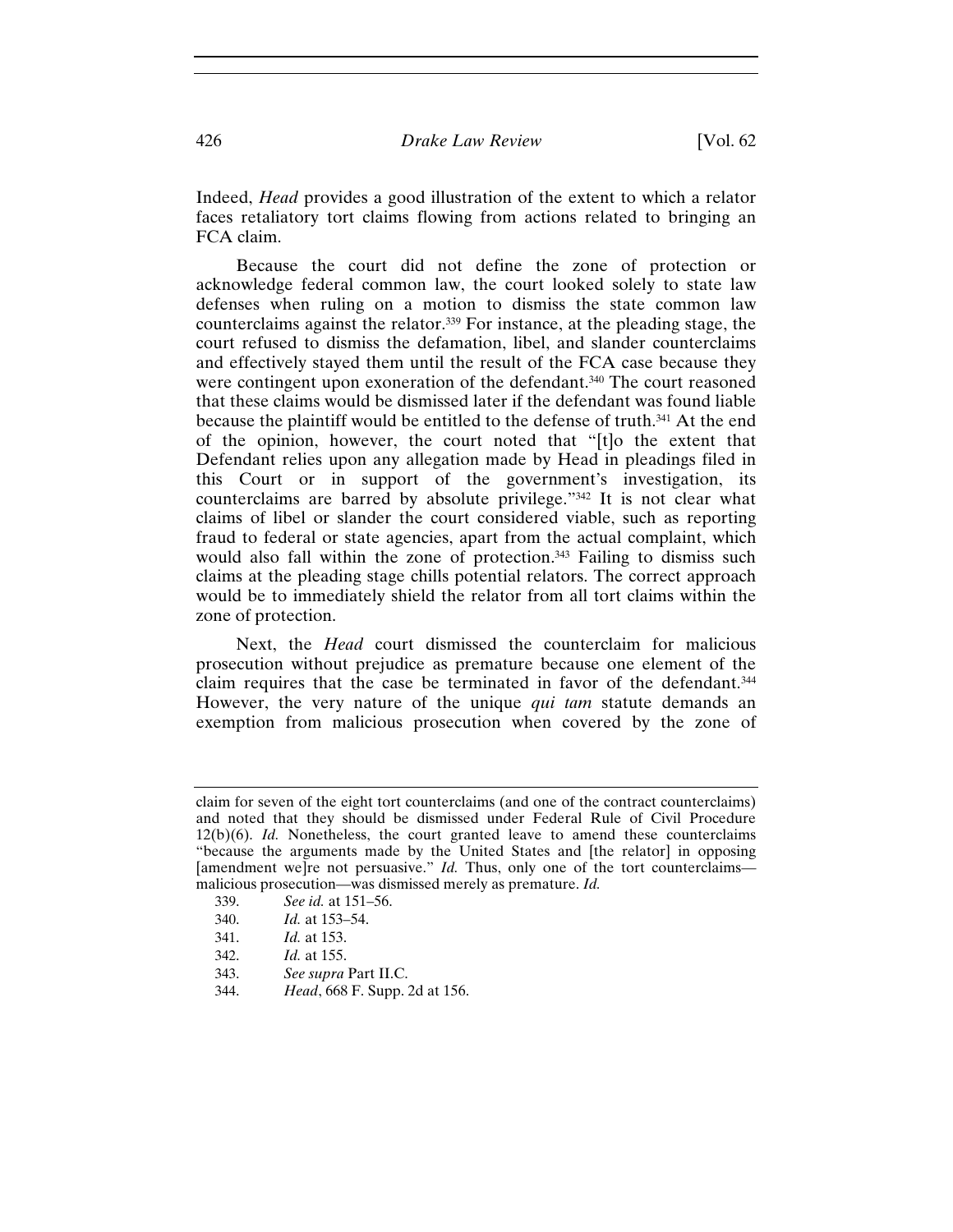protection.345 Hence, the only way for a relator to be eligible for a reward is to actually file a *qui tam* complaint in court.346 To allow a malicious prosecution claim to proceed if the relator fails to prove the FCA claim in court strikes at the very heart of the *qui tam* statute.<sup>347</sup> Again, it is rare to ever obtain such a finding of liability.<sup>348</sup> In any event, the definition of the zone of protection provides the claimed protection needed by defendants in that it requires a reasonable belief of an FCA violation.349 If that is met, the federal common law should mandate an absolute privilege or bar from a malicious prosecution claim or any similar tort claims, including libel. In fact, relators are entitled to an exemption from tort liability from all claims bound up in or flowing from engaging in an activity within the zone of protection.350 Failure to dismiss these tort counterclaims thwarts the very heart and purpose of the FCA's *qui tam* provisions.

Another example of courts applying the incorrect independent damage framework includes a 2013 case in which the court refused to dismiss the claim of tortious interference with prospective economic advantage based upon reporting suspected fraud against the government to the government.351 The *Wildhirt* court reasoned that under state law the absolute privilege for statements made in a legal proceeding, such as a *qui tam* complaint, is an affirmative defense and not ripe for review at the motion to dismiss stage because there is no finding at that time that the relator acted in good faith in filing the case.352 Again, hinging dismissal on a finding of fraud improperly thwarts the FCA's purpose.

In sum, these cases highlight and demonstrate the need for a uniform federal approach. Moreover, they show why a uniquely federal interest is being thwarted by applying of state law tort claims. Protecting a federal relator reporting fraud against the federal treasury through unique FCA *qui tam* provisions should not be dependent upon what state law defenses exist. Rather, as in *Boyle*, the courts should recognize federal common law

352. *Id.*

<sup>345.</sup> *See supra* Part II.C.

<sup>346.</sup> *See* 31 U.S.C. § 3730(b)(1), (d) (2012).

<sup>347.</sup> *See supra* Part II.A.

<sup>348.</sup> *See* Hesch, *supra* note 7, at 272; *supra* notes 208–12 and accompanying text.

<sup>349.</sup> *See supra* Part II.C.1.

<sup>350.</sup> *See supra* Part II.C.1.

<sup>351.</sup> United States *ex rel.* Wildhirt v. AARS Forever, Inc., No. 09 C 1215, 2013 WL 5304092, at \*7–8 (N.D. Ill. Sept. 19, 2013).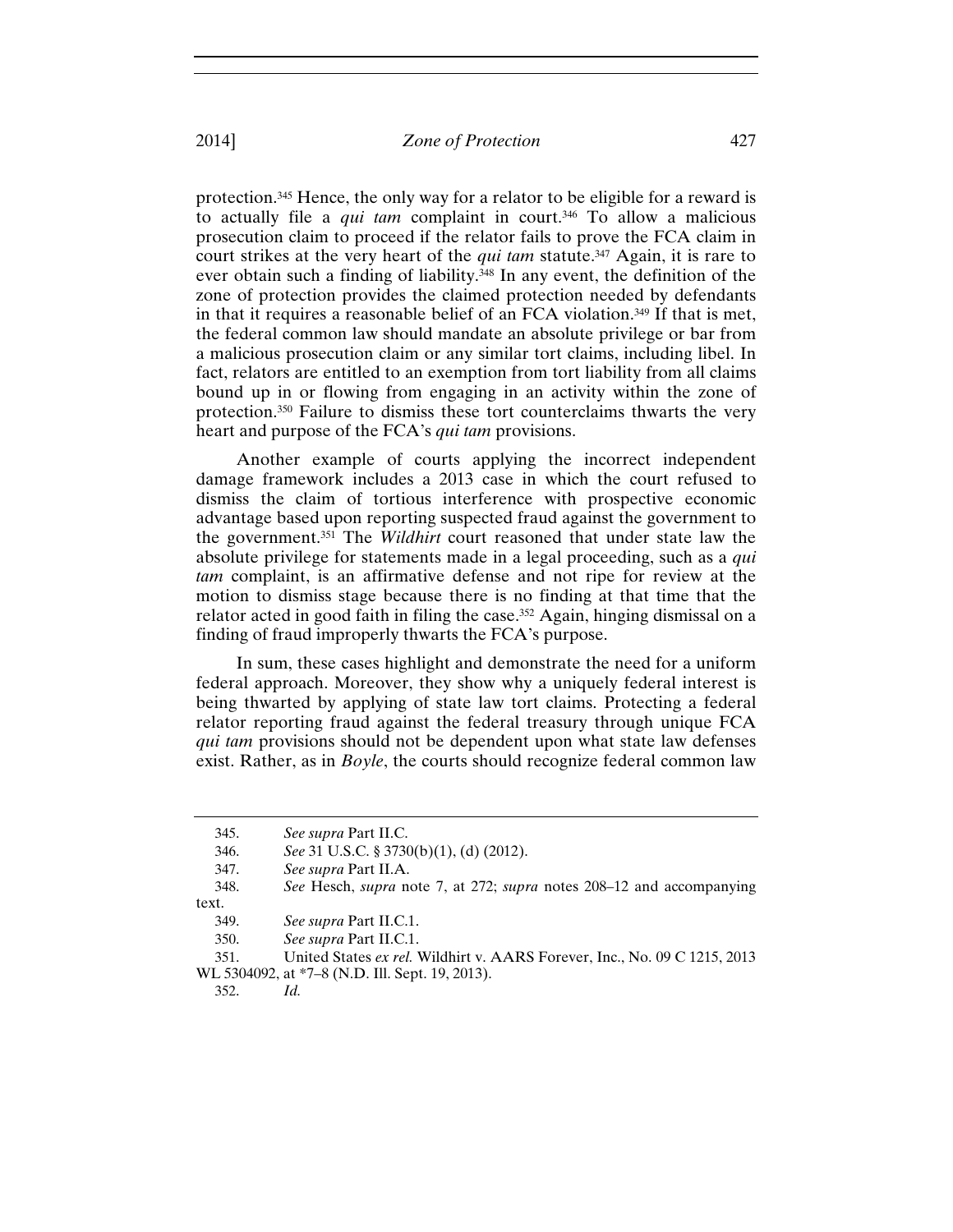and displace state law claims.353

## B. *Applying the Zone of Protection to Torts*

The correct approach is to recognize that the FCA creates either substantial public or uniquely federal interests, and to adopt this Article's definition of the zone of protection as the formula for determining whether a contract or tort claim can be pursued against a relator. In short, similar to contract claims,354 courts should find a general exemption from tort claims when a relator meets the definition of a zone of protection associated with filing a *qui tam* case. Because this Article has established that there are both substantial public and federal interests, the courts can and should create or apply a federal privilege against counterclaims that exempt relators from all tort claims that are bound up with or flow from engaging in an activity within the zone of protection afforded by the FCA.355

In sum, because of the lack of recognition of a substantial public interest—or a uniquely federal interest—and the resulting zone of protection, courts have reached a variety of inconsistent results when addressing tort counterclaims, such as malicious prosecution and libel, against relators.356 The courts also incorrectly rely upon state defenses or privileges instead of recognizing federal defenses or privileges flowing from the FCA.357 The current case law provides little guidance and often less protection from tort counterclaims related to reporting fraud against the government.358 This Article corrects these errors by demonstrating that a relator is exempt from all tort claims that are connected with or flow from engaging in an activity within the zone of protection afforded by the FCA.

With respect to protecting a defendant from overreaching, ample protections are already built into the FCA framework. First, the FCA requires allegations be filed under seal to allow the DOJ to investigate the allegations.359 Second, the DOJ has the option to intervene or decline the *qui tam* case.360 If it intervenes, the company faces allegations by the

<sup>353.</sup> *See* Boyle v. United Techs. Corp., 487 U.S. 500, 504, 509 (1988).

<sup>354.</sup> *See supra* Part III.

<sup>355.</sup> *See supra* Part II.

<sup>356.</sup> *See supra* Part IV.A.

<sup>357.</sup> *See supra* Part IV.A.

<sup>358.</sup> *See* SYLVIA,*supra* note 77, § 11:94; *supra* Part IV.A.

<sup>359. 31</sup> U.S.C. § 3730(b)(2) (2012); *see supra* Part II.A.2.

<sup>360. 31</sup> U.S.C. § 3730(b)(2).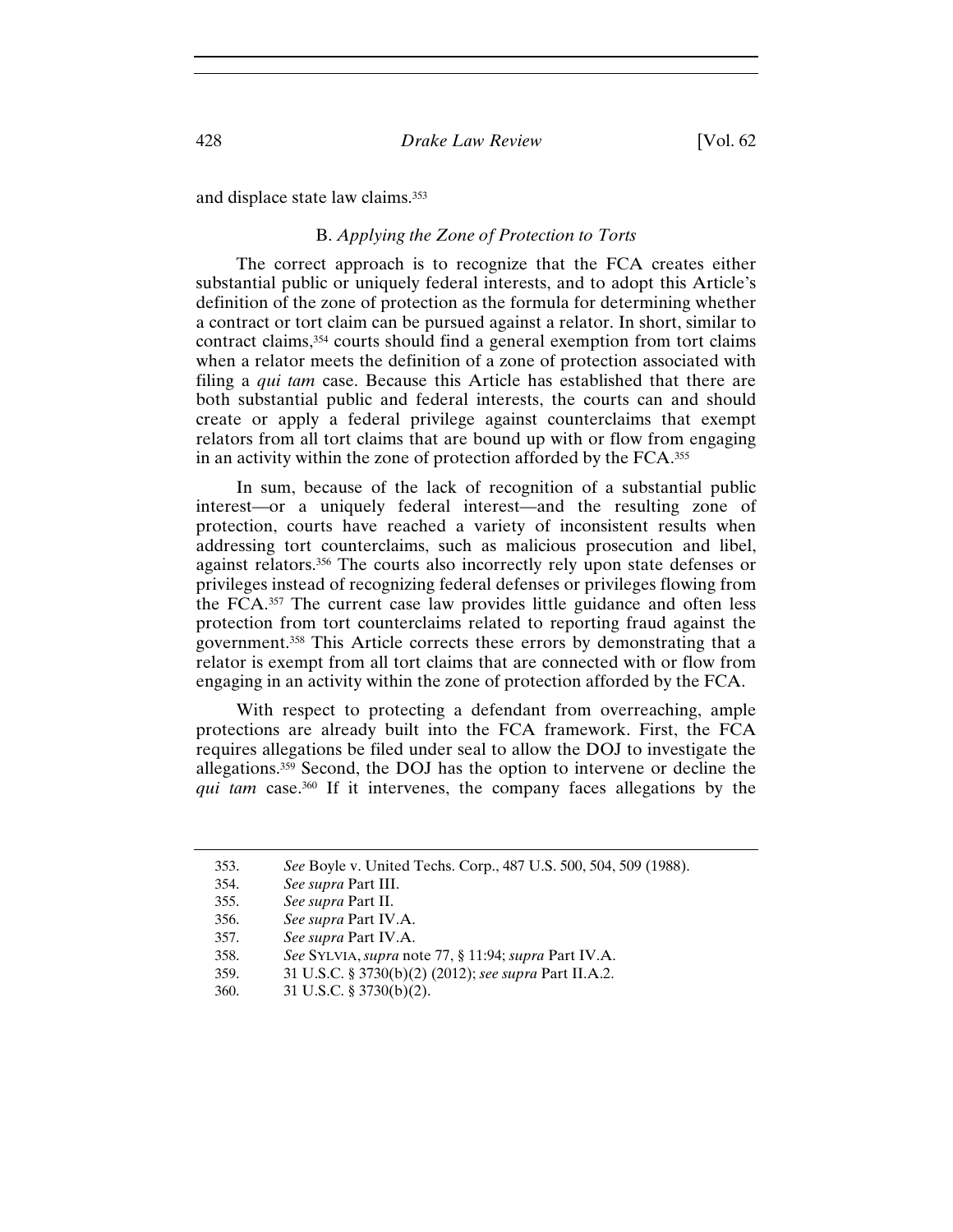government itself, which eliminates the main concerns.361 If the DOJ declines, the government can move to dismiss the case or allow the relator to proceed.362 If the relator proceeds alone, there are additional safeguards. Specifically, the FCA has a built-in remedy for defendants allowing the recovery of costs:

If the Government does not proceed with the action and the person bringing the action conducts the action, the court may award to the defendant its reasonable attorneys' fees and expenses if the defendant prevails in the action and the court finds that the claim of the person bringing the action was clearly frivolous, clearly vexatious, or brought primarily for purposes of harassment.363

In addition, the court has inherent powers to address vexatious litigation through Federal Rule of Civil Procedure 11 sanctions against the relator or relator's counsel.364

In sum, the zone of protection applies equally to tort claims. The next section provides examples of actions that are not flowing from the zone of protection in which a tort claim would be allowed to be maintained.

## 1. *Examples of Actions Not Flowing from the Zone of Protection*

If a claim against a relator is based upon actions that do not flow from or are not bound up with the zone of protection, a court could still allow a state tort claim. However, by definition, it would not be a compulsory counterclaim or even permitted in the *qui tam* action because it is truly independent from the process of a relator gathering information and reporting the allegations that their company defrauded the government, which is what a *qui tam* action alleges.<sup>365</sup>

For instance, one court correctly found that an employee breached an independent fiduciary duty to her employer because when she received a copy of a subpoena from the government addressed to the company—even though it resulted from the fact that the employee filed a *qui tam*—she failed to inform the company of the subpoena but produced company

<sup>361.</sup> *See id.* § 3730(b)(4)(A).

<sup>362.</sup> *Id.* § 3730(b)(4)(B).

<sup>363.</sup> *Id.* § 3730(d)(4).

<sup>364.</sup> *See* FED. R. CIV. P. 11(c).

<sup>365.</sup> Even if the action against the relator were filed in a separate action, it would be limited to conduct that is not bound up with or flowing from gathering information for reporting suspected fraud or filing a *qui tam* case.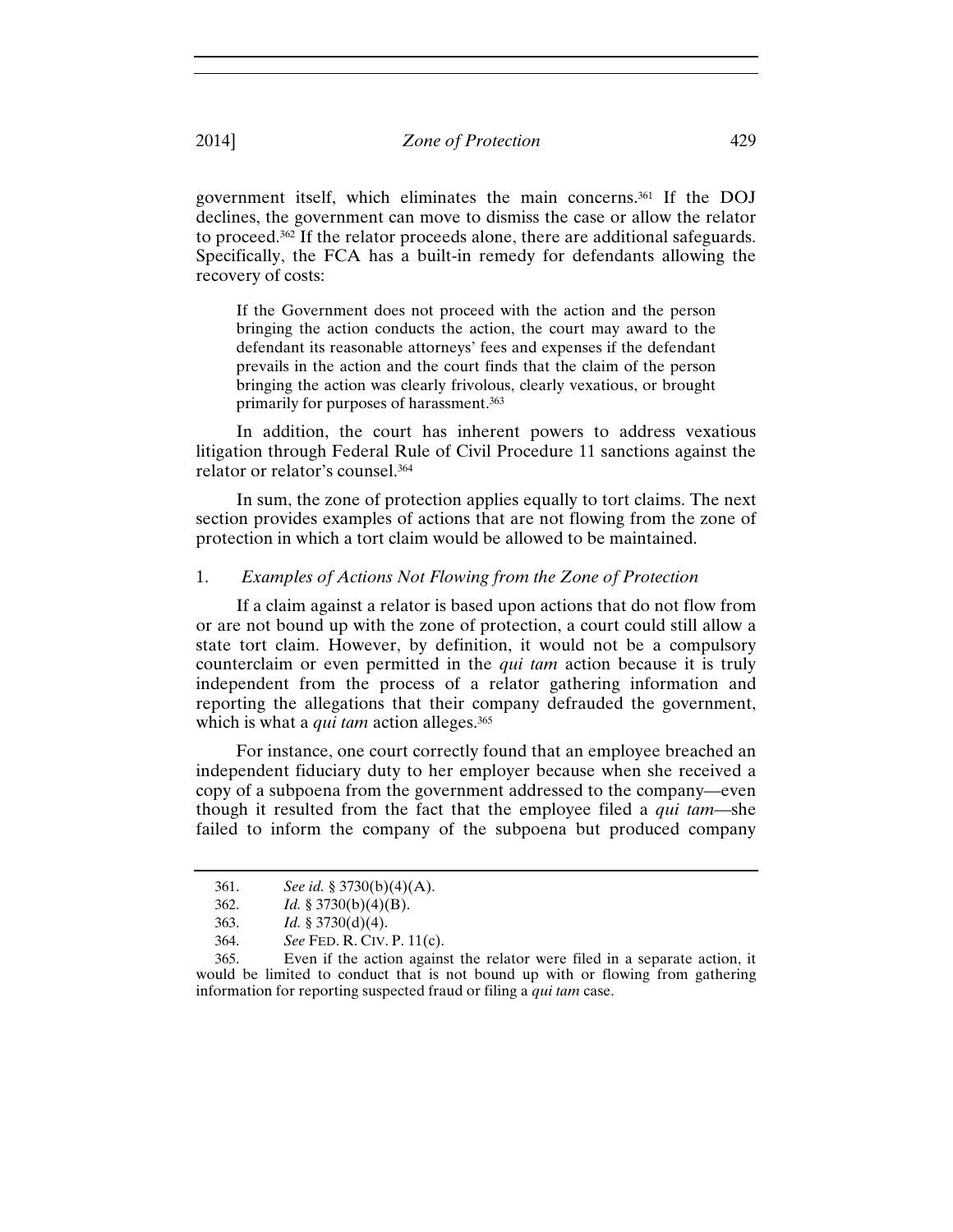documents to the government herself, purportedly on behalf of the company.366 The court reached the correct result because the tort was not the act of producing documents to the DOJ when she suspected fraud against the government, but concealing a subpoena addressed to the company.367

Similarly, a company may bring a claim against an employee who alters or destroys company records.368 Although the activity of producing internal company records to the government is protected, destroying documents clearly is not.369 Finally, the zone of protection does not prevent a court from issuing discovery sanctions occurring during litigation after the complaint is served. In short, although a defendant may not bring a tort suit, a court may properly issue costs—as sanctions against a relator—in a *qui tam* case for serious litigation abuses during litigation once the complaint is served.370

In sum, the zone of protection, created by the FCA's substantial public and federal interests in protecting whistleblowers, creates an exemption from tort claims that are bound up with or flow from the entire process of gathering company documents and information to report suspected fraud to the government or to file a *qui tam* complaint.

## V. CONCLUSION

The FCA creates both substantial public and uniquely federal interests in enlisting and protecting relators who report fraud against the government or file FCA *qui tam* cases, and either interest standing alone would mandate the creation of a zone of protection that immunizes whistleblowers from all contract or tort claims that are bound up with or flow from reporting suspected fraud against the government to the government. This Article proposes a definition of the zone of protection,

<sup>366.</sup> United States *ex rel.* Grandeau v. Cancer Treatment Ctrs. of Am., No. 99 C 8287, 2005 WL 300414, at \*1 (N.D. Ill. Feb. 4, 2005).

<sup>367.</sup> *See id.*

<sup>368.</sup> United States *ex rel.* Hartman v. Allegheny Gen. Hosp., No. Civ. A 02– 1948, 2005 WL 2106627, at \*2 (W.D. Pa. Aug. 26, 2005).

<sup>369.</sup> *See id.* at \*2, \*4 (finding that, regardless of whether the plaintiff had destroyed the company documents purposefully or by mistake, the plaintiff was not engaged in "protected conduct").

<sup>370.</sup> *See, e.g.*, United States *ex rel.* Scott v. Metro. Health Corp., No. 1:02-CV-485, 2005 WL 3434830, at \*7 (W.D. Mich. Dec. 13, 2005) (finding the purpose of plaintiff's retaliation claim was merely to harass and extort the defendant company, and awarding attorneys' fees to company totaling over \$1.6 million).